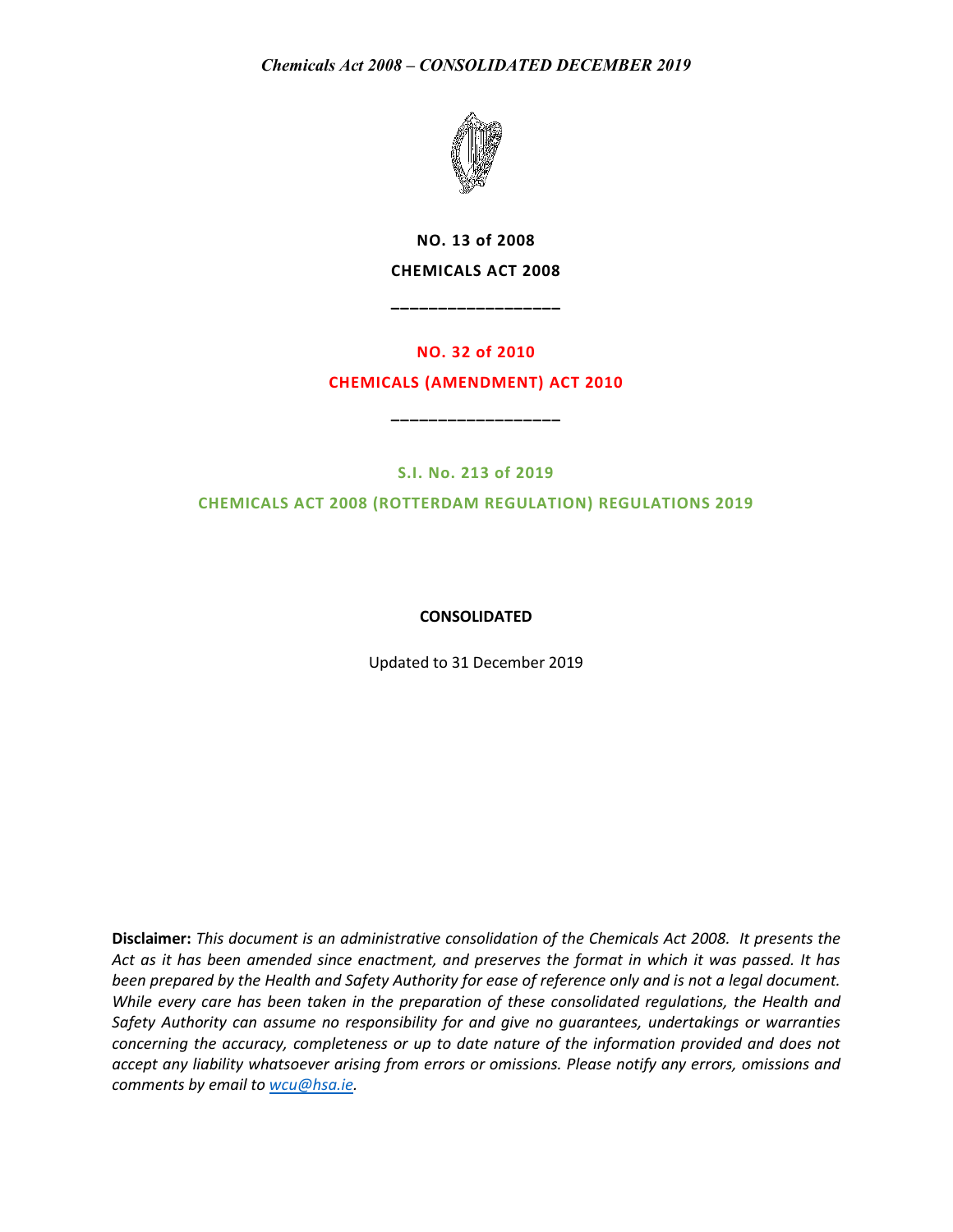# ARRANGEMENT OF REGULATIONS

# PART 1 PRELIMINARY AND GENERAL

### Section

- 1. Short title and commencement.
- 2. Interpretation As amended by Section 2.
- 3. Service of notices.
- 4. Expenses.

# PART 2 REGULATIONS AND CODES OF PRACTICE

- 5. Regulations As amended by Section 3.
- 6. Reviews of, and proposals regarding, relevant chemicals statutory provisions.
- 7. Codes of practice.

# PART 3 NATIONAL AUTHORITIES

- 8. National authorities As amended by Section 4.
- 9. Cooperation arrangements As amended by Section 5.
- 10. Fees for services.

#### PART 4

### ENFORCEMENT

- 11. Appointment of inspectors.
- 12. Powers of inspectors.
- 13. Immunity and indemnification
- 14. Directions for Improvement plan As amended by Section 6.
- 15. Contravention notice As amended by Section 7.
- 16. Prohibition notice As amended by section 8.
- 17. Contravention of Prohibition Notice application to High Court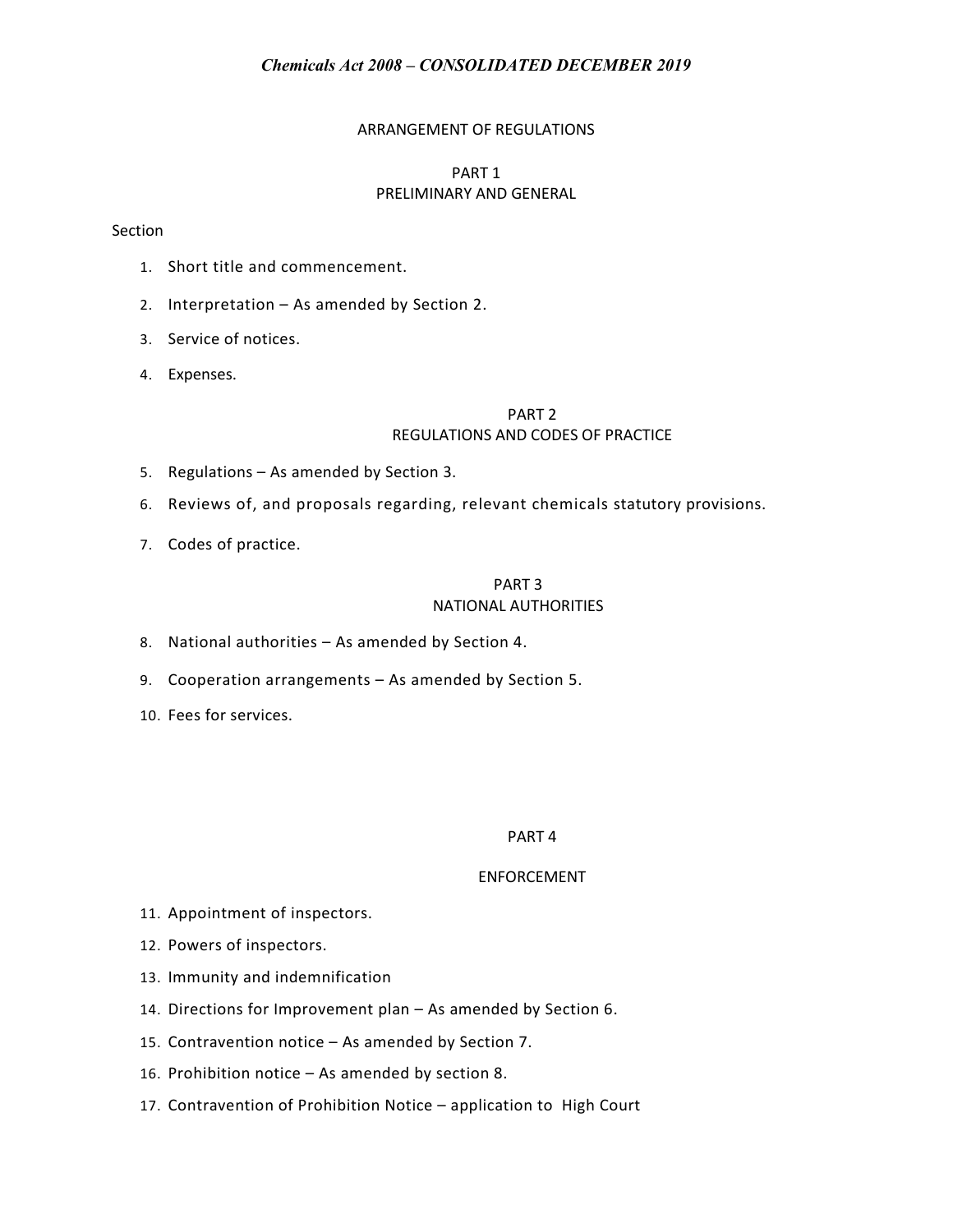- 18. Investigations and special reports
- 19. Application to High Court regarding activity involving serious risk
- 20. Prohibition and restriction on moving chemicals.
- 21. Evidence in proceedings.
- 22. Powers of officer of customs and excise to detain chemicals.

### PART 5

### INFORMATION

- 23. Dissemination of information in the public interest.
- 24. Publication of names of certain persons.
- 25. Protection for persons reporting breaches of Act.
- 26. Protection of employees from penalisation for reporting breaches of Act.
- 27. Power to require information.
- 28. Prohibition on unauthorised disclosure of information.

#### PART SIX

# OFFENCES AND PENALTIES

- 29. Offences As amended by Section 9.
- 30. Penalties As amended by Section 10.
- 31. Fixed payment notice.
- 32. Offences by bodies corporate.
- 33. Prosecution of offences.

### PART 7

### MISCELLANEOUS

- 34. Appeal to Circuit Court from certain orders of District Court.
- 35. Notice or direction to be in writing.
- 36. Laying of regulations and orders before Houses of Oireachtas.
- 37. Amendment of Safety, Health and Welfare at Work Act 2005.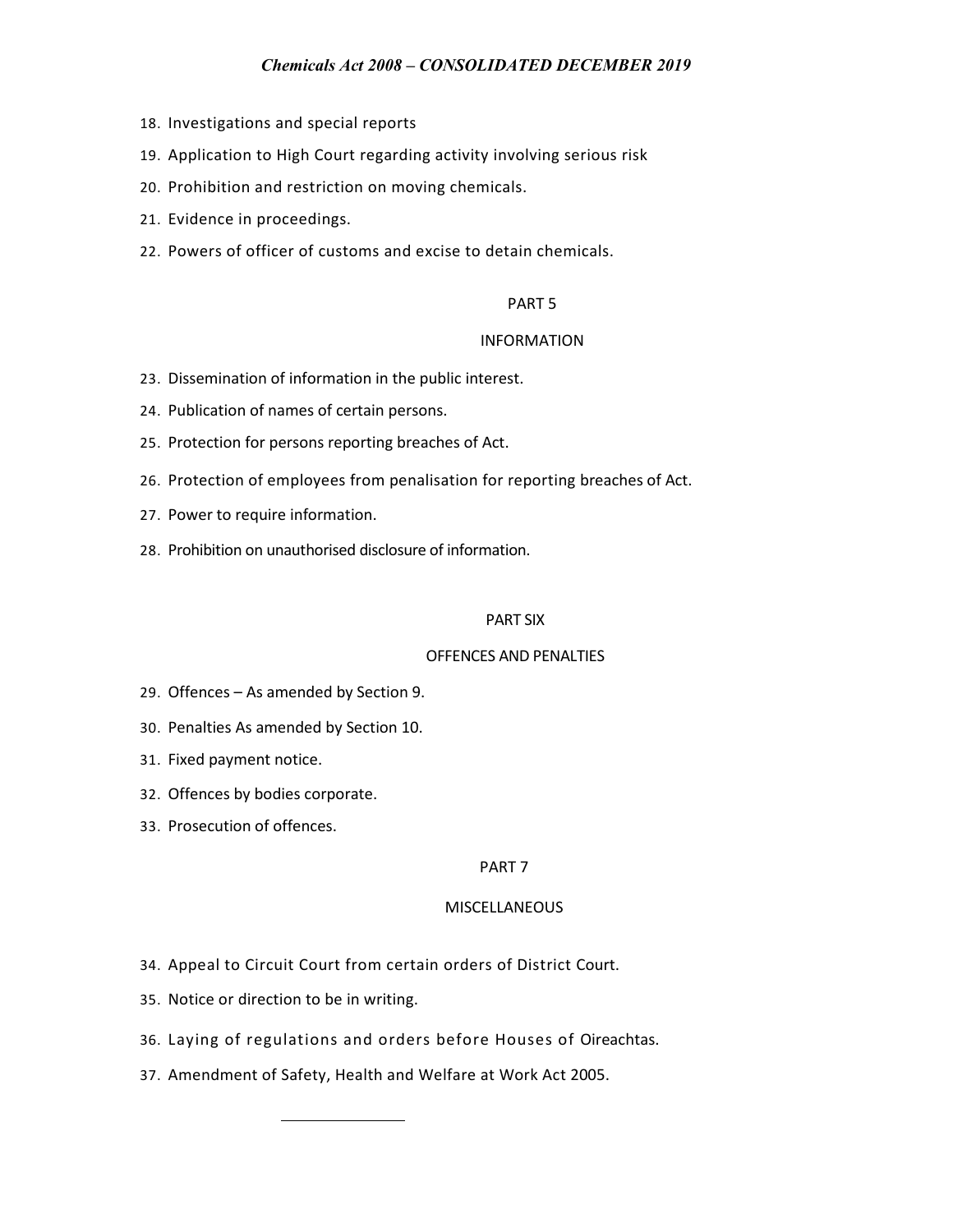# Acts Referred to

| <b>Companies Acts</b>                                  |                      |
|--------------------------------------------------------|----------------------|
| Coroners Acts 1962 and 2005                            |                      |
| Courts of Justice Act 1924                             | 1924, No. 10         |
| Customs Act 1956                                       | 1956, No. 7          |
| Customs and Excise (Miscellaneous Provisions) Act 1988 | 1988, No. 10         |
| <b>Customs Consolidation Act 1876</b>                  | 39 & 40 Vict., c. 36 |
| Data Protection Acts 1988 and 2003                     |                      |
| Electronic Commerce Act 2000                           | 2000, No. 27         |
| <b>Environmental Protection Agency Act 1992</b>        | 1992, No. 7          |
| European Communities Act 1972                          | 1972, No. 27         |
| European Communities Act 2007                          | 2007, No. 18         |
| Industrial Development Act 1993                        | 1993, No. 19         |
| Industrial Development (Enterprise Ireland) Act 1998   | 1998, No. 34         |
| Petty Sessions (Ireland) Act 1851                      | 14 & 15 Vict., c.93  |
| Protection of the Environment Act 2003                 | 2003, No. 27         |
| Safety, Health and Welfare at Work Act 2005            | 2005, No. 10         |
| Terms of Employment (Information) Act 1994             | 1994, No. 5          |
| Unfair Dismissals Act 1977                             | 1977, No. 10         |
| Unfair Dismissals Acts 1977 to 2007                    |                      |
|                                                        |                      |

Waste Management Acts 1996 to 2003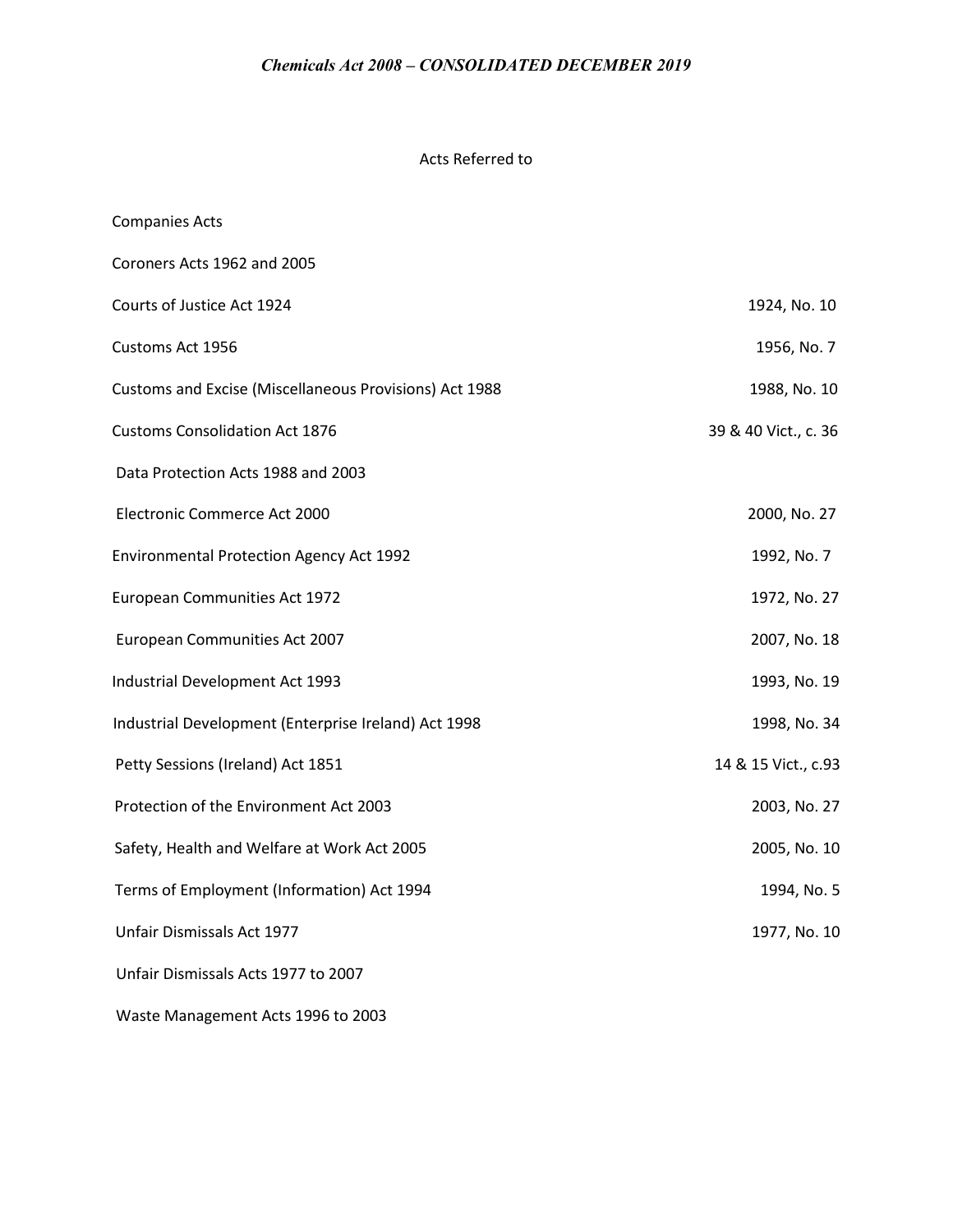

No. 13 *of* 2008

### **CHEMICALS ACT 2008**

No. 32 of 2010

**\_\_\_\_\_\_\_\_\_\_\_\_\_\_\_\_\_\_**

# **CHEMICALS (AMENDMENT) ACT 2010**

# S.I. No. 213 of 2019

**\_\_\_\_\_\_\_\_\_\_\_\_\_\_\_\_\_\_**

### **CHEMICALS ACT 2008 (ROTTERDAM REGULATION) REGULATIONS 2019**

AN ACT TO REGULATE AND CONTROL THE MANUFACTUREMANUFACTURE, USE, PLACING ON THE MARKET, EXPORT,IMPORT, TRANSPORT, TESTING, STORAGE, CLASSIFI CATION, LABELLING AND PACKAGING OF CHEMI CALS; TO MAKE PROVISION IN RELATION TO MAJOR ACCIDENT HAZARDS, AND THE PREVENTION OF ACCIDENTS, INVOLVING CHEMICALS; FOR THOSE PURPOSES TO GIVE FURTHER EFFECT TO REGULATION (EC) NO. 304/2003 OF THE EUROPEAN PARLIAMENT AND OF THE COUNCIL OF 28 JANUARY 2003 CONCERNING THE EXPORT AND IMPORT OF DANGEROUS CHEMICALS<sup>1</sup>, REGULATION (EC) NO. 648/2004 OF THE EUROPEAN PARLIAMENT AND OF THE COUNCIL OF 31 MARCH 2004 ON DETERGENTS<sup>2</sup> AND REGULATION (EC) NO. 1907/2006 OF THE EUROPEAN PARLIAMENT AND OF THE COUNCIL OF 18 DECEMBER 2006 CONCERNING THE REGISTRATION,EVALUATION, AUTHORISATION AND RESTRICTION OF CHEMICALS (REACH) AND ESTABLISHING A EUROPEAN CHEMICALS AGENCY<sup>3</sup>; TO CONFERPOWER ON THE MINISTER FOR ENTERPRISE, TRADE AND EMPLOYMENT TO MAKE REGULATIONS FOR THE PURPOSE OF GIVING EFFECT TO CERTAIN PROVISIONS OF THE TREATIES GOVERNING THE EUROPEAN COMMUNITIES AND CERTAIN ACTS OF THEINSTITUTIONS OF THOSE COMMUNITIES; AND TO PROVIDE FOR MATTERS CONNECTED THEREWITH.

[9*th July,* 2008]

 $1$  OJ No. L 63, 6.3.2003, p. 1.

<sup>2</sup> OJ No. L 104, 8.4.2004, p. 1.

<sup>3</sup> OJ No. L 136, 29.5.2007, p. 3.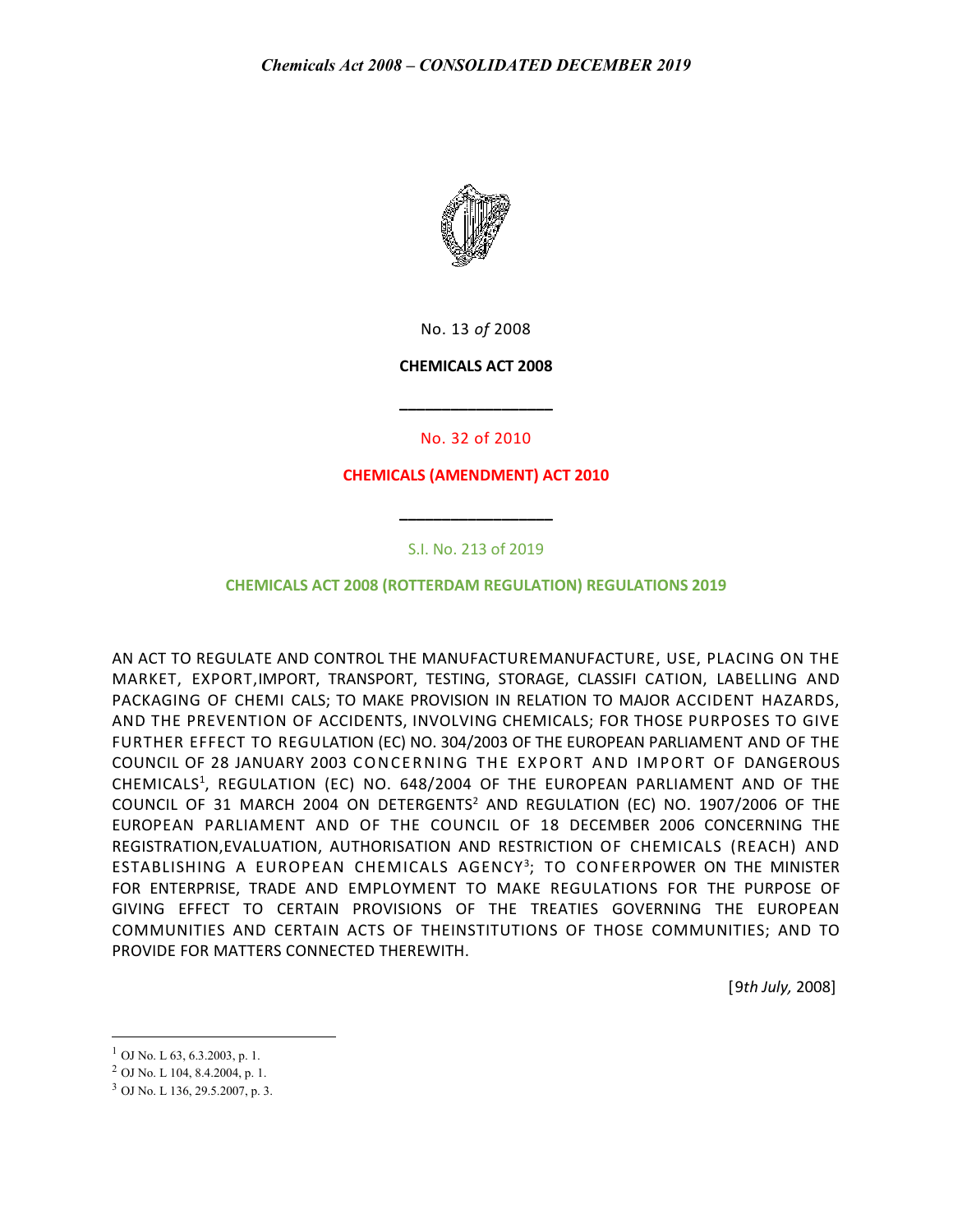# AN ACT TO AMEND THE CHEMICALS ACT 2008 AND THE SAFETY, HEALTH AND WELFARE AT WORK ACT 2005; AND TO PROVIDE FOR RELATED MATTERS.

[24*th November,* 2010]

# BE IT ENACTED BY THE OIREACHTAS AS FOLLOWS:

# PART 1

### PRELIMINARY AND GENERAL

Short title and **1**.—(1) This Act may be cited as the Chemicals Act 2008.

> (2) This Act shall come into operation on such day or days as the Minister may appoint by order or orders either generally or with reference to any particular purpose or provision and different days may be so appointed for different purposes or different provisions

Interpretation.

commencement

**2**.—(1) In this Act—

"Act of 1972" means the European Communities Act 1972;

### **Section 11 Chemical Amendment Act 2010**

**(1)** A reference in the Principal Act to—

- (a) the Rotterdam Regulation,
- (b) the Detergents Regulation,
- (c) the REACH Regulation, or
- (d) the CLP Regulation,

shall be construed as a reference to that Regulation as amended by a European act (other than a directive adopted by an institution of the European Union), whether the amendment is made before, on or after the passing of this Act.

(2) In this section—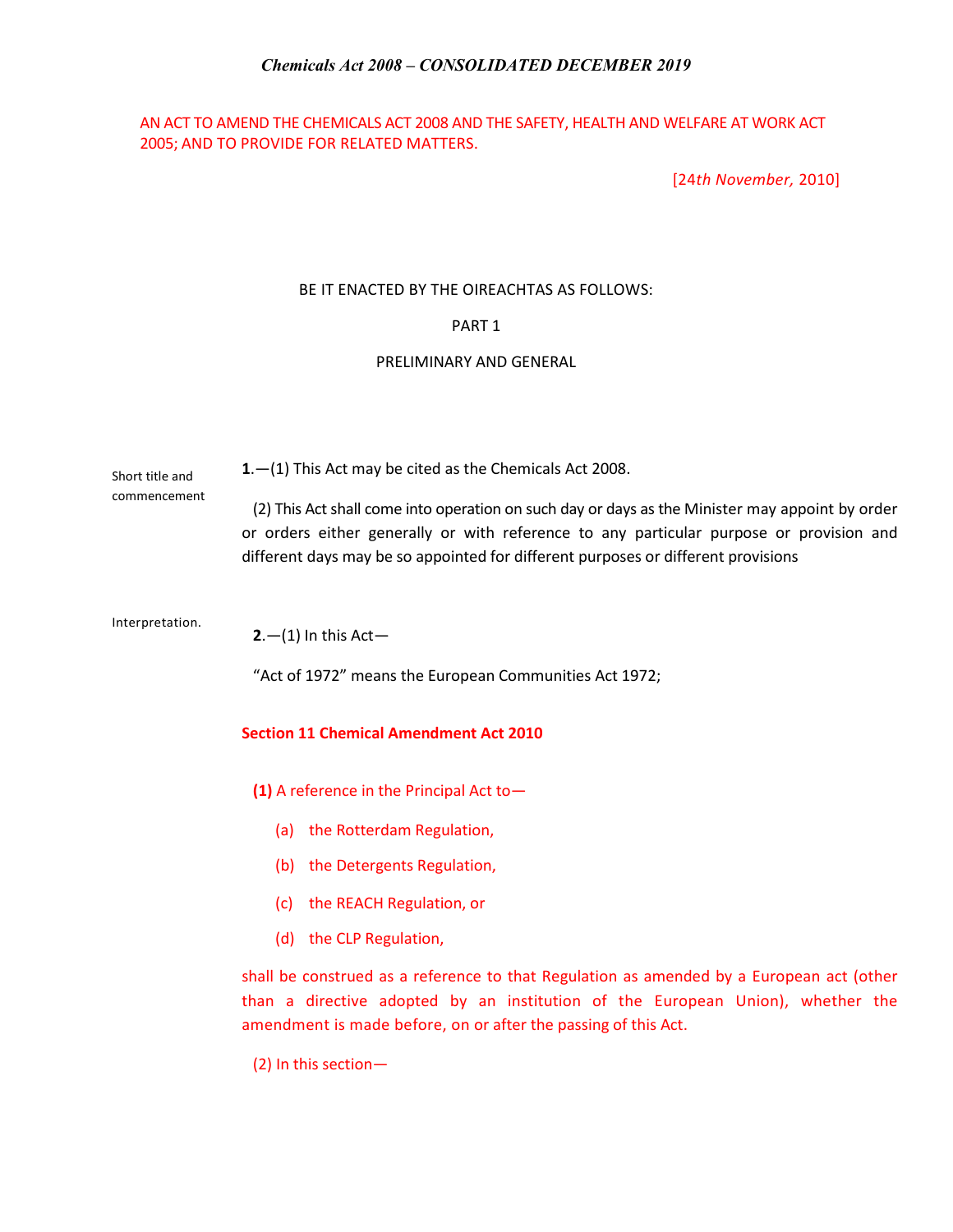# "Act of 1972" means the European Communities Act 1972;

"Authority" means the Health and Safety Authority;

### "chemical" includes—

(a) a chemical, preparation or article within the meaning of the Rotterdam Regulation,

(a) a chemical, substance, mixture or article within the meaning of the Rotterdam Regulation, and

- (b) a detergent within the meaning of the Detergents Regulation, and
- (c) a substance, preparation or article within the meaning of the REACH Regulation;
- (d) a substance, mixture or article within the meaning of the CLP Regulation, and
- (e) a dangerous substance within the meaning of
	- (i) Council Directive  $96/82/EC$  of 9 December 1996<sup>4</sup> on the control of major accident hazards involving dangerous substances, and
	- (ii) Council Directive  $67/548/EEC$  of 27 June 1967<sup>5</sup> on the approximation of laws, regulations and administrative provisions relating to the classification, packaging and labelling of dangerous substances;

'CLP Regulation' means Regulation (EC) No. 1272/2008 of the European Parliament and of the Council of 16 December 2008 on classification, labelling and packaging of substances and mixtures<sup>6</sup>;

"code of practice" means a code of practice prepared and published, or approved of, by the Authority in accordance with *section 7,* and includes part of a code of practice;

*"*contravention notice" has the meaning assigned to it by *section 15;*

"Detergents Regulation" means Regulation (EC) No. 648/2004 of the European Parliament and of the Council of 31 March 2004 on detergents, as amended by Commission Regulation (EC) No. 907/2006 of 20 June 2006<sup>2</sup>;

l <sup>4</sup> OJ L10, 14.01.1997, p.14

<sup>5</sup> OJ L196, 16.08.1967, p.1

<sup>6</sup> OJ L353, 31.12.2008, p. 1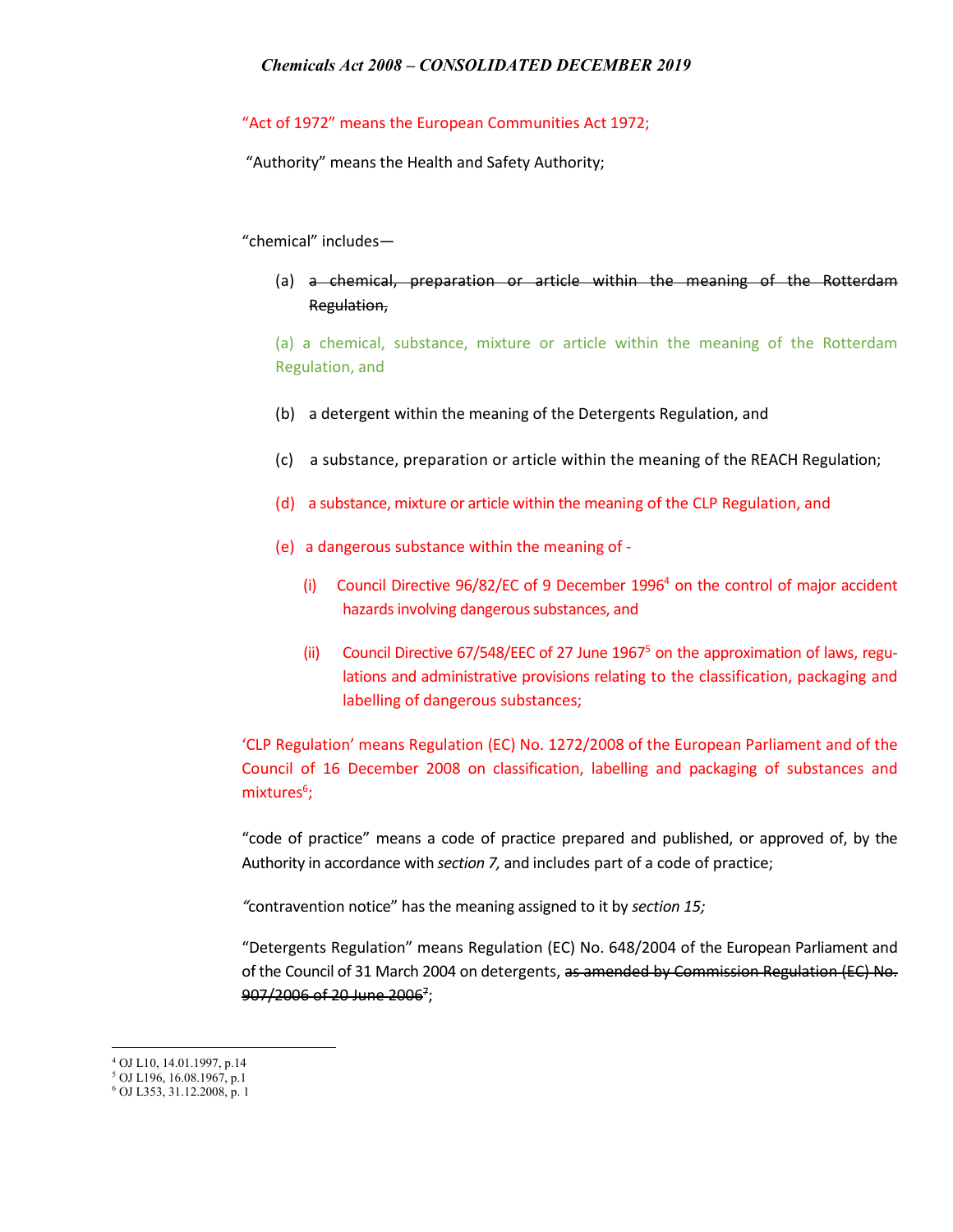"European Communities" has the same meaning as it has in the Act of 1972;

"European act" means—

- (a) a provision of the treaties governing the European Union, or
- (b) an act adopted by an institution of the European Union, an institution of the European Communities or any other body competent under those treaties;

"European Communities" has the same meaning as it has in the Act of 1972;

"European Union" has the same meaning as it has in the Act of 1972;

"treaties governing the European Union" has the same meaning as it has in the Act of 1972.

"European Regulations" means—

- (a) the Rotterdam Regulation,
- (b) the Detergents Regulation, and
- (c) the REACH Regulation, and
- (d) the CLP Regulation;

"external authority" has the meaning assigned to it by *section 9;*

"improvement plan" means a plan required to be submitted under *section 14;*

"information notice" has the meaning assigned to it by *section 27;*

"inspector" means a person appointed under *section 11* by a national authority;

"Member State" means a state that is a member of the European Communities and includes states that are parties to the agreement on the European Economic Area signed at Oporto on 2 May 1992, as adjusted by the protocol done at Brussels on 17 March 1993;

"Minister" means the Minister for Enterprise, Trade and Employment;

"mutual cooperation arrangements" means arrangements under *section 9;*

"national authority" means—

*(a)* a designated national authority in the State under *section 8(1),*

<sup>7</sup> OJ L104, 08.04.2004, p. 1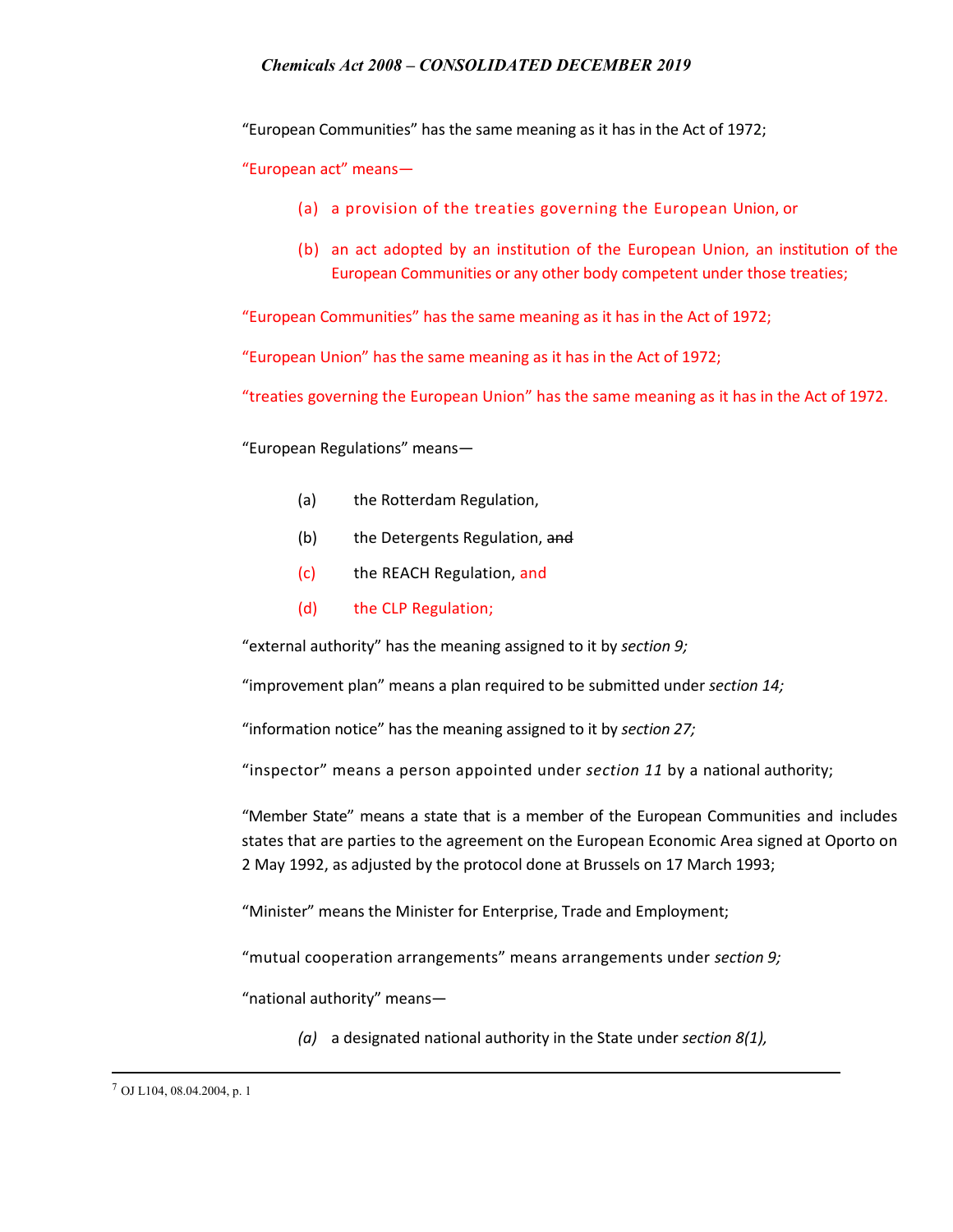- (b) a competent authority in the State under *section 8(2),* or *8(3)* or 8(3A) (inserted by section 4 of the *Chemicals (Amendment) Act 2010*), or,
- (*c*) a person prescribed in accordance with *section 5(3);*

"place" means any structure, premises, land or other location or part of such place, and includes any container, railway wagon, vessel, aircraft, motor or other vehicle;

"prescribed" means prescribed by regulations made by the Minister under this Act;

"prohibition notice" has the meaning assigned by *section 16;*

"REACH Regulation" means Regulation (EC) No. 1907/2006 of the European Parliament and of the Council of 18 December 2006 concerning the Registration, Evaluation, Authorisation and Restriction of Chemicals (REACH) and establishing a European Chemicals Agency<sup>8</sup>, as amended by Council Regulation (EC) No. 1354/2007 of 15 November 2007<sup>5</sup>;

"record" includes any memorandum, book, report, statement, register, plan, chart, map, drawing, specification, diagram, pictorial or graphic work or other document, any photograph, film or recording (whether of sound or images or both), any form in which data (within the meaning of the Data Protection Acts 1988 and 2003) are held, any form (including machinereadable form) or thing in which information is held or stored manually, mechanically or electronically, and anything that is a part or copy, in any form, of any of, or any combination of, the foregoing;

"relevant chemicals statutory provisions" means—

- a) the European Regulations,
- b) this Act, or
- c) regulations made under this Act;

"relevant Minister" means, in relation to a national authority that is not a Minister of the Government, the Minister of the Government (other than the Minister) in whom functions are vested in relation to that national authority;

"Rotterdam Regulation" means Regulation (EC) No. 304/2003 689/2008 of the European Parliament and of the Council of 28 January 2003 17 June 2008 concerning the export and import of dangerous chemicals, as amended by the following:

(*a*) Commission Regulation (EC) No. 1213/2003 of 7 July 20036 ;

<sup>8</sup> OJ L396, 30.12.2006, p. 1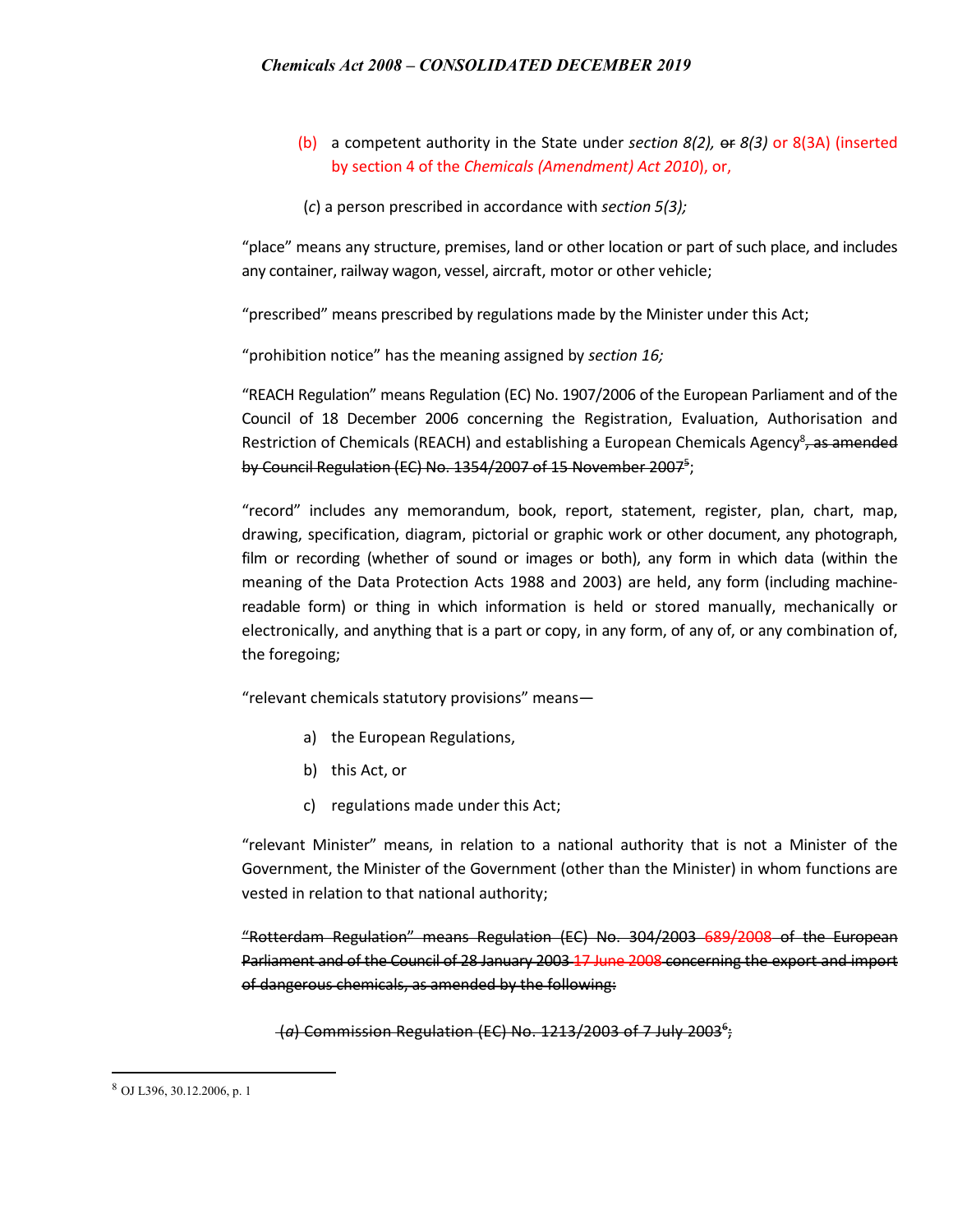(b) Commission Regulation (EC) No. 775/2004 of 26 April 2004<sup>7</sup>;

(c) Commission Regulation (EC) No. 777/2006 of 23 May 2006<sup>8</sup>;

(*d*) Commission Regulation (EC) No. 1376/2007 of 23 November 20079 ;

"Rotterdam Regulation" means Regulation (EU) No. 649/2012 of the European Parliament and of the Council of 4 July 2012 concerning the export and import of hazardous chemicals<sup>9</sup>.

"special report" means a report made under *section 18.*

(2) Subject to *subsection (1),* a word or expression that is used in this Act and is also used in a European Regulation has the same meaning in this Act that it has in that European Regulation.

Service of notices **3**.-(1) A notice or other document required or authorised to be served on, sent or given to a person under the relevant chemicals statutory provisions shall, subject to *subsection (2),* be addressed to the person concerned by name, and may be served on, sent or given to the person in one of the following ways:

- a) by delivering it to the person;
- b) by leaving it at the address at which the person ordinarily resides or, in a case where an address for service has been furnished, at that address;
- c) by sending it by post in a prepaid registered letter to the address at which the person ordinarily resides or, in a case in which an address for service has been furnished, to that address;
- d) where the address at which the person ordinarily resides cannot be ascertained by reasonable inquiry and the notice or other document relates to any place of business, by delivering it to a person over the age of 16 years resident or employed at the place of business or by affixing it in a conspicuous position at or near the place of business;
- e) if the person concerned has agreed to service of notices by means of an electronic communication (within the meaning assigned by section 2 of the Electronic Commerce Act 2000), service by such means, provided that there is a facility for confirming receipt of electronic communication and that such receipt has been confirmed;
- f) where there is a facility for receiving a facsimile of the notice by electronic means at the address at which the person ordinarily resides or carries on business, by transmitting a facsimile of the notice by such means to that address, or

<sup>9</sup> OJ No. L201, 27.7.2012, p.60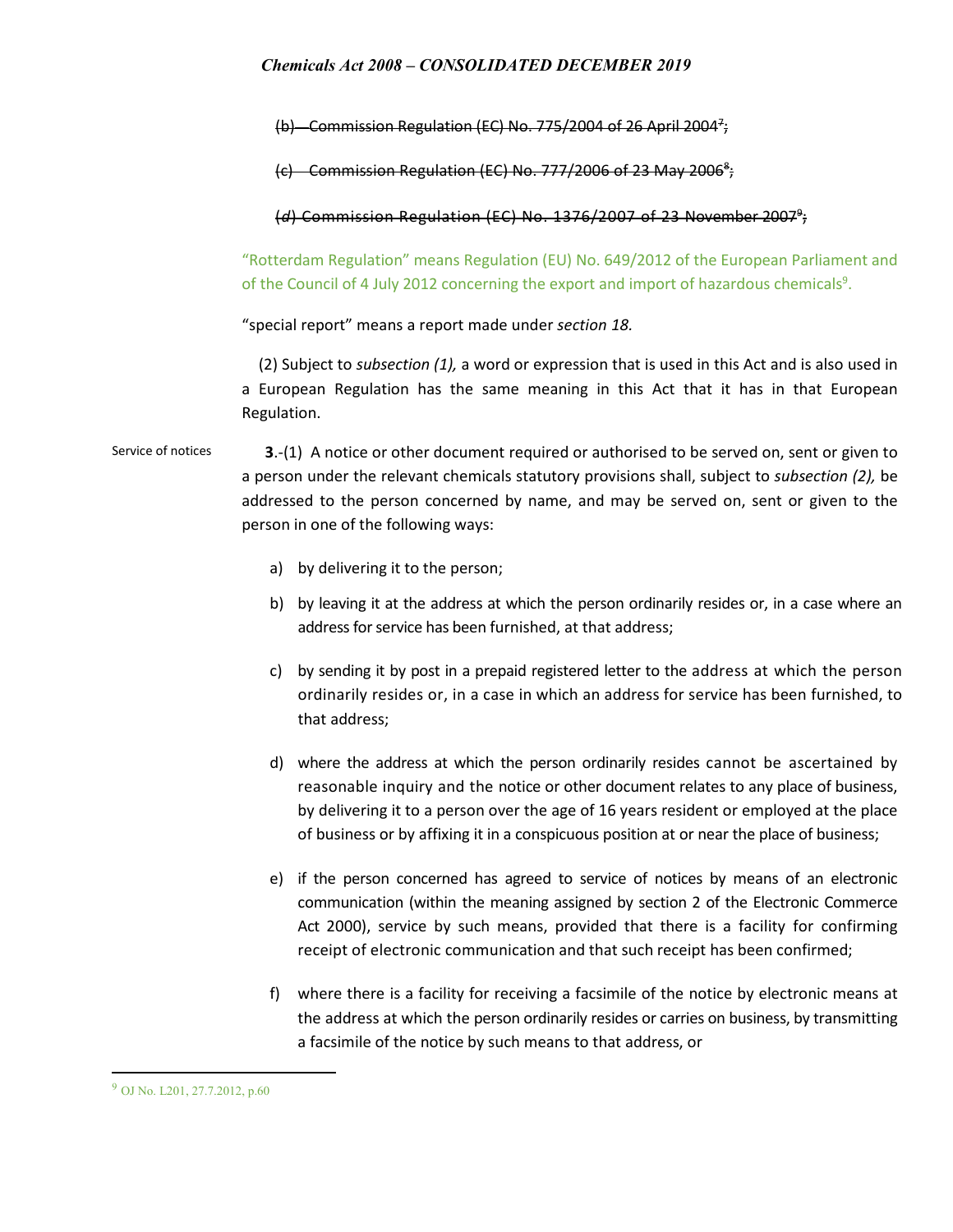g) by any other means that may be prescribed.

 (2) Where a notice or other document required or authorised under the relevant chemicals statutory provisions is to be served on, sent or given to a person who is the owner or occupier of a place of business and the name of the person cannot be ascertained by reasonable inquiry, it may be addressed to the person by using the words, "the owner" or, as the case may require, "the occupier".

 (3) For the purposes of this section, a company within the meaning of the Companies Acts shall be deemed to be ordinarily resident at its registered office, and every other body corporate and every unincorporated body shall be deemed to be ordinarily resident at its principal office or place of business.

Expenses **4**.—The expenses incurred by the Minister or any other Minister of the Government in the administration of this Act shall, to such extent as may be sanctioned by the Minister for Finance, be paid out of moneys provided by the Oireachtas.

### PART 2

### REGULATIONS AND CODES OF PRACTICE

Regulations **5**.—(1) The Minister may by regulations provide for any matter referred to in this Act as prescribed or to be prescribed.

> (2) The Minister may make regulations for the purpose of giving effect to a provision of the treaties governing the European Communities, or an act adopted by an institution of the European Communities, relating to—

- (a) the manufacture, classification, labelling, packaging, export, import, placing on the market, testing, storage, transport, use or disposal of chemicals, or
- (b) the control of major accident hazards relating to chemicals and the prevention of accidents involving chemicals or the minimisation of the effects of such hazards or accidents on persons and the environment.

(3) Without prejudice to the generality of *subsection (2),* regulations under that subsection may—

- (a) contain such incidental, supplementary and consequential provisions as appear to the Minister to be necessary for the purposes of the regulations (including provisions repealing, amending or applying, with or without modification, other law, exclusive of this Act section, the Act of 1972 and the European Communities Act 2007),
- (b) make provision in relation to—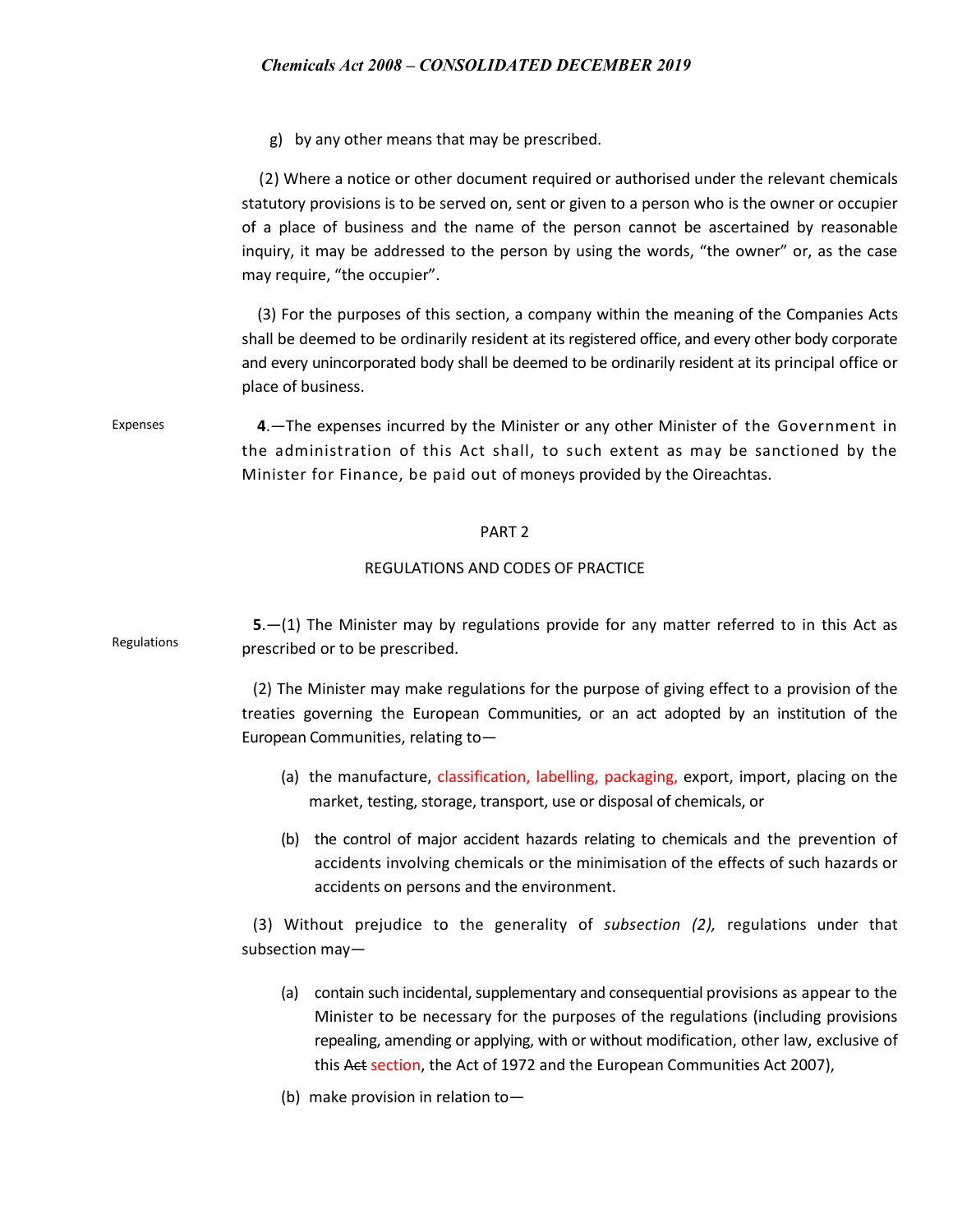(i) the classification, labelling and packaging of chemicals, and

- (ii) the establishment and maintenance of such registers, and keeping of such records, as may be specified in the regulations,
- (*c*) apply either generally or to such class or classes of chemicals, persons, places or activities as may be specified in the regulations, and
- (*d*) prescribe persons to perform the functions of a national authority or competent authority for the purposes of the regulations and the provision of the treaties governing the European Communities or act adopted by an institution of the European Communities to which the regulations give effect.

(4) Where the Minister proposes to make regulations under this Act, upon a proposal from the Authority, he or she shall consult with the Authority before making the regulations.

(5) The Minister shall, before making regulations under *subsection (2) (a),* obtain the consent of—

- (a) the Minister for Agriculture, Fisheries and Food,
- (b) the Minister for the Environment, Heritage and Local Government, and

(*c*) the Minister for Finance, to the making of the regulations.

(6) The Minister shall, before making regulations under *subsection (2) (b),* obtain the consent of—

- (a) the Minister for the Environment, Heritage and Local Government,
- (b) the Minister for Health and Children,
- (c) the Minister for Justice, Equality and Law Reform, and
- (d) the Minister for Transport,

to the making of the regulations.

(7) In this section "chemical" includes a dangerous substance within the meaning of—

- $(a)$  Council Directive 96/82/EC of 9 December 1996<sup>40</sup> on the control of major accident hazards involving dangerous substances, and
- (b) Council Directive  $67/548$ /EEC of 27 June  $1967<sup>44</sup>$  on the approximation of laws, regulations and administrative provisions relating to the classification, packaging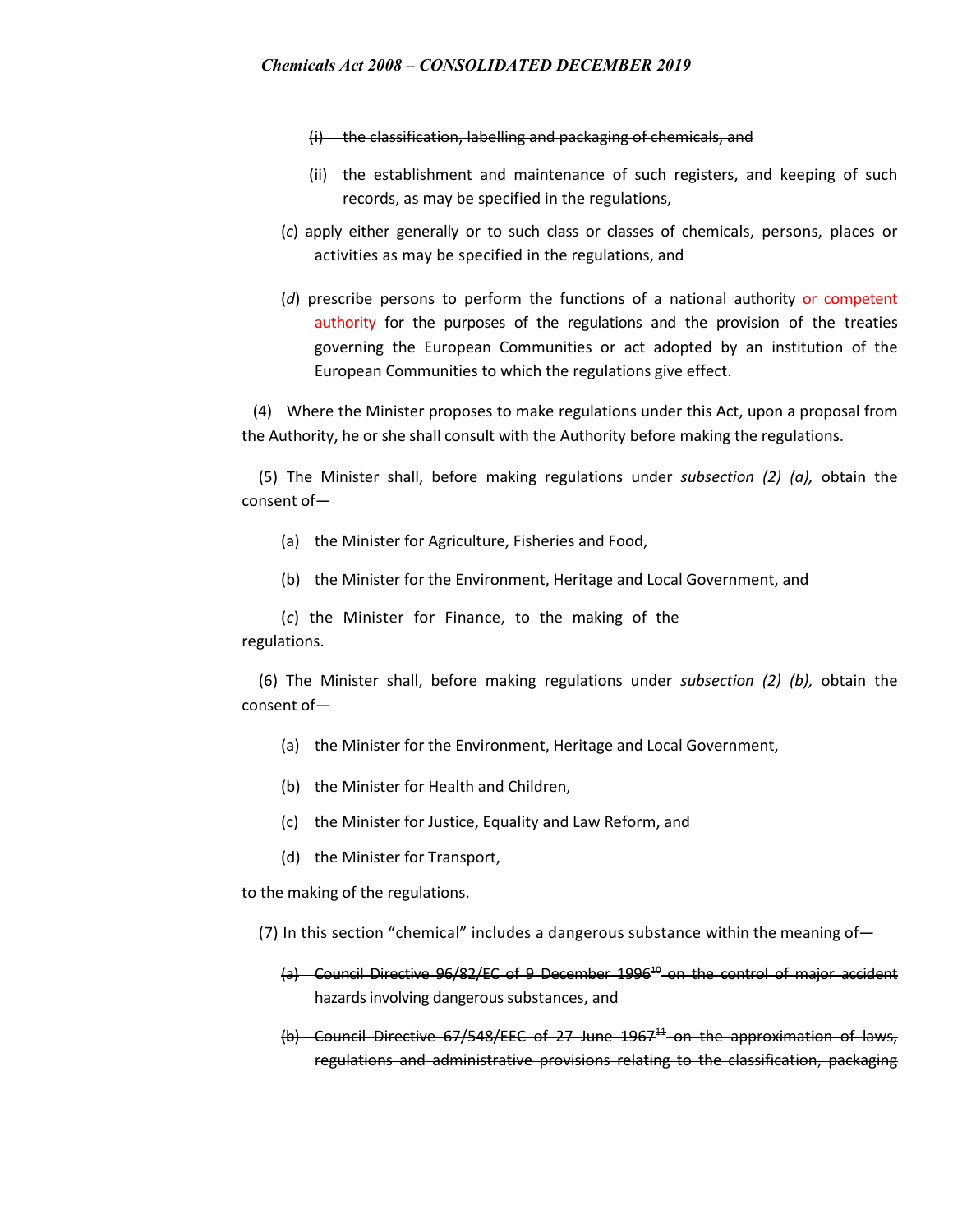#### and labelling of dangerous substances.

| Reviews of, and<br>proposals regarding<br>chemicals statutory<br>provisions | $6 - (1)$ The Authority shall-<br>a) undertake such reviews of the operation of the relevant chemicals statutory<br>provisions as the Minister may direct, or as the Authority considers appropriate, and<br>b) submit to the Minister any proposals that it considers appropriate, or as the Minister<br>may direct, relating to the relevant chemicals statutory provisions. |
|-----------------------------------------------------------------------------|--------------------------------------------------------------------------------------------------------------------------------------------------------------------------------------------------------------------------------------------------------------------------------------------------------------------------------------------------------------------------------|
|                                                                             | (2) Before submitting proposals under subsection (1) to the Minister, the Authority shall<br>consult any other person or body-<br>a) that appears to the Authority to be appropriate having regard to the proposals to be<br>submitted, or<br>b) as directed by the Minister.                                                                                                  |
| Codes of practice                                                           | $7-(1)$ For the purpose of providing practical guidance as regards Codes of practice.<br>compliance with the relevant chemicals statutory provisions the                                                                                                                                                                                                                       |
|                                                                             | Authority-                                                                                                                                                                                                                                                                                                                                                                     |
|                                                                             | (a) may, and if so requested by the Minister, shall prepare and publish codes of practice,<br>and                                                                                                                                                                                                                                                                              |
|                                                                             | may approve a code of practice made or published by any other body.<br>(b)                                                                                                                                                                                                                                                                                                     |
|                                                                             | (2) Before publishing or approving a code of practice under this section, the Authority-                                                                                                                                                                                                                                                                                       |
|                                                                             | (a) shall obtain the consent of the Minister.                                                                                                                                                                                                                                                                                                                                  |

- (b) may publish in such manner as the Authority considers appropriate a draft of the code of practice and shall give persons, including any national authority concerned and the relevant Minister, 28 days from the date of publication of the draft code within which to make written representations to the Authority in relation to the draft code, or such further period, not exceeding 28 days, as the Authority in its discretion thinks fit, and
- (*c*) following consultation and, where relevant, having considered the representations, if any, made, shall submit the draft code to the Minister for his or her consent to its publication or approval under this section, with or without modification.

(3) Where the Authority publishes or approves a code of practice, it shall publish a notice of such publication or approval in such manner as it considers appropriate and in *Iris Oifigiáil* and that notice shall—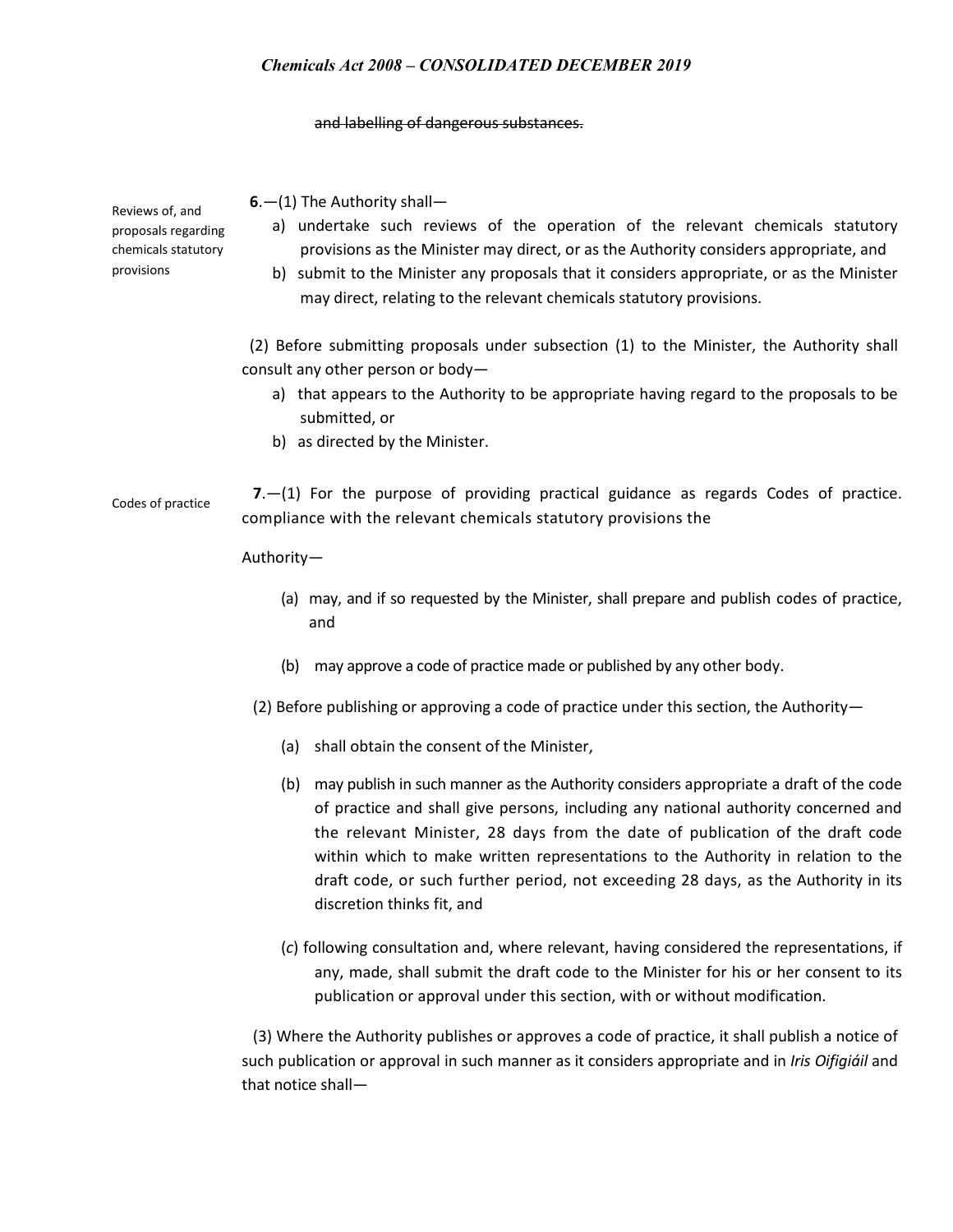- (a) identify the code of practice,
- (b) specify the matters relating to the protection of health and the environment or the relevant chemicals statutory provisions in respect of which the code of practice is published or approved of, and
- (*c*) specify the date on which the code of practice shall come into operation.
- (4) The Authority may, with the consent of the Minister and following consultation with—
	- (a) any other person or body that the Authority considers appropriate, and
	- (b) any national authority concerned and the relevant Minister,

amend or revoke any code of practice prepared and published by it under this section, or withdraw its approval of any code of practice approved by it under this section.

(5) The Authority shall, where the Minister directs—

- (a) amend or revoke any code of practice prepared and published by it under this section, or
- (b) withdraw its approval of any code of practice approved by it under this section.

(6) Where the Authority amends or revokes, or withdraws its approval of, a code of practice under this section, it shall publish notice of the amendment, revocation or withdrawal in such manner as it considers appropriate and in *Iris Oifigiáil.*

(7) The Authority shall publish on the internet and make available for public inspection without charge at its principal office during normal working hours—

- (a) a copy of each code of practice published or approved by it, and
- (b) where a code of practice has been amended, a copy of the code as so amended.

(8) In this section "approved" means approved in writing by the Authority or conforming with a specification in writing by the Authority.

# PART 3

### NATIONAL AUTHORITIES

 **8**.—(1) The following are designated national authorities in the State for the purposes of the Rotterdam Regulation:

National Authorities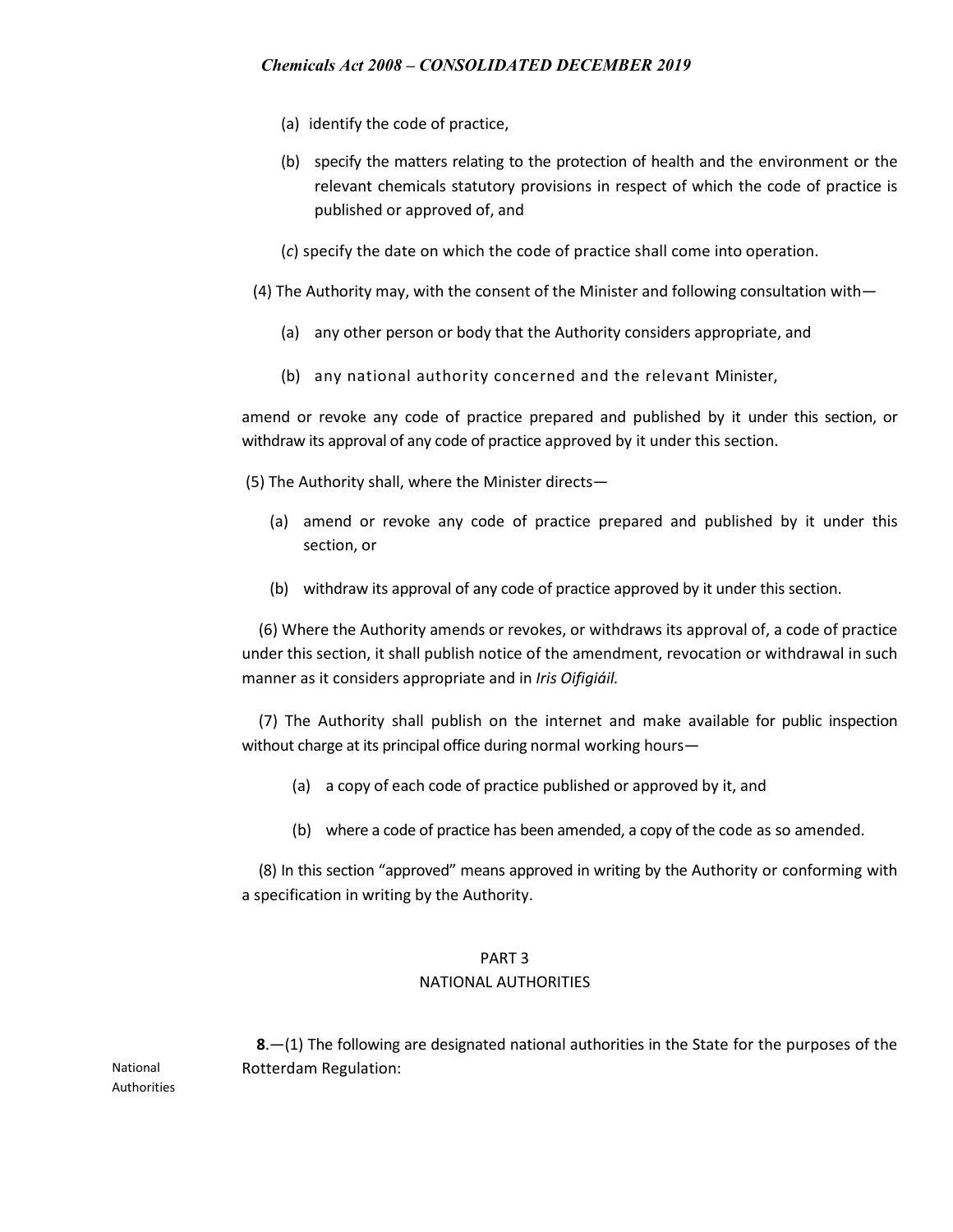# (a) the Authority;

- (a) the Authority, other than
	- (i) for the purposes of Article 18, and
	- (ii) in respect of pesticides
- (b) the Revenue Commissioners, for the purposes only of Article 17 the said Article 18 of that Regulation;
- (*c*) the Minister for Agriculture, Fisheries and Food in respect of pesticides (other than for the purposes of the said Article 17 Article 18).

(2) The following are competent authorities in the State for the purposes of the Detergents Regulation:

- (a) the Authority;
- (b) the Environmental Protection Agency, in respect of matters relating to biodegradability of surfactants in detergents;
- (c) Minister for Health and Children, Beaumont Hospital Board ,for the purposes only of Article 9(3) of that Regulation;
- (d) the Irish National Accreditation Board, for the purposes only of Article 8(2) and (3) of that Regulation.

(3) The following are competent authorities in the State for the purposes of the REACH Regulation:

- (a) the Authority;
- (b) subject to *paragraph (c),* the Minister for Agriculture, Fisheries and Food, in respect of pesticides;
- (c) the Environmental Protection Agency, in respect of the prevention of environmental pollution.

(3A) The following are competent authorities in the State for the purposes of the CLP Regulation:

- (a) the Authority;
- (b) the Minister for Agriculture, Fisheries and Food, in respect of pesticides;
- (c) Beaumont Hospital Board, for the purposes only of Article 45 of that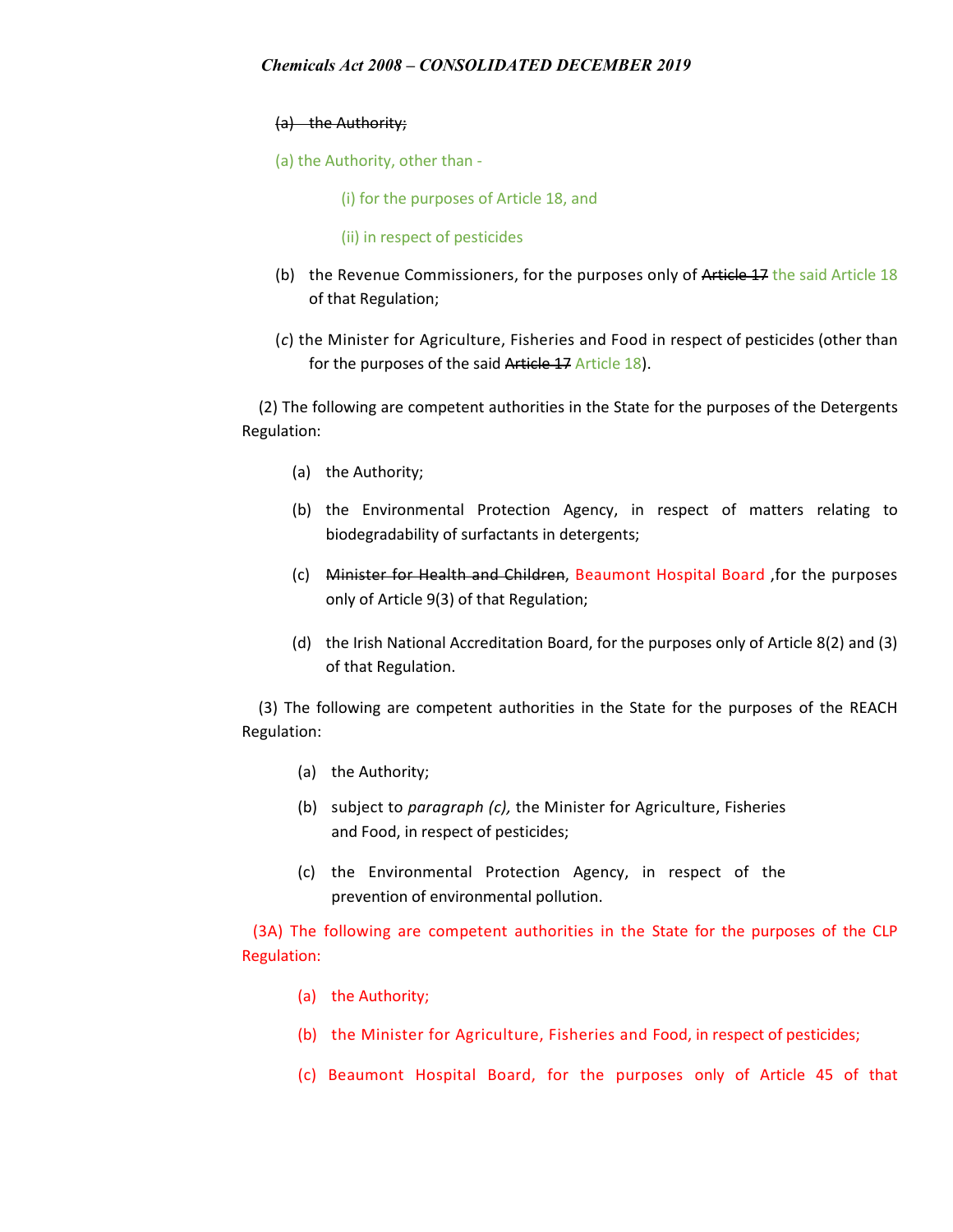# Regulation.

(4) A national authority (other than the Authority) shall, in accordance with such guidelines (if any) as may be given to that national authority by the Authority—

- (a) make adequate arrangements for the performance of its functions under the relevant chemicals statutory provisions,
- (b) keep appropriate records, and
- (*c*) furnish to the Authority—
	- (i) a report within 2 months after the end of each year in accordance with *subsection (5),* and
	- (ii) such other reports and information relating to the performance of its functions as the Authority may, from time to time, require, or as may be prescribed.

(5) The report referred to in *subsection (4) (c) (i)* shall be in a form agreed with the Authority and include—

- (a) information on the performance of the national authority of its functions, and
- (b) such other information that the national authority considers appropriate, or as the Authority may require.
- (6) In this section—

"environmental pollution" has the meaning assigned to it by section 4 (inserted by section 6 of the Protection of the Environment Act 2003) of the Environmental Protection Agency Act 1992, subject to the modification that references in subsection (2) thereof to "substances, heat or noise" be construed as references to "chemicals";

"Irish National Accreditation Board" means the committee commonly known by that name established pursuant to section 10 (amended by section 46 of the Industrial Development (Enterprise Ireland) Act 1998) of the Industrial Development Act 1993;

"pesticides" has the meaning assigned to it by Article  $3(4)$  Article  $3(5)$  of the Rotterdam Regulation.

 **9**.—(1) National authorities shall cooperate with each other in the performance of their functions under the relevant chemicals statutory provisions.

 (2) A national authority may, for the purposes of subsection (1), enter into arrangements with other national authorities.

(3) Without prejudice to the generality of subsection (2), an arrangement under that

Co-operation Arrangements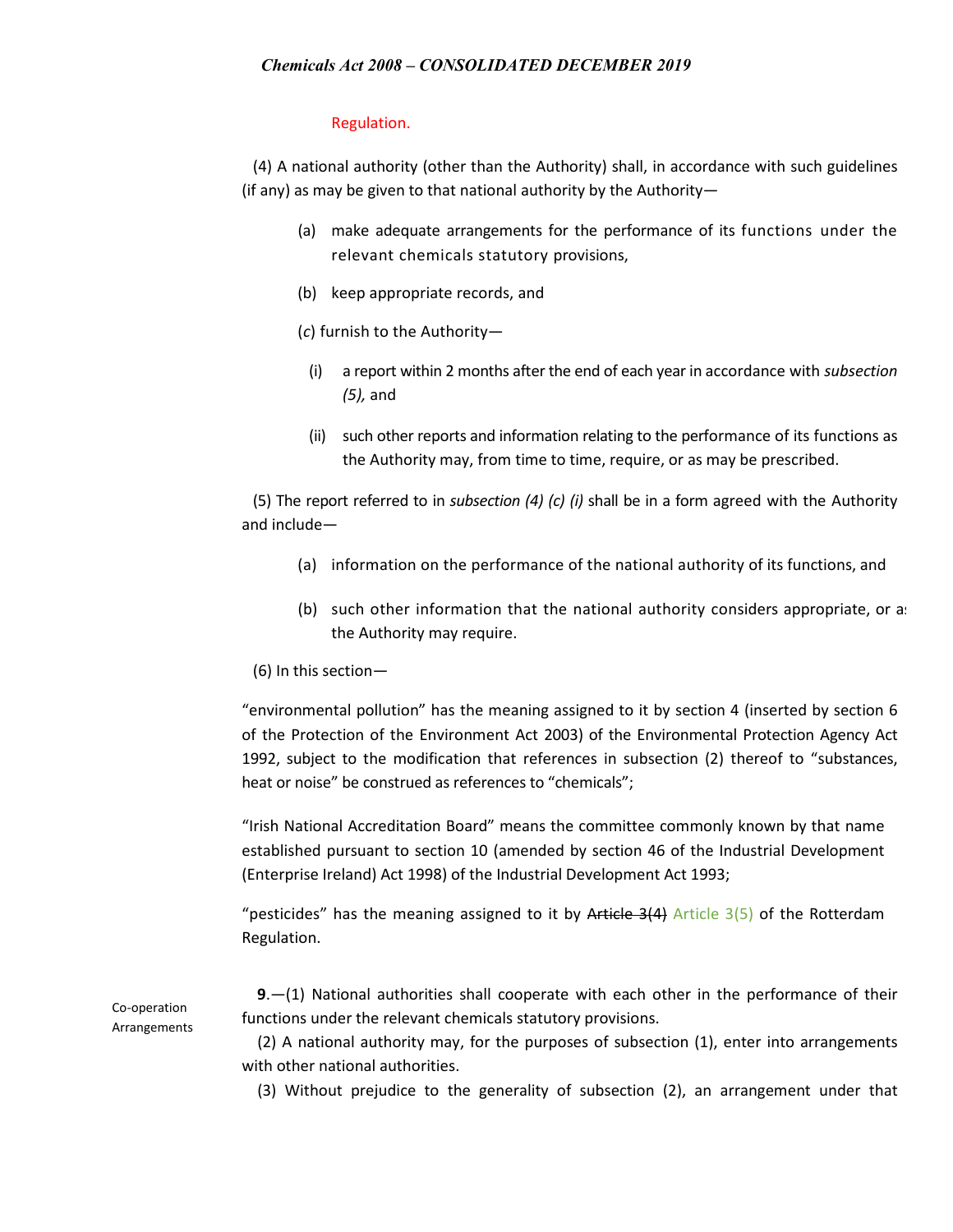subsection may make provision in relation to—

- a) the carrying out of inspections, checks, examinations and investigations by the national authorities that are parties to the arrangement,
- b) the exchange of information by such national authorities in relation to the activities referred to in paragraph (a) and such other activities of those authorities as are specified in the arrangement,
- c) advising national authorities that are parties to the arrangement of suspected offences under any of the relevant chemicals statutory provisions, and
- d) the carrying out jointly by 2 or more national authorities of activities referred to in paragraph (a).

 (4) For the purposes of the European Regulations, a national authority (other than a Minister of the Government) may, with the consent of the Minister and any other relevant Minister, enter into an arrangement (in this section referred to as a "mutual cooperation arrangement") with an external authority.

 (5) For the purposes of the European Regulations, a national authority who is a Minister of the Government may enter into an arrangement (in this section also referred to as a "mutual cooperation arrangement") with an external authority.

(6) A mutual cooperation arrangement may—

- a) make provision in relation to any of the matters referred to in paragraphs (b) and (c) of subsection (3), and accordingly those paragraphs shall apply in relation to a mutual cooperation arrangement subject to the modification that references to "national authority" shall be construed as including references to "external authority", and
- b) provide that officers of an external authority may accompany an inspector when he or she performs functions in furtherance of a mutual cooperation arrangement to which that external authority is a party.

(7) A mutual cooperation arrangement shall not have effect unless it is approved by order made by the Minister.

(8) In this section "external authority" means a person standing appointed to be—

- a) a designated national authority in a Member State for the purposes of the Rotterdam Regulation, or
- b) a competent authority in a Member State for the purposes of the Detergents Regulation, or the REACH Regulation or the CLP Regulation.

Fees for Service **10**.—(1) Subject to the approval of the Minister and the Minister for Finance and in consultation with any other relevant Minister, a national authority may—

> (*a*) determine the amount of such fees as it considers appropriate in consideration of—

(i) the performance by that national authority of its functions, and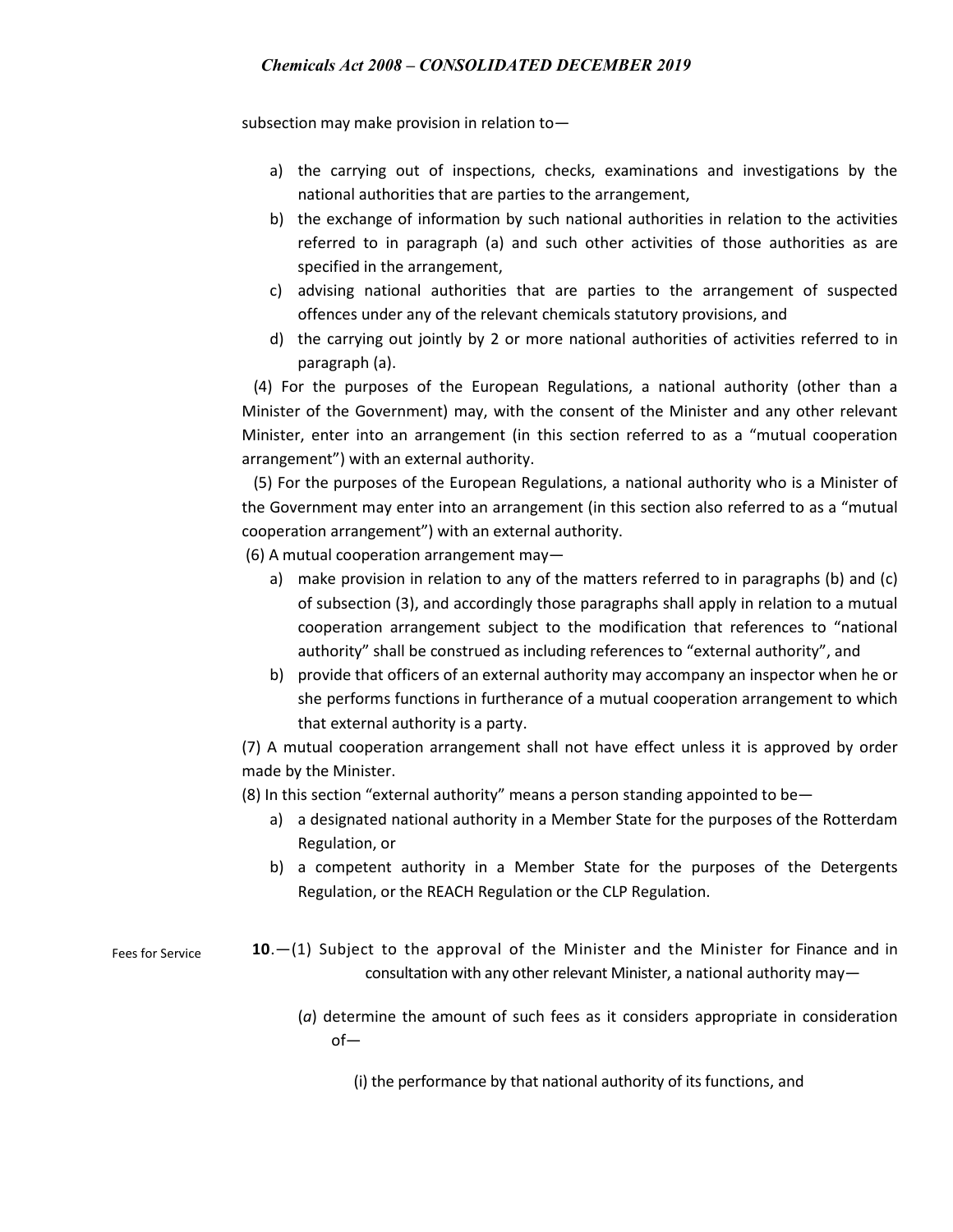- (ii) the provision by it of services (other than a service consisting of the provision of advice to the Minister, to another Minister of the Government or to another national authority),
- (b) exempt from the payment of fees in different circumstances or classes of circumstances or for different cases or classes of cases, or for the waiver, remission or refund (in whole or in part) of fees,
- (c) sell anything produced, published or developed by it, or in cooperation with, another national authority, and
- (*d*) enter into contracts upon such terms and conditions as it considers appropriate (including terms and conditions relating to payments to another national authority) for the further development and commercial exploitation of anything produced, published or developed by it,

and shall record receipts from such fees, sales or payments as income.

(2) A national authority shall make available on request and free of charge, details of fees determined under this section.

(3) Fees, prices and payments referred to in this section in respect of functions performed, services provided, activities carried on or things sold, shall not, save with the prior approval of the Minister, in consultation with any other relevant Minister, be less than the cost of the performance of the function, the provision of the service, the carrying on of the activity or the production, publication or development of the thing, as the case may be.

 (4) A national authority may recover any amount due and owing to it under this section from the person by whom it is payable as a simple contract debt in any court of competent jurisdiction.

#### PART 4

#### ENFORCEMENT

Appointment of Inspectors  **11**.—(1) A national authority may appoint such and so many persons as it considers appropriate to be inspectors for the purposes of the enforcement of all or any of the relevant chemicals statutory provisions within its relevant area of responsibility in accordance with *section 8*.

> (2) An inspector appointed under this section shall be furnished with a certificate of his or her appointment as an inspector by that national authority.

> (3) When exercising a power conferred on him or her by this section, an inspector shall, if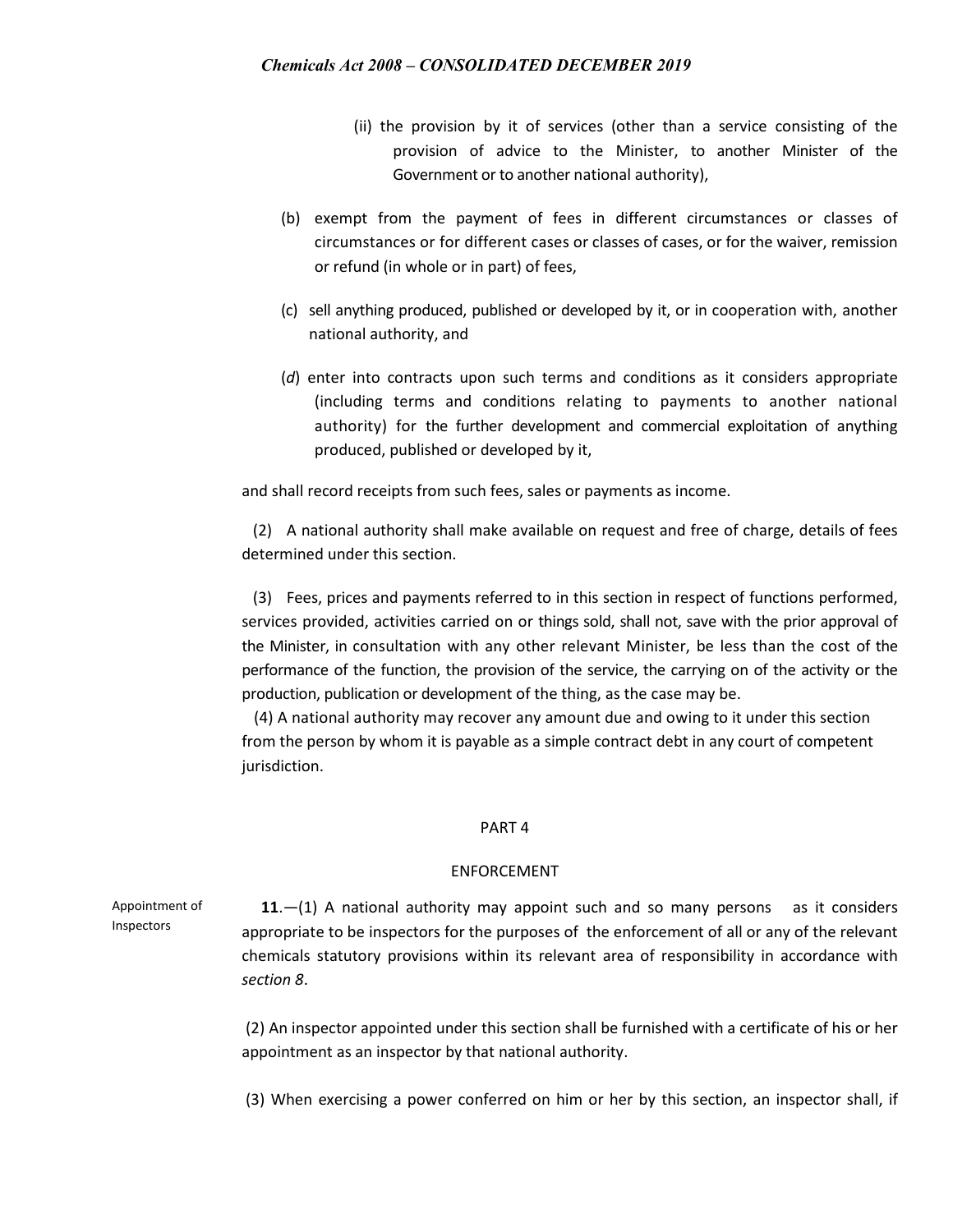requested by a person affected, produce the certificate of his or her appointment or a copy of it to that person and a form of personal identification.

(4) An appointment under this section shall cease when the national authority that made the appointment revokes the appointment.

Powers of Inspectors

 **12**.—(1) An inspector shall, for the purposes of the relevant chemicals statutory provisions, have power to do any one or more of the following:

- a) subject to *subsection (5),* at any time enter, inspect, examine and search any place to which the inspector has reasonable grounds for believing that the relevant chemicals statutory provisions apply;
- b) inquire into, search, examine and inspect—
	- *(i)* any place referred to in *paragraph (a),*
	- (ii) any activity, installation, process, procedure or matter at that place, and
	- (iii) any chemicals or records relating to it,

to ascertain whether the relevant chemicals statutory provisions have been or are being complied with and, for that purpose, take with him or her and use any equipment or materials he or she considers necessary;

- c) require that that place and anything at it be left undisturbed for so long as is reasonably necessary for the purpose of any search, examination, investigation, inspection or inquiry under the relevant chemicals statutory provisions;
- d) require the person in charge to produce to the inspector—
	- (i) any chemical to which the relevant chemicals statutory provisions apply which is in the possession or under the control of such person, and
	- (ii) any records and, in the case of such information in a non-legible form, to reproduce it in a legible form and to give to the inspector such information as the inspector may reasonably require in relation to any entries in those records;
- e) inspect and take copies of or extracts from any such records or any electronic information system at that place, including in the case of information in a non-legible form, copies of or extracts from such information in a permanent legible form or require that such copies be provided;
- f) require a person at that place by whom or on whose behalf a computer is or has been used to produce or store records or any person having control of, or otherwise concerned with the operation of the computer, to afford the inspector access thereto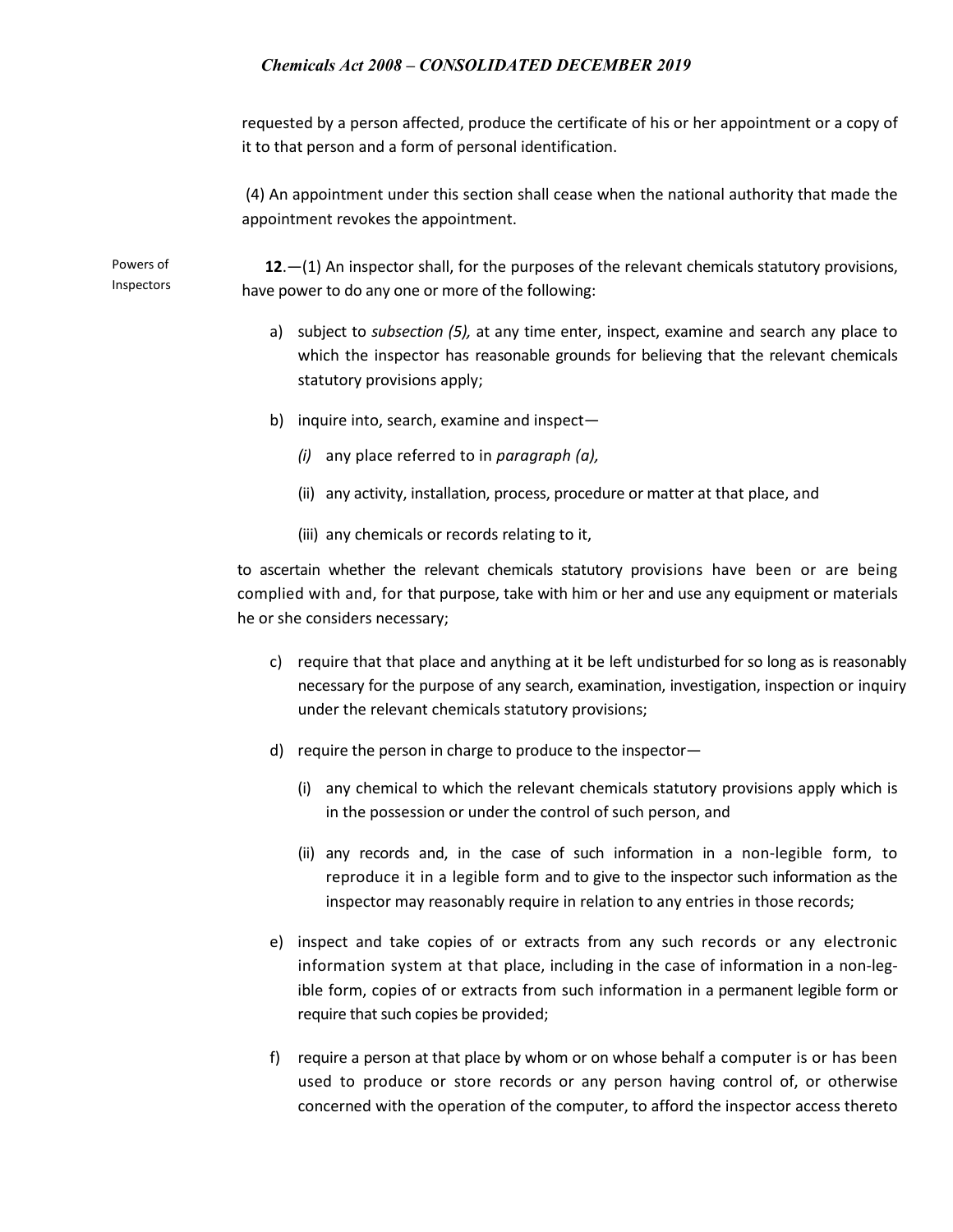and all reasonable assistance as the inspector may require;

- g) remove from that place and retain the records (including documents stored in a nonlegible form) and copies taken and detain the records for such period as the inspector reasonably considers to be necessary for further examination or until the conclusion of any legal proceedings;
- h) require that records at that place be maintained for such period as may be reasonable;
- i) require the person in charge to give the inspector such information as the inspector may reasonably require for the purposes of any search, examination, investigation, inspection or inquiry under the relevant chemicals statutory provisions;
- j) require the person in charge to give the inspector such assistance and facilities within the person's power or control as are reasonably necessary to enable the inspector to exercise any of his or her powers under the relevant chemicals statutory provisions;
- k) require by notice, at a time and place specified in the notice, any person (including the person in charge) to give the inspector any information that the inspector may reasonably require in relation to the place, any chemical, activity, installation or procedure at the place, and to produce to the inspector any records that are under that person's power or control;
- l) examine any person whom the inspector reasonably believes to be able to give to the inspector information relevant to any search, examination, investigation, inspection or inquiry under the relevant chemicals statutory provisions and require the person to answer such questions as the inspector may ask relative to the search, examination, investigation, inspection or inquiry and to sign a declaration of the truth of the answers;
- m) require that any procedure be followed for the purposes of any search, examination, investigation, inspection or inquiry under the relevant chemicals statutory provisions;
- n) take any measurements or photographs or make any tape, electrical or other recordings that the inspector considers necessary for the purposes of any search, examination, investigation, inspection or inquiry under the relevant chemicals statutory provisions;
- o) take samples of air, soil, water or waste at or near that place;
- p) where appropriate, install, use and maintain at that place monitoring instruments, systems and seals for the purposes of the relevant chemicals statutory provisions;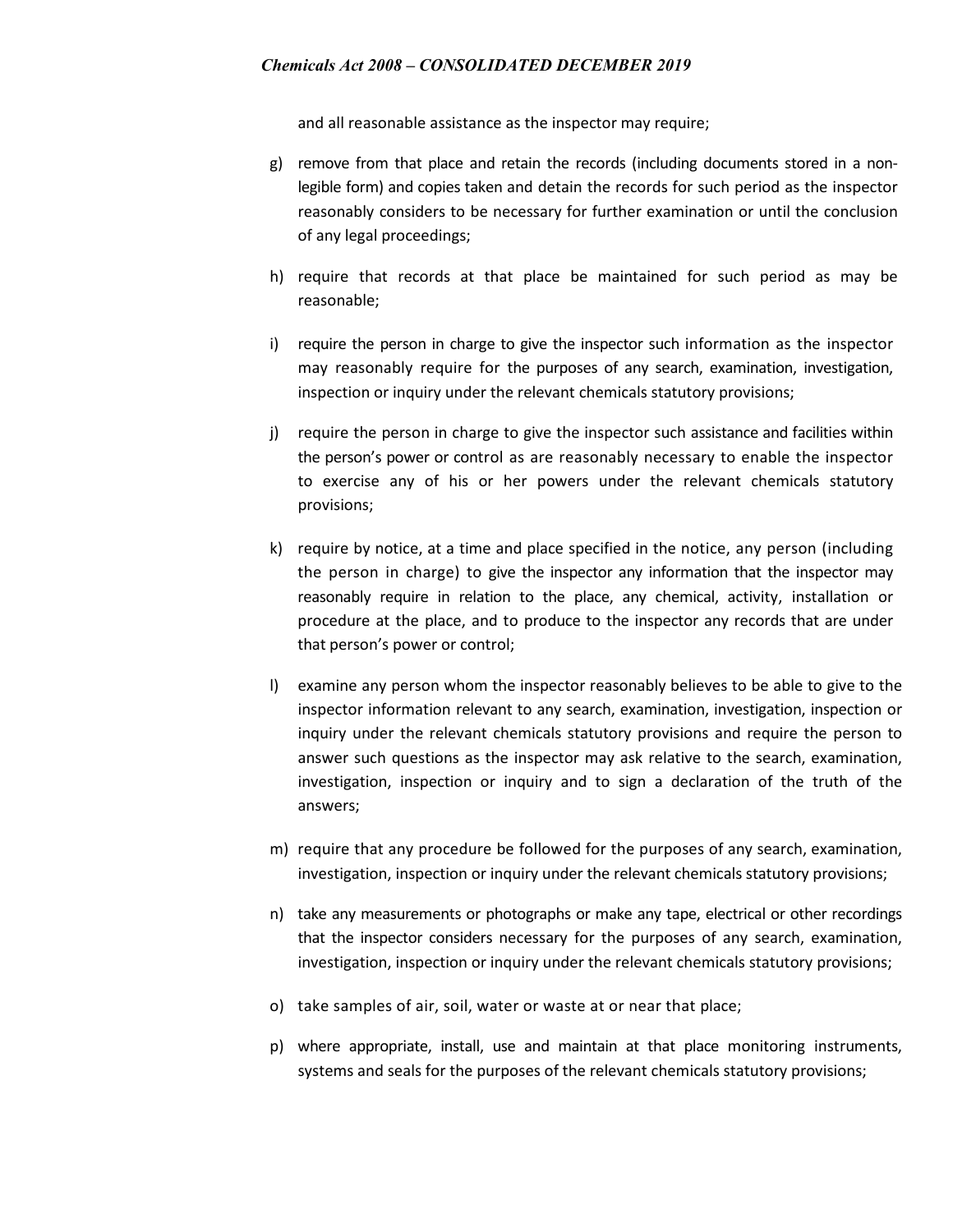- q) there, or at any other place, carry out, or have carried out, such testing, examination or analysis of any chemical found at that place, as he or she reasonably considers to be necessary, and for that purpose—
	- (i) require the person in charge to supply the inspector without charge any chemical or samples thereof, or
	- (ii) remove any chemical or samples thereof;
- (*r*) cause any chemical found at that place in respect of which there has been or there appears to the inspector to have been a contravention of the relevant chemicals statutory provisions, to be subjected to any testing, examination or analysis in accordance with *paragraph (q)* (but not so as to damage or destroy it unless this is necessary for the purposes of the relevant chemicals statutory provisions) and where an inspector proposes to exercise the power conferred by this subsection in the case of a chemical found at any place, he or she shall, if so requested by the person in charge, cause anything that is to be done by virtue of that power to be done in the presence of that person;
- (*s*) remove and retain for such period as is necessary any chemical found at that place for all or any of the following purposes:
	- (i) to examine or arrange for the examination, testing or analysis of the chemical;
	- (ii) to ensure that it is not tampered with before the examination of it under *subparagraph (i)* is completed;
	- (iii) to ensure that it is available for use as evidence in any proceedings;
- (*t*) where necessary—
	- (i) require the disposal of a chemical in respect of which there has been or there appears to the inspector to have been a contravention of the relevant chemicals statutory provisions at the expense of the person in charge, or remove that chemical and arrange for it to be disposed of at the expense of the person in charge, and
	- (ii) require that such disposal shall be—
	- I. such as will prevent the chemical from being used or placed on the market, and
	- II. in compliance with requirements under the Waste Management Acts 1996 to 2003;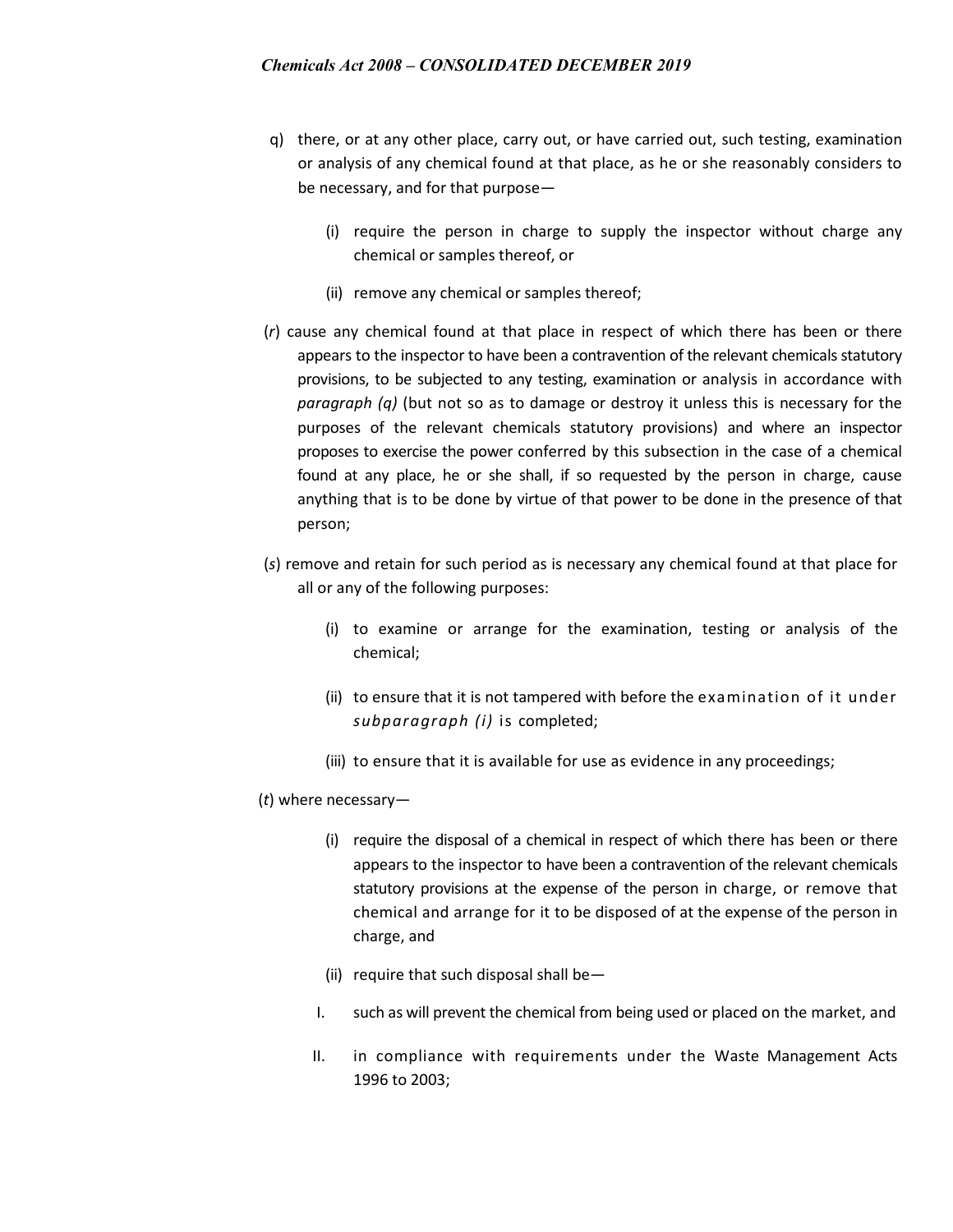(*u*) require the removal from the market of a chemical by the person who has placed that chemical on the market, where it appears to the inspector that, in relation to that chemical, the relevant chemicals statutory provisions have been contravened.

(2) Where a chemical is found at a place, and an inquiry is made by an inspector in the course of a search, examination, investigation or inspection as to the identity of the person who supplied that chemical, the person in charge shall give the inspector the name and address of the supplier from whom the chemical was purchased or otherwise obtained.

(3) Before exercising any of the powers conferred by *paragraphs (q)* to *(t)* of *subsection (1),*  an inspector shall, in so far as it is practicable, consult such persons as appear to him or her to be appropriate for the purpose of ascertaining what dangers, if any, there may be in doing what he or she proposes to do under those paragraphs.

(4) Where under the powers conferred by *subsection (1) (s),* an inspector removes and retains any chemical found at a place, he or she shall, in so far as is practicable, take a sample thereof and give it to the person in charge, marked by the inspector in a manner sufficient to identify it.

(5) An inspector shall not enter a dwelling other than—

- (a) with the consent of the occupier, or
- (b) in accordance with a warrant of the District Court issued under *subsection (8)*  authorising such entry.

(6) A national authority may authorise any other person as it considers appropriate to accompany an inspector in the performance of his or her functions.

(7) Where an inspector in the exercise of his or her powers under this section is prevented from entering any place, an application may be made to the District Court for a warrant under *subsection (8)* authorising such entry.

(8) Without prejudice to the powers conferred on an inspector by or under any other provision of this section, if a judge of the District Court is satisfied by information on oath of an inspector that there are reasonable grounds for believing that—

- (a) there are any chemicals at any place or any records (including documents stored in a non-legible form) or information, relating to a place, that the inspector requires to inspect for the purposes of the relevant chemicals statutory provisions, held at any place, or
- (b) there is, or such an inspection is likely to disclose, evidence of a contravention of the relevant chemicals statutory provisions,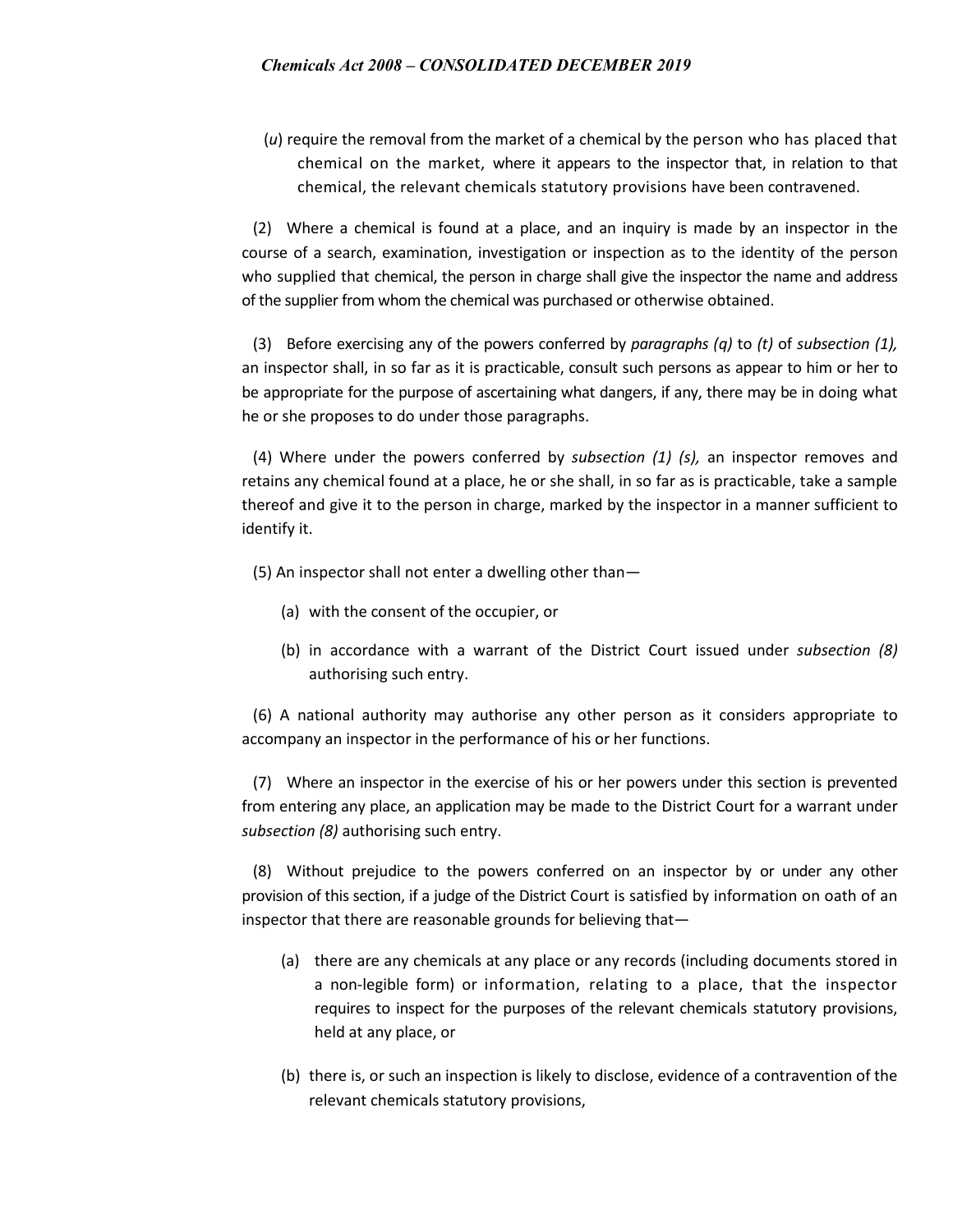the judge may issue a warrant authorising an inspector, accompanied by such other inspectors or such other competent persons as may be appropriate or members of the Garda Sı´ochána as may be necessary, at any time or times, within one month from the date of issue of the warrant, on production of the warrant if requested, to enter the place, if necessary by the use of reasonable force, and perform the functions conferred on an inspector by or under the relevant chemicals statutory provisions.

(9) Where an inspector has reasonable grounds for apprehending any serious obstruction in the performance of his or her functions or otherwise considers it necessary, he or she may be accompanied by a member of the Garda Sı´ochána or any other person authorised by a national authority, when performing any functions conferred on him or her by or under the relevant chemicals statutory provisions.

*(10)* A statement or admission made by a person pursuant to a requirement under *subsection (1) (i), (k)* or *(l)* shall not be admissible in proceedings brought against that person for an offence (other than an offence under *section 29(9)).*

(11) Where an inspector, upon reasonable grounds, believes that a person has committed an offence under the relevant chemicals statutory provisions he or she may require that person to provide him or her with his or her name and the address at which he or she ordinarily resides.

- (12) In this section "person in charge" means, in relation to a place—
	- (*a*) the person under whose direction and control the activities at that place are being conducted, or
	- b) the person whom the inspector has reasonable grounds for believing is in control of that place.

Immunity and indemnification.

 **13**.—(1) None of the following persons, that is to say, a national authority, an inspector, or a member or a member of staff of a national authority shall be liable in damages in respect of any act done or omitted to be done by it or him or her in the performance, or purported performance, of that person's functions, unless the act or omission concerned was done in bad faith.

(2) A national authority shall, subject to the provisions of any enactment or rule of law, indemnify an inspector appointed by that national authority, or a member or member of staff of that national authority, in respect of any act done or omitted to be done by him or her in the performance, or purported performance, of his or her functions as such inspector, member or member of staff, unless the act or omission concerned was done in bad faith.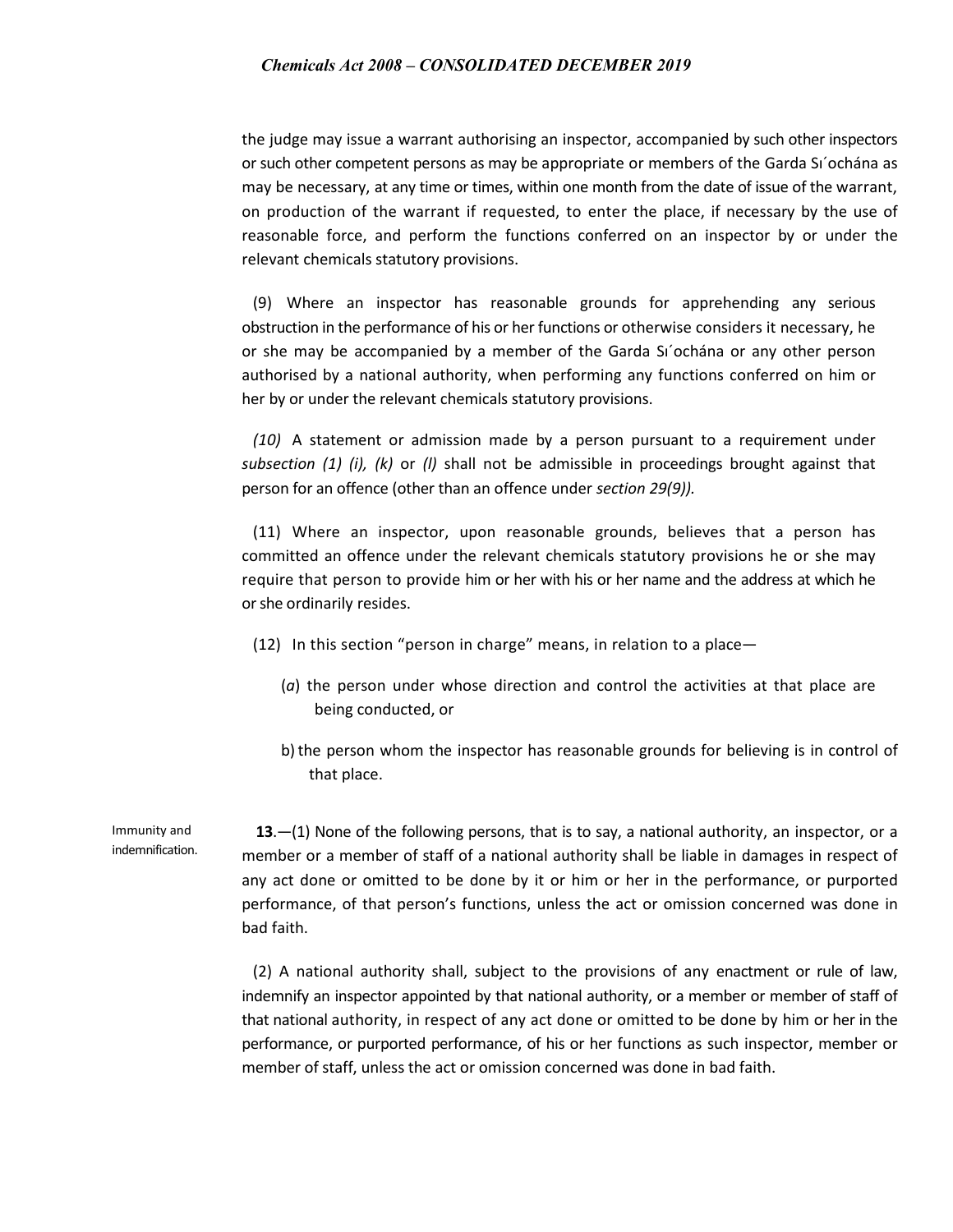Directions for improvement plan.  **14**.—(1) Where an inspector is of the opinion that there is occurring or likely to occur any activity that involves or is likely to involve a risk to human health or the environment, he or she may give a direction to a person whom the inspector considers to be in control of the activity to which a duty under the relevant chemicals statutory provisions applies requiring submission to him or her of an improvement plan (in this section and in section 15 referred to as a 'plan').

- (2) A direction given under *subsection (1)* shall—
	- (a) identify the activity which is or is likely to be a risk,
	- (b) require the submission to the inspector, not later than one month after the giving of the directions, of an improvement a plan specifying the remedial action proposed to be taken,
	- (c) require the person in control of the activity to implement the plan, and
	- (d) include any other requirements that the inspector considers necessary.

(3) Within one month of receipt of an improvement plan submitted under *subsection (2),* an inspector, by notice to the person who submitted the plan—

- (a) shall confirm whether or not he or she is satisfied that the plan is adequate, or
- (b) may direct that the plan be revised as specified in the notice and resubmitted to the inspector within the period specified in the notice.

(3) An inspector shall, not later than one month after receiving a plan submitted under subsection (2) or a revised improvement plan (in this section and in section 15 also referred to as a 'plan') submitted pursuant to a direction under subsection (4), confirm by notice to the person who submitted the plan whether or not the inspector is satisfied that the plan is adequate.,

(4) If an inspector is not satisfied that a plan is adequate he or she shall, not later than one month after receiving the plan, require, by direction in writing, the person who prepared the plan to—

- (a) revise the plan in such manner as is specified in the direction, and
- (b) resubmit the plan as so revised to the inspector not later than the date of the expiration of such period as is specified in the direction.

(5) Where an inspector confirms by notice under subsection (3) that he or she is satisfied that a plan is adequate the person concerned shall implement the plan forthwith.

(6) A person to whom a direction under this section applies shall comply with the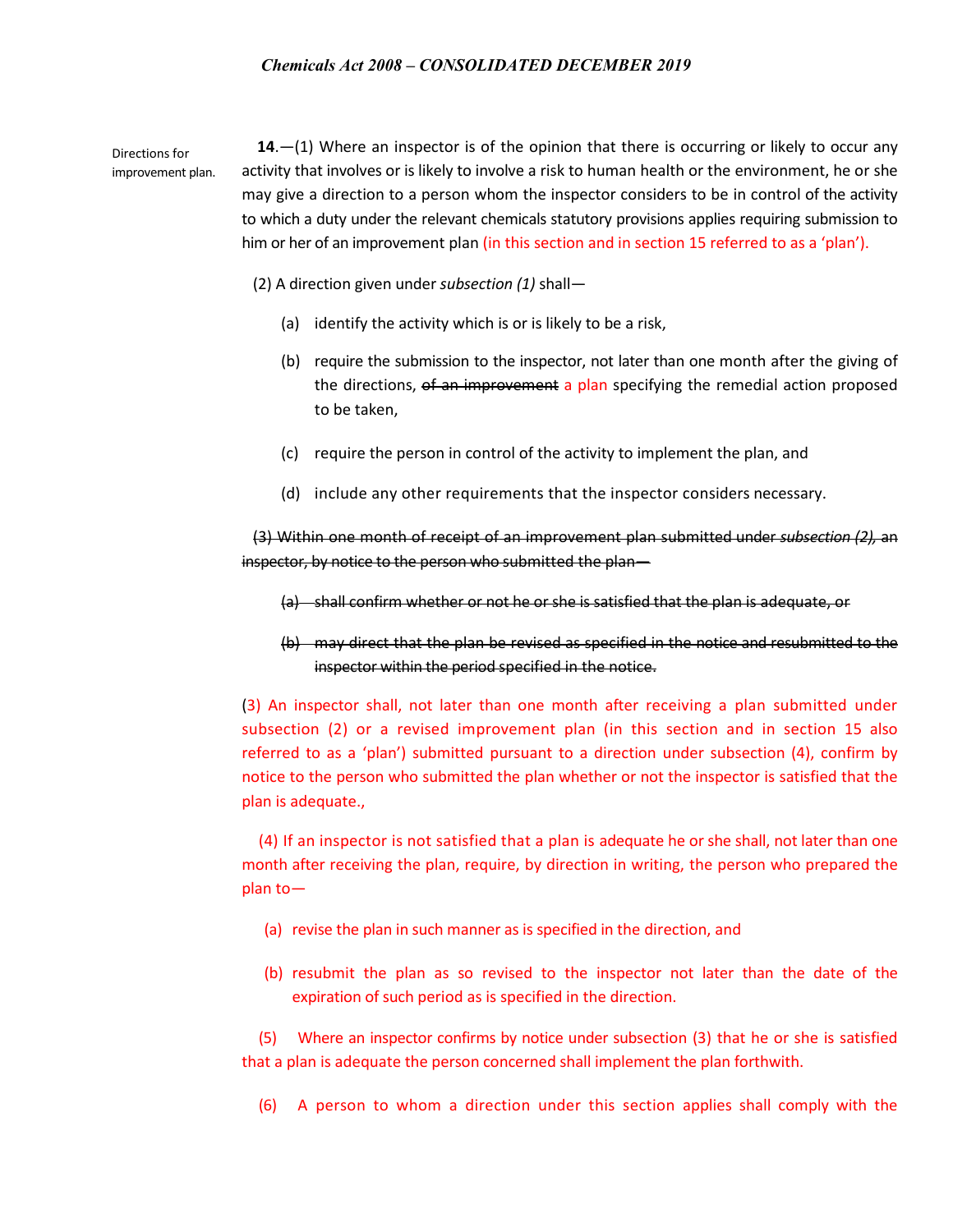direction.

(7) A direction or notice under this section shall be signed and dated by the inspector.

Contravention notice.

 **15**.—(1) An inspector who is of the opinion that a person—is contravening or has contravened any of the provisions of the relevant chemicals statutory provisions, or

- (a) has failed to comply with a direction under *section 14(1)* to submit an improvement plan or, in the case of a notice under *section 14(3) (b),* a revised improvement plan, or has failed to implement the improvement plan or revised improvement plan,
- (b) has submitted a plan in relation to which an inspector has confirmed by notice under section 14(4) that he or she is not satisfied that the plan is adequate, or
- (c) has failed to implement the plan,

may serve a notice (in this Act referred to as a "contravention notice") on the person who has or may reasonably be presumed to have control of the activity concerned.

(2) A contravention notice shall—

- *(a)* state that the inspector is of the opinion referred to in *subsection (1),*
- (b) state the reason for that opinion,
- (c) identify the relevant chemicals statutory provision in respect of which that opinion is held,
- (d) direct the person to—
	- (i) remedy the contravention or the matters occasioning that notice, or
	- *(ii)* remove a chemical from the market, as provided for in *section 12(1)(u),*

by a date specified in the notice that shall not be earlier than the end of the period within which an appeal may be made under *subsection (6),*

- (*e*) include information regarding the making of an appeal under *subsections (6)* and *(7),*
- (*J*) include any other requirement that the inspector considers appropriate, and
- (*g*) be signed and dated by the inspector.
- (3) A contravention notice may include directions—
	- (a) as to the measures to be taken to remedy any contravention or matter to which the notice relates, or to otherwise comply with the notice, and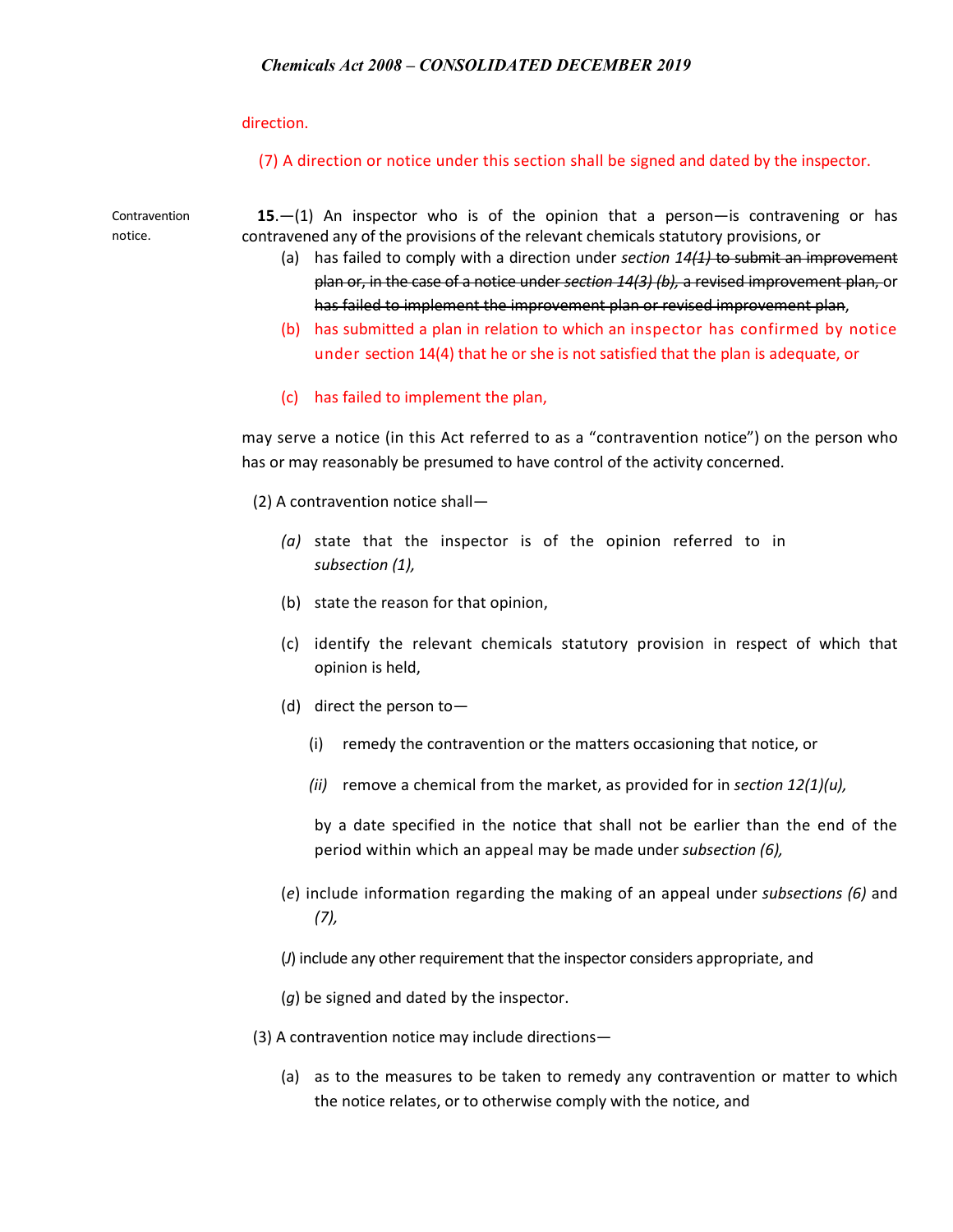(b) to bring the notice to the attention of any person who may be affected by it, or to the public generally.

(4) A person on whom a contravention notice has been served who is of the opinion that the contravention notice has been complied with shall confirm in writing to the inspector that the matters referred to in the notice have been so remedied.

(5) Where a person on whom a contravention notice has been served confirms in writing to the inspector in accordance with *subsection (4)* that the matters referred to in the contravention notice have been remedied, the inspector shall, on being satisfied that the matters have been so remedied, within one month of receipt of such confirmation, give notice to the person concerned of compliance with the contravention notice.

(6) A person aggrieved by a contravention notice may, within 14 days beginning on the day on which the notice is served on him or her, appeal against the notice to a judge of the District Court in the district court district in which the notice was served in and, in determining the appeal the judge may, if he or she is satisfied that it is reasonable to do so, confirm, vary or cancel the notice.

(7) A person who appeals under *subsection (6)* shall at the same time notify the relevant national authority of the appeal and the grounds for the appeal and that national authority shall be entitled to appear, be heard and adduce evidence on the hearing of the appeal.

(8) Where an appeal under *subsection (6)* is taken, and the contravention notice is not cancelled, the notice shall take effect on the later of—

- (a) the day next following the day on which the notice is confirmed on appeal or the appeal is withdrawn, or
- (b) the day specified in the notice.

(9) Where there is no appeal under *subsection (6),* the contravention notice shall take effect on the later of—

- (a) the end of the period for making an appeal, or
- (b) the day specified in the notice.
- (10) An inspector may—
	- (a) withdraw a contravention notice at any time, or
	- *(b)* where no appeal is made or pending under *subsection (6),* extend the period specified under *subsection (2) (d).*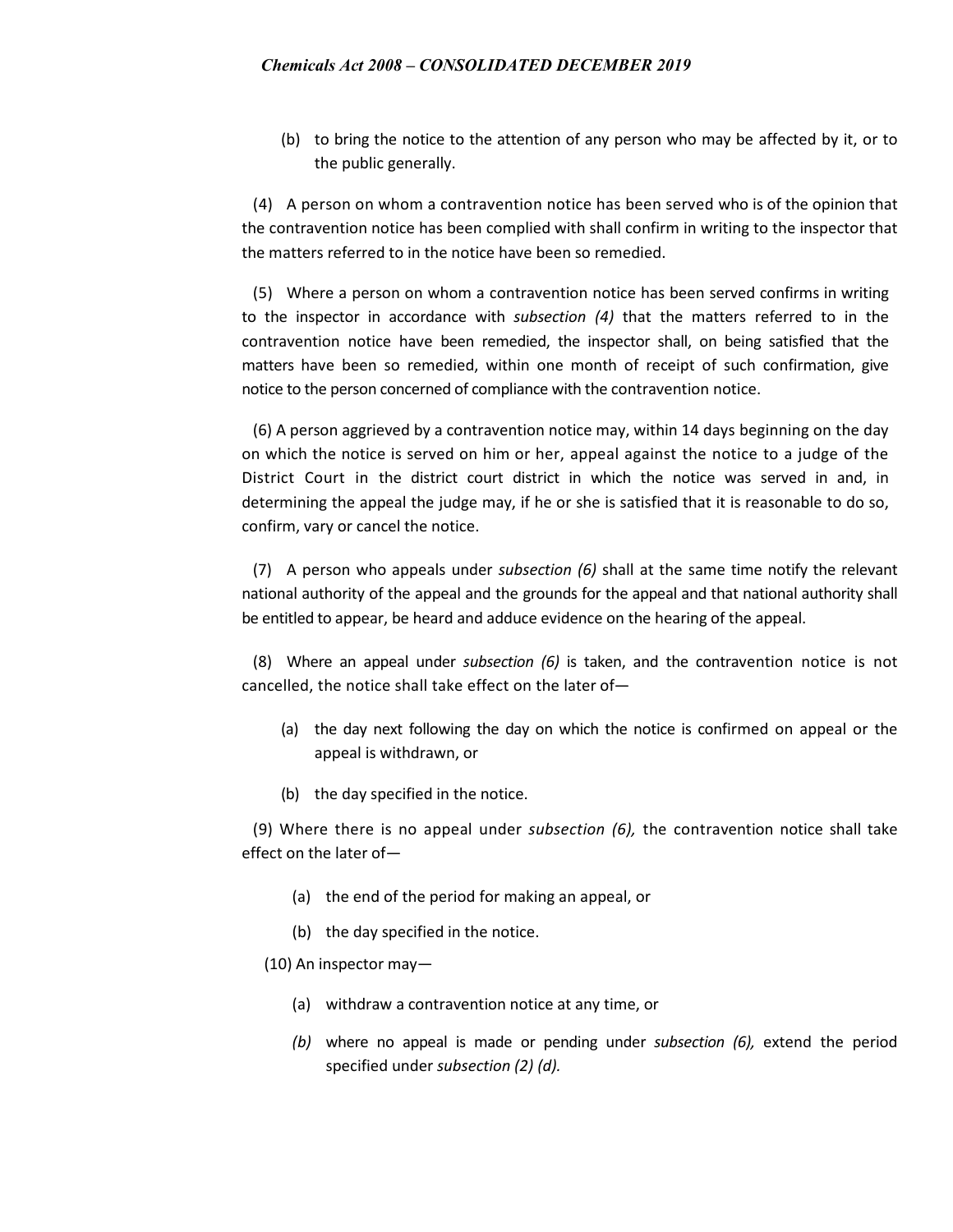Prohibition notice **16**.—(1) Where an inspector is of the opinion that at any place there is occurring or is likely to occur any activity relating to a chemical that involves or is likely to involve a serious risk to health or the environment the inspector may serve a notice (in this Act referred to as a "prohibition notice") on the person who is or who may reasonably be presumed to be in control of the activity concerned.

(1) Where an inspector is of the opinion that at any place—

- a) a person is or is likely to be in control of any activity relating to a chemical that involves or is likely to involve a serious risk to health or the environment, or
- b) the inspector may serve a notice (in this Act referred to as a 'prohibition notice') on the person concerned.".
- (2) A prohibition notice shall—
	- *(a)* state that the inspector is of the opinion referred to in *subsection (1),*
	- (b) state the reason for that opinion,
	- (c) specify the activity in respect of which that opinion is held,
	- (d) where in the opinion of the inspector the activity involves a contravention, or likely contravention of any of the relevant chemicals statutory provisions, specify the provision,
	- (e) prohibit the carrying on of the activity concerned until the matters that give rise or are likely to give rise to the risk are remedied, and
	- (f) be signed and dated by the inspector.
- (3) A prohibition notice may include directions—
	- (a) as to the measures to be taken to remedy any contravention or matter to which the notice relates, or to otherwise comply with the notice, and
	- (b) to bring the notice to the attention of any person who may be affected by it, or to the public generally.
- (4) A prohibition notice shall take effect—
	- (a) when the notice is received by the person on whom it is served, or
	- (b) where an appeal is brought against the prohibition notice, on the day immediately following—
		- (i) the day on which the notice is confirmed on appeal or the appeal is withdrawn, or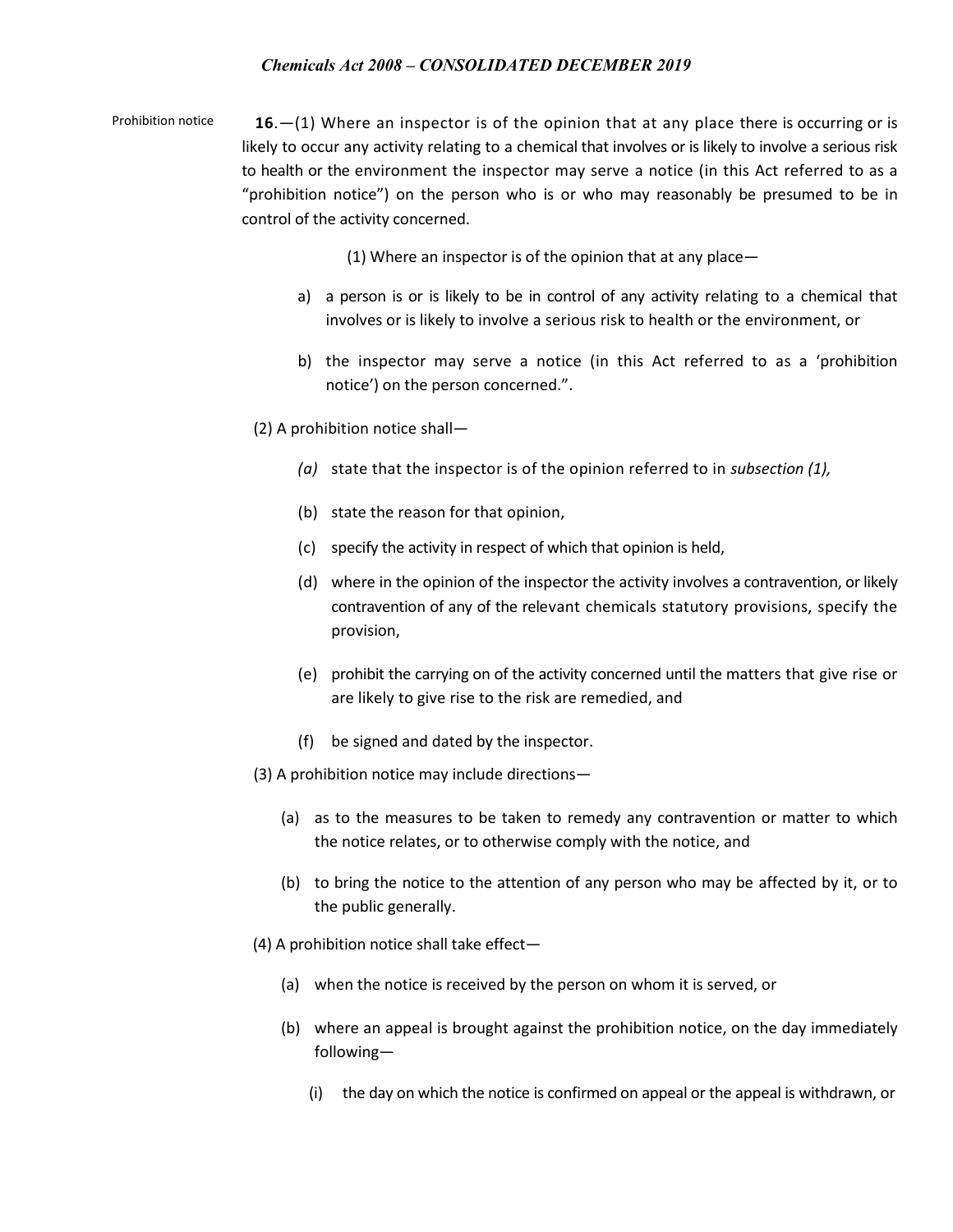(ii) the day specified in the notice, whichever occurs later.

(5) The bringing of an appeal against a prohibition notice shall not have the effect of suspending the operation of the notice but the appellant may apply to the court to have the operation of the notice suspended until the appeal is disposed of and, on such application, the court may, if it thinks proper to do so, direct that the operation of the notice be suspended until the appeal is disposed of.

(6) A person on whom a prohibition notice is served may, within 7 days beginning on the day on which the notice is served on him or her, appeal against the notice to a judge of the District Court in the district court district in which the notice was served and in determining the appeal the judge may, if he or she is satisfied that it is reasonable to do so, confirm, vary or cancel the notice.

(7) Where, on the hearing of an appeal under this section, a prohibition notice is confirmed, notwithstanding *subsection (4),* the judge by whom the appeal is heard may, on the application of the appellant, suspend the operation of the prohibition notice for such period as in the circumstances of the case the judge considers appropriate.

- (8) A person who—
	- (a) brings an appeal under *subsection (6),* or
	- *(b)* applies for the suspension of the operation of a prohibition notice under *subsection (7),*

shall at the same time notify the relevant national authority of the appeal or the application, and the grounds for the appeal or application.

(9) A person on whom a prohibition notice has been served who is of the opinion that the matters referred to in the prohibition notice have been remedied by the date specified in the notice shall confirm in writing to the inspector that those matters have been so remedied.

(10) Where a person on whom a prohibition notice has been served confirms in writing to the inspector in accordance with *subsection (9)* that the matters referred to in the prohibition notice have been remedied, the inspector shall, on being satisfied that the matters have been so remedied, within one month of receipt of such confirmation, give notice to the person concerned of such compliance with the prohibition notice.

(11) An inspector may at any time withdraw a prohibition notice if—

- (a) the inspector is satisfied that the activity to which the notice relates no longer involves a serious risk to health or the environment, or
- (b) the inspector is satisfied that the notice was issued in error or is incorrect in some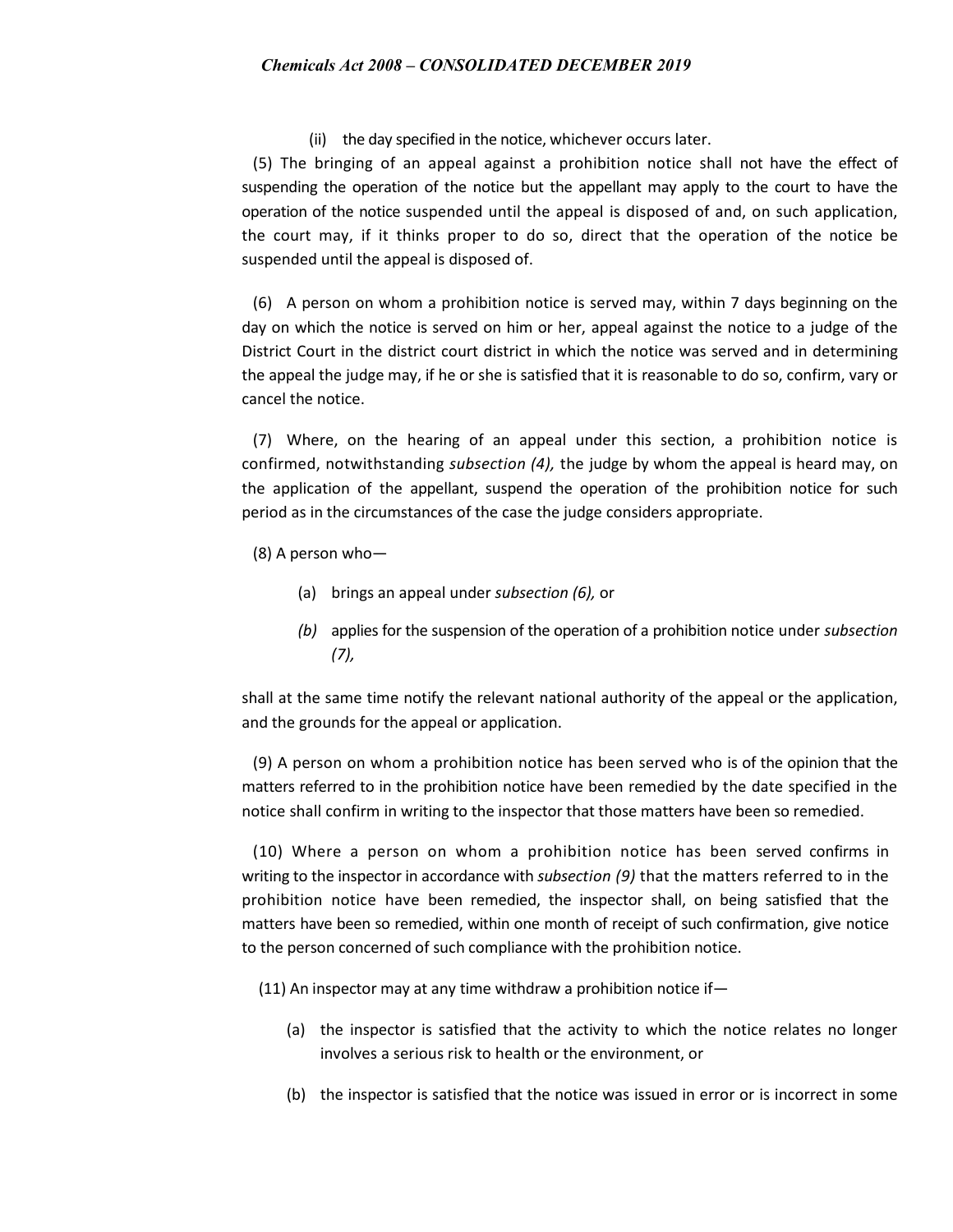material respect.

Contravention of prohibition notice application to High  **17**.—(1) Where a person contravenes a prohibition notice an inspector may apply *ex parte*  to the High Court for an order prohibiting the continued contravention of the notice.

> (2) The High Court may, upon an application under this section, order the person on whom the prohibition notice concerned was served to cease doing such acts as the High Court directs

Investigations and special reports. **18**.—(1) A national authority may at any time direct any of its staff or any other person to—

- (a) investigate the causes and circumstances surrounding any injury to health or damage to the environment or any other activity to which the relevant chemicals statutory provisions relate, and
- (b) submit a report (in this Act referred to as a "special report") of the investigation to that national authority.

(2) A person, who is not an inspector, carrying out an investigation under this section shall, for the purposes of the investigation, have all the powers of an inspector under this Act.

(3) In the case of a person directed to carry out an investigation and make a special report (other than a member of the staff of the national authority concerned), that national authority may pay to the person such fees and expenses as the Minister or any relevant Minister may, with the approval of the Minister for Finance, determine.

(4) The national authority may, to the extent that the Minister or any relevant Minister may determine, discharge the costs, other than those to which *subsection (3)* applies, if any, incurred in the preparation of a special report.

(5) A copy of a special report shall be submitted as soon as practicable after the completion of an investigation to the Minister and to any relevant Minister.

(6) The national authority may publish a special report, and, if the Minister, upon consultation with a relevant Minister, directs, it shall publish the special report.

Application to High Court regarding activity involving serious risk.

Court.

 **19**.—(1) Where a national authority considers that any activity which involves or is likely to involve a contravention of the relevant chemicals statutory provisions and the risk therefrom to health or to the environment is so serious that that activity should be restricted or immediately prohibited until specified measures have been taken to reduce the risk to a reasonable level, the national authority may apply *ex parte* to the High Court for an order restricting or prohibiting that activity.

(2) The High Court may, upon an application under *subsection (1),* make such order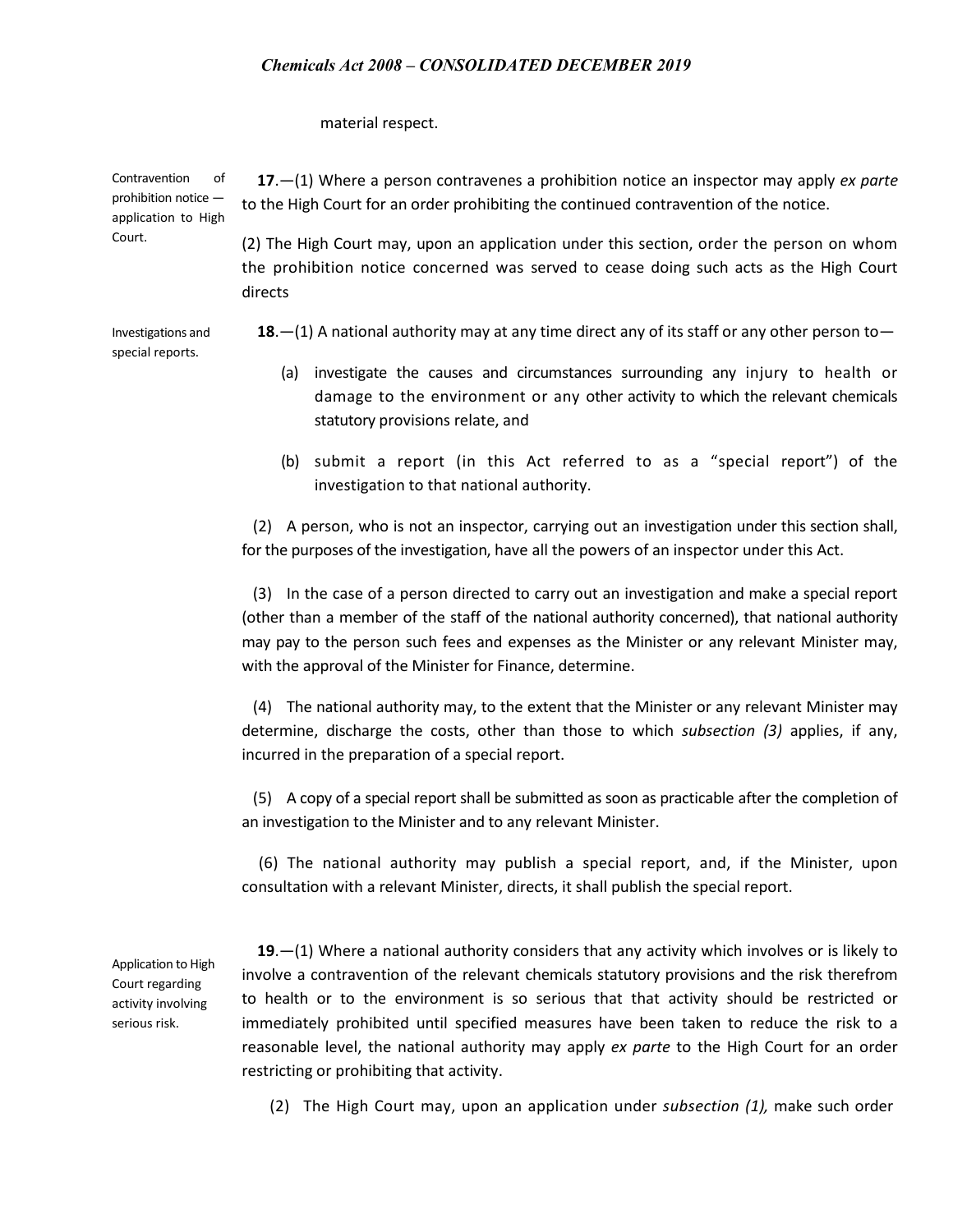as it considers appropriate.

(3) An order under this section shall have effect notwithstanding the terms of any permission given under any other enactment for the activity to which the application under this section relates.

(4) On an application by any person for the revocation or variation of an order under *subsection (1),* the national authority shall be entitled to be heard.

 **20**.—Chemicals that are—

restriction on the movement of chemicals

Evidence in proceeding

Prohibition and

- (a) prohibited from being exported or imported, or
- (b) subject to any restriction on importation or exportation,

under the relevant chemicals statutory provisions shall be deemed to be so prohibited or restricted for the purposes of the Customs Consolidation Act 1876, the Customs Act 1956 and the Customs and Excise (Miscellaneous Provisions) Act 1988.

 **21**.—(1) In proceedings for an offence under this Act, any document purporting to have been prepared or kept—

- a) pursuant to a requirement in the European Regulations,
- or
- b) in the ordinary course of business by a person who had, knowledge of the matters specified in the document, shall be admissible as evidence of the matters specified in the document.

(2) In proceedings for an offence under this Act, a document purporting to be a reproduction in legible form of a document stored in non-legible form to which subsection (1) applies shall be admissible as evidence of the matters specified therein, if the court before which the proceedings have been brought is satisfied that it was reproduced in the course of the normal operation of the reproduction system concerned.

(3) This section shall not apply to—

- a) a document containing information that is privileged from disclosure in proceedings for an offence,
- b) a document prepared by a person who would not be compellable to give evidence at the instance of the party seeking to have the document admitted as evidence of the

matters specified in the document,

- c) a document (other than a technical document) prepared for the purposes, or in contemplation, of—
	- (i) the investigation of any offence,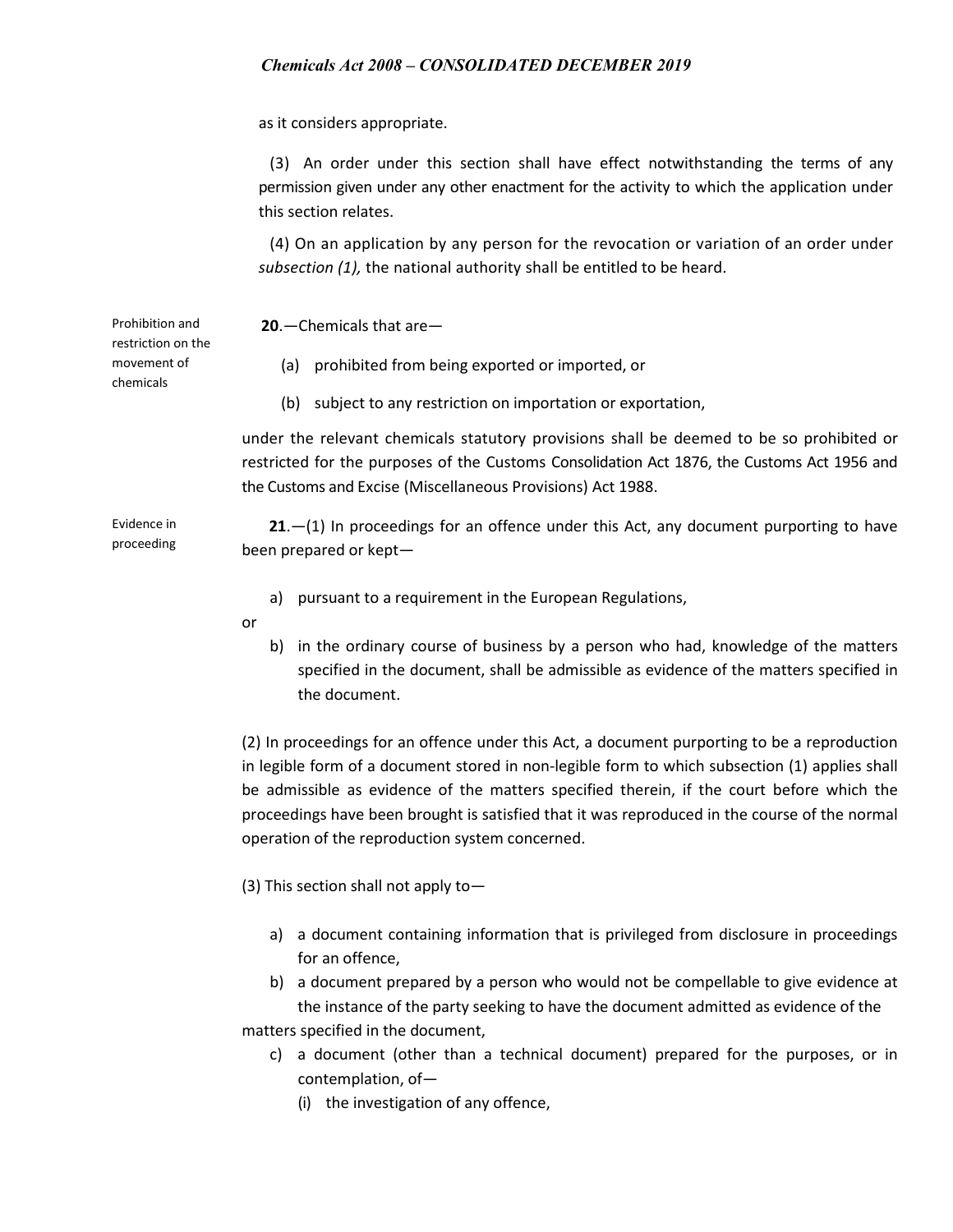- (ii) an investigation or inquiry carried out pursuant to or under any enactment,
- (iii) any proceedings whether civil or criminal, or proceedings of a disciplinary nature,

or

d) a document (other than a technical document) prepared after the alleged commission of the offence concerned.

(4) Nothing in this section shall operate to render inadmissible in proceedings under this Act any document as evidence of any matter specified therein, that is so admissible by virtue of any rule of law or enactment other than this Act.

### (5) In this section—

"business" includes any trade, profession or other occupation carried on—

- a) for reward or otherwise, and
- b) either in the State or outside the State;

"technical document" means—

- a) a map, plan, drawing or photograph (including any explanatory material in or accompanying the document concerned),
- b) a record of a direction given by a member of the Garda Si'ocha'na pursuant to any enactment,
- c) a record of the receipt, handling, transmission, examination or analysis of any thing by any person acting on behalf of any party to the proceedings for the offence concerned, or
- d) a record by a registered medical practitioner of an examination of a living or dead person.

Powers of the officer of customs and excise to detain chemicals

 **22.—**For the purpose of the performance by a national authority of any functions conferred on it under any of the relevant chemicals statutory provisions, an officer of customs and excise, following a request in that behalf by that national authority, may detain any chemical being exported or imported for so long as is reasonably necessary for an inspector to examine it for the purposes of the relevant chemicals statutory provisions, which period shall not in any case exceed 72 hours from the time when the chemical concerned is detained.

### PART 5

### INFORMATION

Dissemination of **23**.—A national authority may, in the interest of the protection of health or the environment,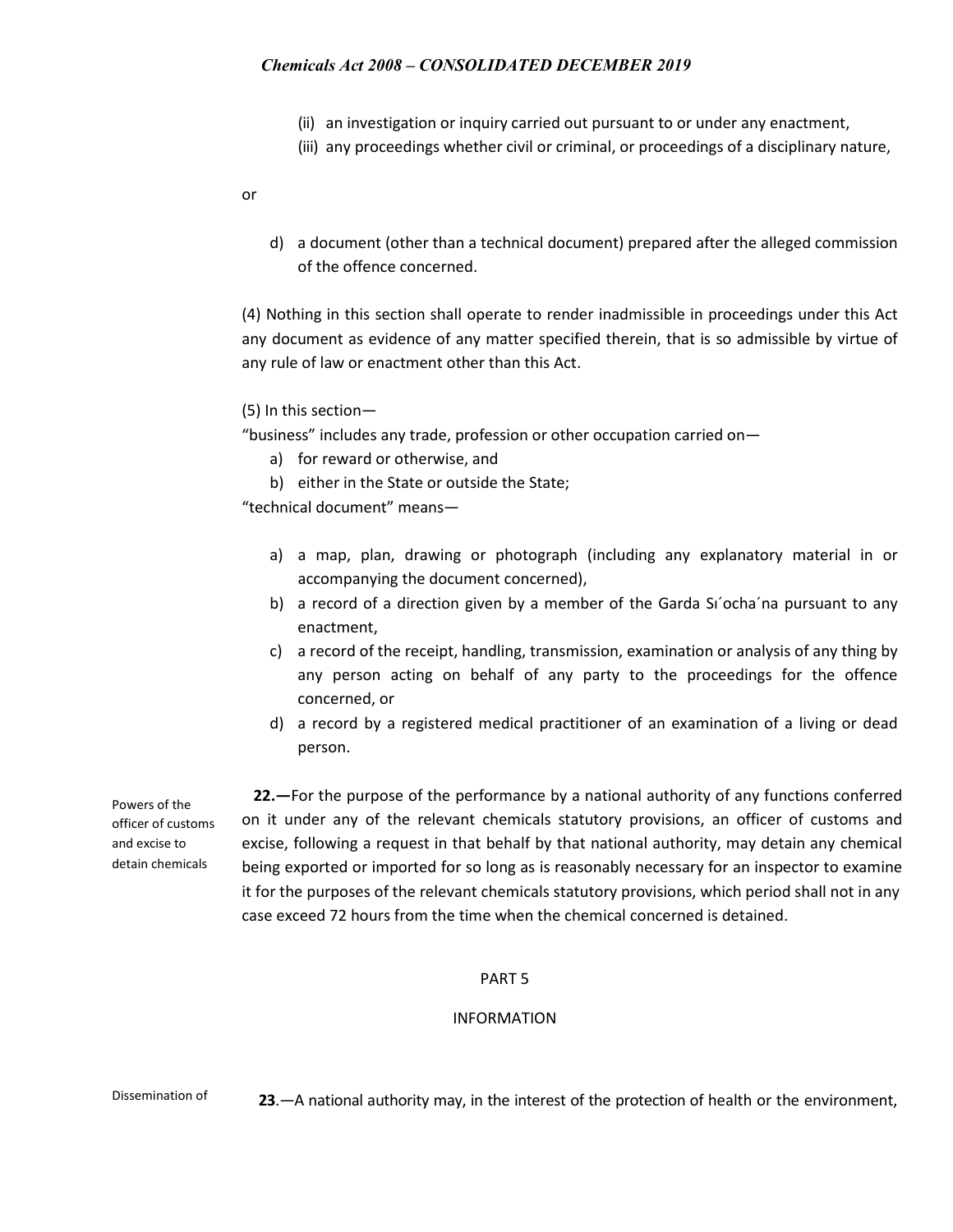information in the public interest

and in consultation, where appropriate, with other national authorities take such measures as it considers appropriate to bring to the attention of the public matters giving rise to any contravention notice or prohibition notice served under this Act.

Publication of names of certain persons

 **24**.—(1) The Authority shall, each year, compile lists of names and addresses of the following persons and a description of the trade, business or other activity carried on by them:

- (a) persons convicted of an offence under the relevant chemicals statutory provisions;
- *(b)* persons on whom a prohibition notice is served under *section 16;*
- (*c*) persons in respect of whom an order has been made under *section 17* or *19.*

(2) The Authority shall, each year, cause any list referred to in *subsection (1)(a)* and *(c)* to be published in such manner as it considers appropriate.

(3) The Authority may, each year, cause any list referred to in *subsection (1)(b)* to be published in such manner as it considers appropriate.

(4) Any list referred to in *subsection (1)* shall specify, in respect of each person named in the list, such particulars as the Authority thinks fit of—

- (a) the matters occasioning the conviction, prohibition notice or order, as the case may be, imposed on the person, and
- (b) any fine or penalty imposed upon conviction of an offence.

 **25**.—Where a person communicates his or her opinion, whether in writing or otherwise, to a national authority that—

Protection for persons reporting breaches of Act

- (a) an offence under this Act has been or is being committed, or
- (b) any provision of the relevant chemicals statutory provisions has not been or is not being complied with,

then, no one shall have a cause of action against that person in respect of that communication, unless he or she acted in bad faith

Protection of employees from penalisation for reporting breaches

 **26**.—(1) An employer shall not penalise an employee for having formed an opinion of the kind referred to in *section 25* and communicated it, whether in writing or otherwise, to a national authority if the employee has acted reasonably and in good faith in forming that opinion and communicating it to the national authority concerned.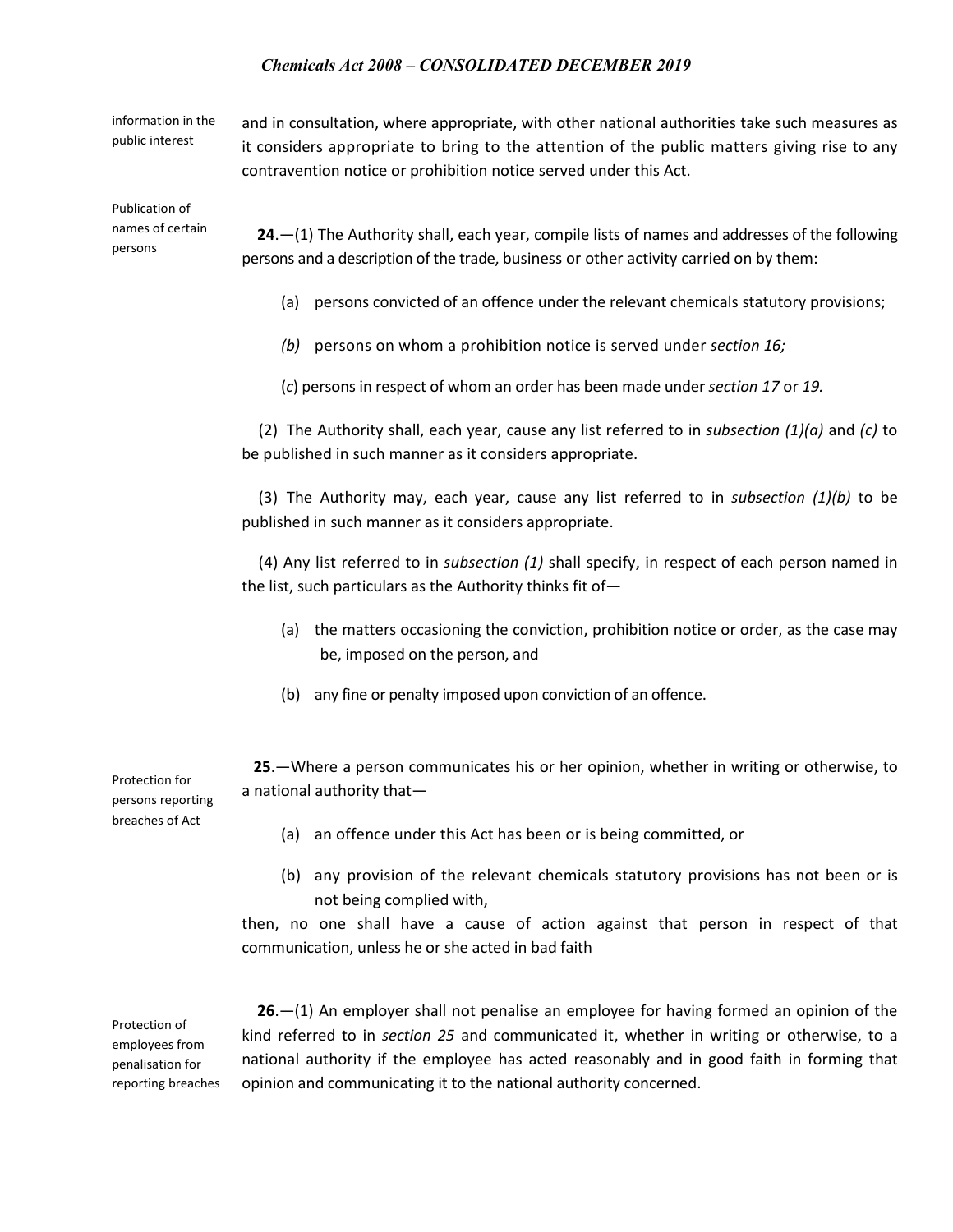of Act

(2) In proceedings under this section before a rights commissioner or the Employment Appeals Tribunal in relation to a complaint that *subsection (1)* has been contravened, it shall be presumed, until the contrary is proved, that the employee concerned acted reasonably and in good faith in forming the opinion and making the communication concerned.

(3) If a penalisation of an employee, in contravention of *subsection (1),* constitutes a dismissal of the employee within the meaning of the Unfair Dismissals Acts 1977 to 2007, relief may not be granted to the employee in respect of that penalisation both under this section and under those Acts.

(4) An employee may present a complaint to a rights commissioner that his or her employer has contravened *subsection (1)* in relation to him or her and, if he or she does so, the commissioner shall—

- (a) give the parties an opportunity to be heard by the commissioner and to present to the commissioner any evidence relevant to the complaint, and
- (b) give a decision in writing in relation to it and communicate the decision to the parties.

(5) A decision of a rights commissioner under *subsection (4)* shall do one or more of the following:

- (a) declare that the complaint was or, as the case may be, was not well founded;
- (b) require the employer to comply with *subsection (1)* and, for that purpose, require the employer to take specified steps;
- (*c*) require the employer to pay to the employee compensation of such amount (if any) as is just and equitable having regard to all the circumstances, but not exceeding 104 weeks' remuneration in respect of the employee's employment calculated in accordance with regulations under section 17 of the Unfair Dismissals Act 1977.
- (6) For the purposes of this section—
	- (*a*) subsections (3) to (6) and subsection (7)(*a*) of section 7 of the Act of 1994 shall apply in relation to a complaint presented under this section as they apply in relation to a complaint presented under subsection (1) of the said section 7, subject to the following modifications, namely—
		- (i) the deletion in subsection (3) of all the words from "if it is presented" to the end of that subsection and the substitution of "unless it is presented to him within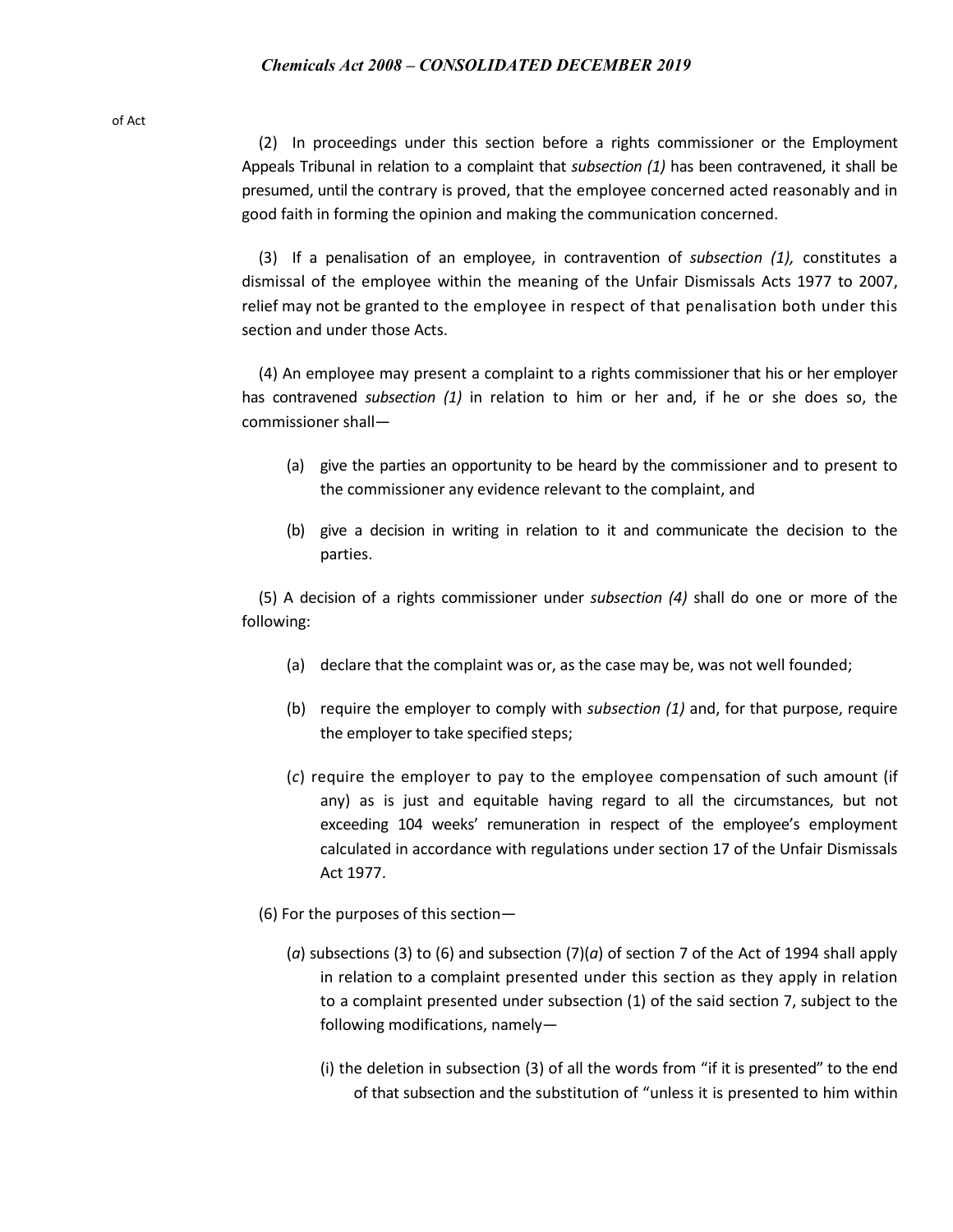the period of 12 months beginning on the date of the contravention to which the complaint relates or (in a case where the rights commissioner is satisfied that exceptional circumstances prevented the presentation of the complaint within the period aforesaid) such further period, not exceeding 6 months from the expiration of the said period of 12 months, as the rights commissioner considers reasonable",

- (ii) the substitution in subsection (6) of a reference to a decision for the reference to a recommendation, and
- (iii) any other necessary modifications,
- (*b*) sections 8, 9 and 10 of the Act of 1994 shall apply as they apply for the purposes of that Act, subject to the following modifications, namely—
	- (i) the substitution in those provisions of references to a decision for references to a recommendation, and
	- (ii) the substitution in section 9 of the Act of 1994 of  $-$ 
		- (I) references to the Circuit Court for references to the District Court,
		- (II) the following subsection for subsection (3):

"(3) An application under this section to the Circuit Court shall be made to the judge of the Circuit Court for the circuit in which the employer concerned ordinarily resides or carries on any profession, trade or business.",

### and

(III) any other necessary modifications. (7) In this section—

"Act of 1994" means the Terms of Employment (Information) Act 1994;

"penalisation" includes any act or omission by an employer or a person acting on behalf of an employer that affects, to his or her detriment, an employee with respect to any term or condition of his or her employment.

 **27**.—(1) A national authority may, by notice (in this Act referred to as an "information notice") served on a person, require the person to give to that national authority, within such period and in such form as may be specified in the notice, any information specified in the notice that the national authority may reasonably require for the proper performance by it of its functions under the relevant chemicals statutory provisions.

(2) The period specified in the information notice may be extended at the discretion of that national authority on the application of the person on whom the notice is served.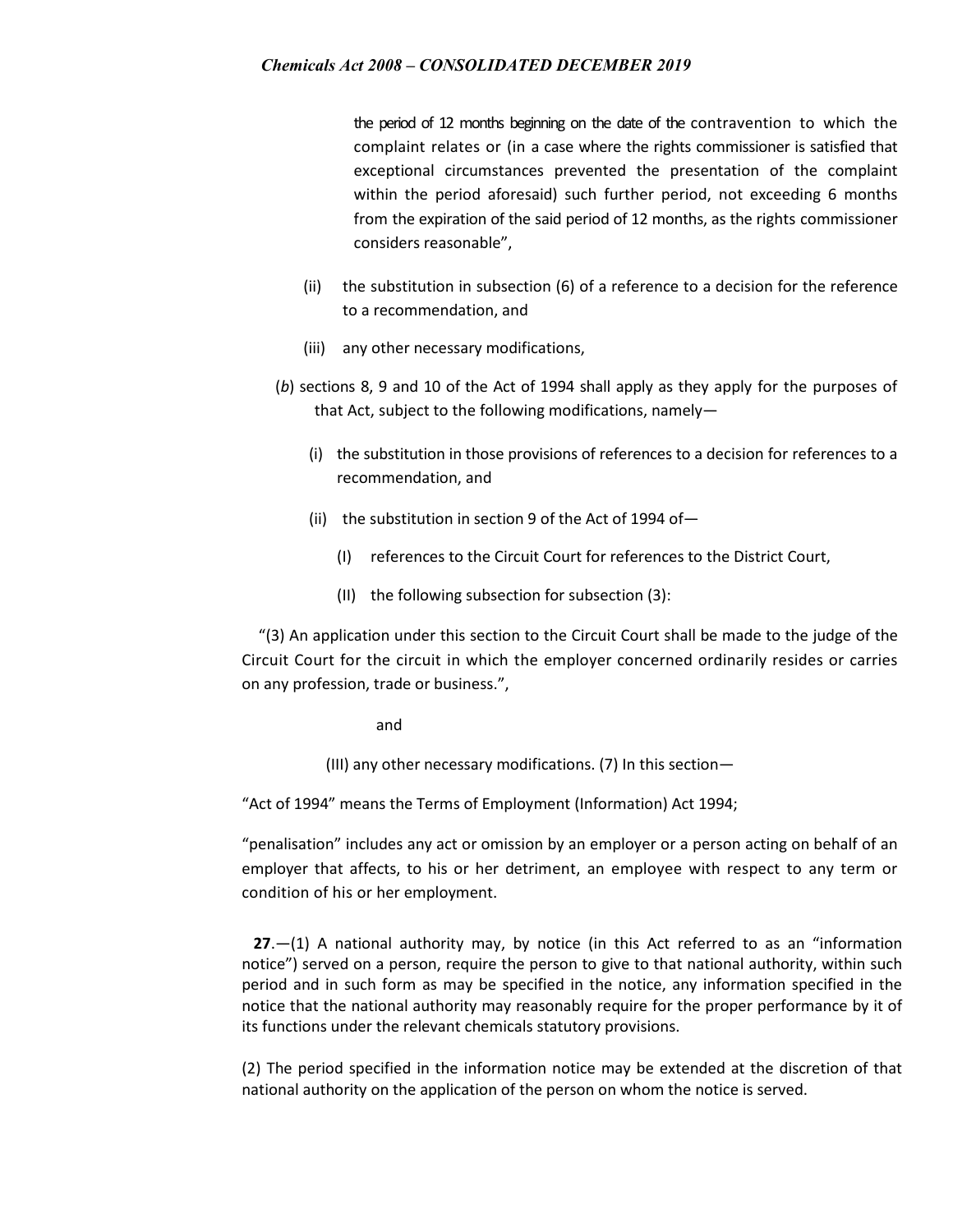(3) A person on whom an information notice is served may, within 7 days beginning on the day on which the notice is served on him or her, appeal against the notice to a judge of the District Court in the district court district in which the notice was served and in determining the appeal the judge may, if he or she is satisfied that it is reasonable to do so, confirm, vary or cancel the notice.

(4) Where, on the hearing of an appeal under *subsection (3)*, an information notice is confirmed or varied, the judge of the District Court by whom the appeal is heard may, on the application appellant, suspend the operation of the notice for such period as in the circumstances of the case the judge considers appropriate.

(5) Subject to *subsection (6),* a person on whom an information notice is served shall comply with the notice before the later of—

- a) the end of the period specified in the notice, or
- b) where the period referred to in *paragraph (a)* is extended under *subsection (2),* the end of that extended period.

(6) Where an appeal is brought under this section, and the information notice to which the appeal relates is confirmed or varied or the appeal is withdrawn, the person on whom the notice is served shall comply with the notice before—

- a) the day immediately following the day on which the notice is confirmed or varied or the appeal is withdrawn,
- b) the end of the period specified in the notice, or
- c) where the operation of the notice has been suspended under *subsection (4),* the end of the period of suspension, whichever occurs latest.

Prohibition on unauthorised disclosure of information.

**28**.—(1) A person shall not, save as otherwise provided for by law, disclose information obtained by him or her while performing functions as—

- (a) a member or member of staff of a national authority,
- (b) an inspector,
- *(c)* a person (other than a member of staff of a national authority) appointed to carry out an investigation under *section 18,*
- (d) a consultant or adviser to a national authority or a person employed by him or her,

unless he or she is duly authorised to so do by the national authority concerned.

(2) *Subsection (1)* shall not prevent the disclosure of information where that disclosure is—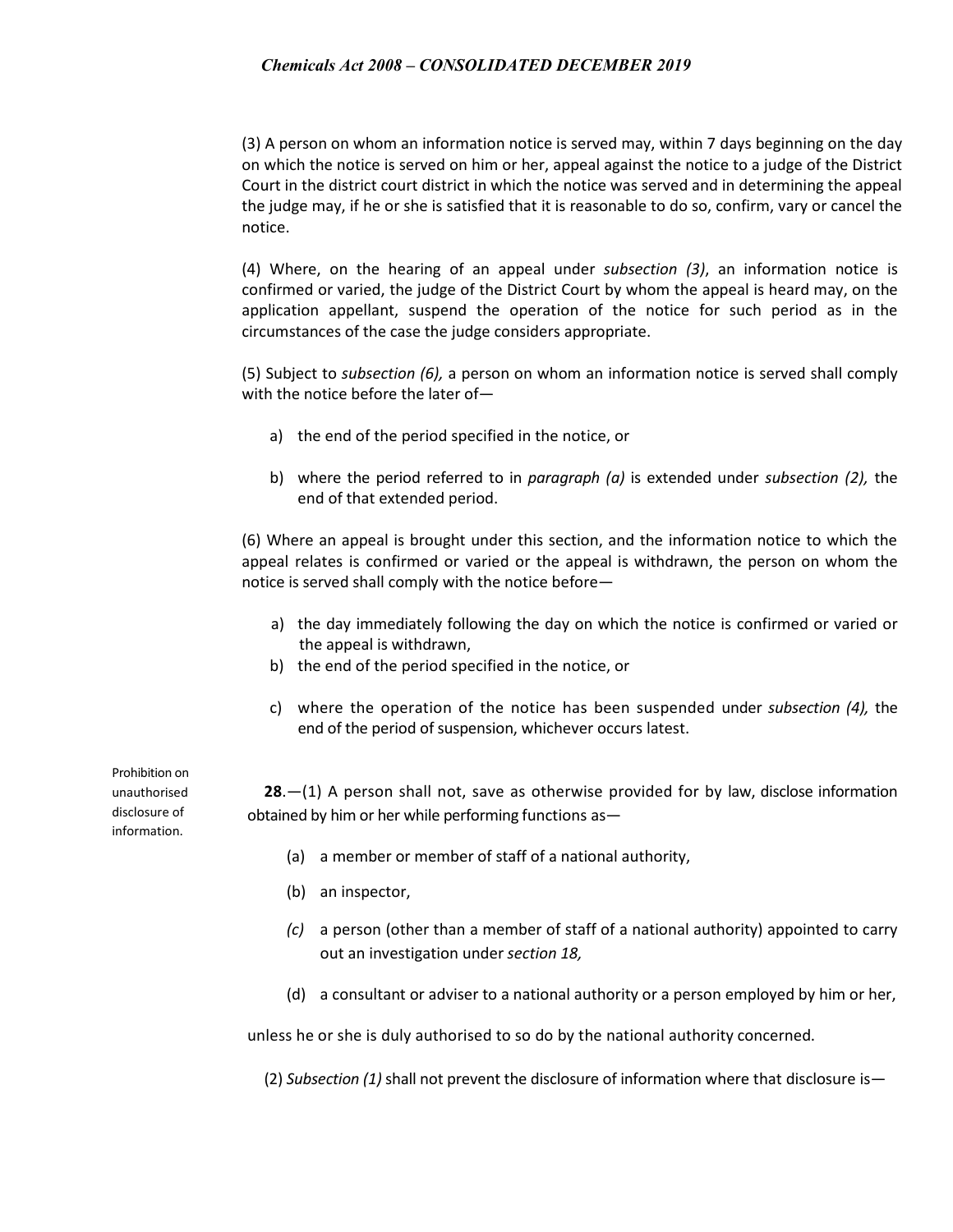- (a) for the purpose of the discharge of functions under the relevant chemicals statutory provisions,
- (b) made with the consent of the person to whom the information applies, or
- (*c*) for the purposes of—
	- (i) any legal proceedings (including by means of a report to a coroner holding an inquest under the Coroners Acts 1962 and 2005 on the body of a person whose death may have been caused through personal injury), or
	- *(ii)* any investigation or special report under *section 18.*

### PART 6

### OFFENCES AND PENALTIES

**29**.—(1) An exporter or importer who contravenes a provision of Offences. the Rotterdam Regulation that applies to him or her shall be guilty of an offence.

(2) A manufacturer who contravenes a provision of the Detergents Regulation that applies to him or her shall be guilty of an offence.

- (3) Where—
	- (a) a distributor,
	- (b) a downstream user,
	- (c) an importer,
	- (d) a manufacturer,
	- (e) a person appointed in accordance with Article 8 of the REACH Regulation, or
	- (f) a producer of an article, or (g) a supplier,

contravenes a provision of the REACH Regulation that applies to him or her, that person shall be guilty of an offence.

#### (3A) Where—

- (a) a distributor,
- (b) a downstream user,
- (c) an importer,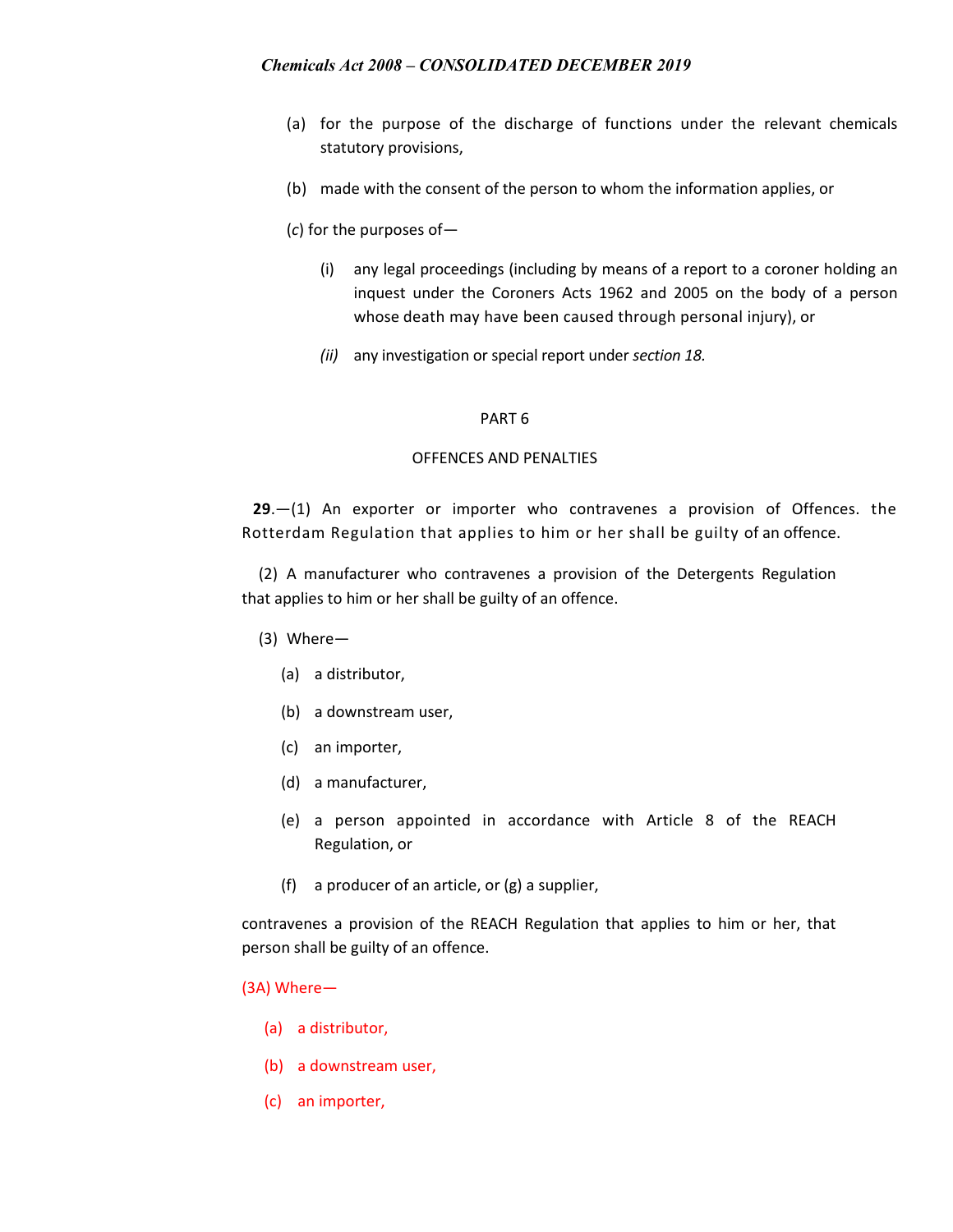- (d) a manufacturer,
- (e) a notifier,
- (f) a producer of an article, or  $(g)$  a supplier,

contravenes a provision of the CLP Regulation that applies to him or her, that person shall be guilty of an offence.

(4) A person who contravenes a provision of regulations under this Act that is declared in the regulations to be a penal provision shall be guilty of an offence.

(5) A person who contravenes a requirement in a contravention notice or a prohibition notice shall be guilty of an offence.

(6) A person who forges or utters knowing it to be forged—

- (a) a register, record, licence, authorisation, direction, or permit under the relevant chemicals statutory provisions or a document purporting to be an extract therefrom, or
- (b) a contravention notice, a prohibition notice or an information notice,

(in this section referred to as a "forged document") shall be guilty of an offence.

(7) A person who alters, with intent to defraud or deceive, or who utters knowing it to be so altered—

- (a) a register, record, license, authorisation, direction, or permit under the relevant chemicals statutory provisions or a document purporting to be an extract therefrom, or
- (b) a contravention notice, a prohibition notice or an information notice,

(in this section referred to as an "altered document") shall be guilty of an offence.

(8) A person who has, without lawful authority, a forged document or an altered document in his or her possession shall be guilty of an offence.

(9) Any person who obstructs or interferes with an inspector or a member of the Garda Sı´ochána in the course of exercising a power conferred on him or her by this Act or a warrant under *section 12* or impedes the exercise by the inspector or member, as the case may be, of such power, or fails or refuses to comply with a request or requirement of, or to answer a question asked by, an inspector or such a member pursuant to a power conferred by this Act, or in purported compliance with such request or requirement or in answer to such question gives information to the inspector or member that he or she knows to be false or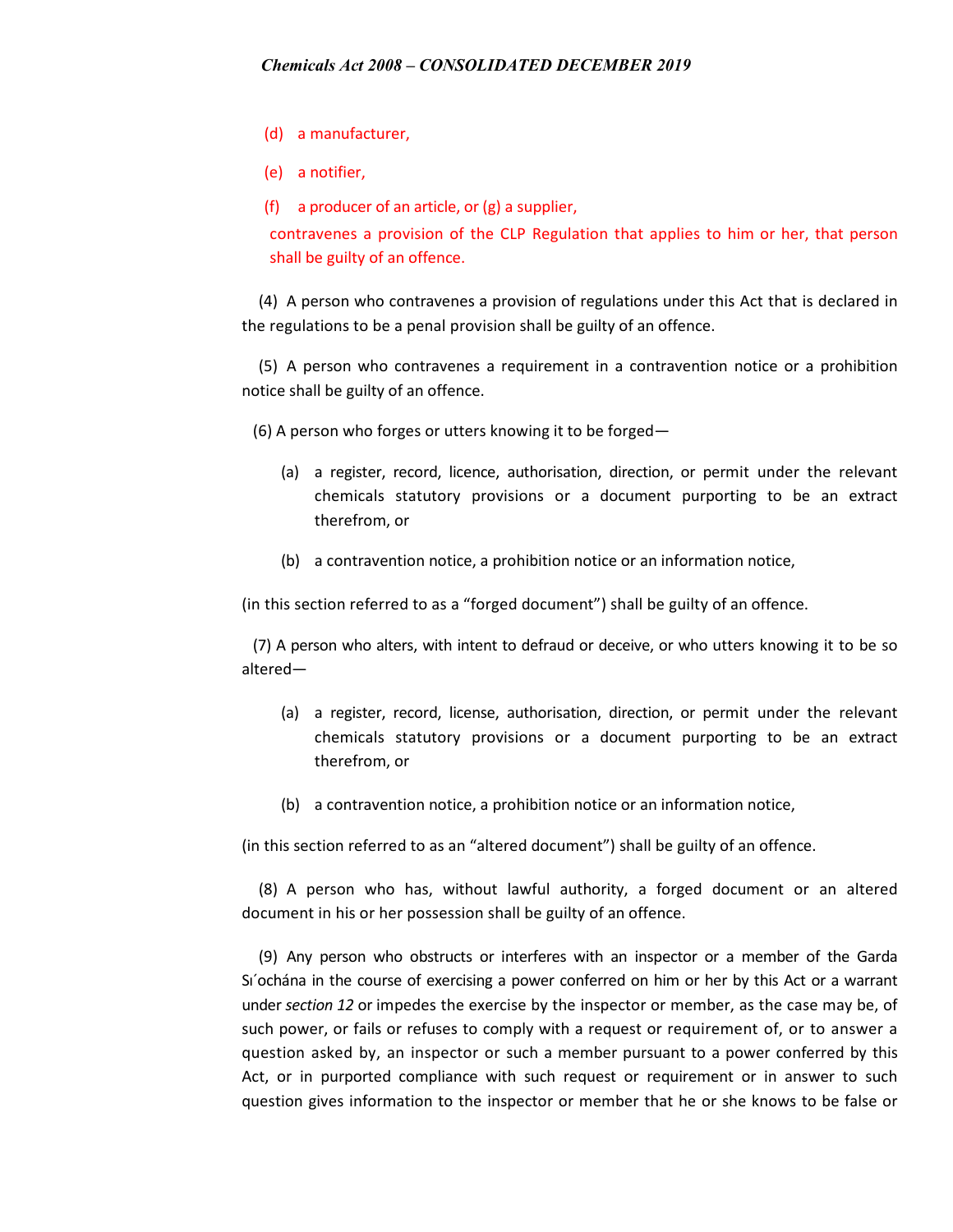misleading in any material respect, shall be guilty of an offence.

(10) Any person who obstructs or interferes with an officer of customs and excise in the course of exercising a power conferred on him or her by this Act shall be guilty of an offence.

(11) A person who falsely represents himself or herself to be an inspector shall be guilty of an offence.

(12) A person who, at any time during the period of 3 months immediately following the affixing of a notice in accordance with *section 3(1) (d),* removes, alters, damages or defaces the notice without lawful authority shall be guilty of an offence.

(13) A person who states to a national authority that another person has committed an offence under this section or has failed to comply with a provision of the relevant chemicals statutory provisions knowing the statement to be false shall be guilty of an offence.

(14) A person who, in purported compliance with a requirement in an information notice, furnishes information to a national authority that he or she knows to be false or misleading in a material respect shall be guilty of an offence.

(15) A person who contravenes *section 28* shall be guilty of an offence.

(16) A person who—

(a) fails to comply with a direction under *section 14,* or

(b) contravenes an information notice under *section 27,* shall be guilty of an offence.

- **30**.—(1) A person guilty of an offence under *section 29* (other than *subsection (16))* shall be liable—
	- (a) on summary conviction, to a fine not exceeding €5,000 or imprisonment for a term not exceeding 6 12 months or both, or
	- (b) on conviction on indictment, to a fine not exceeding €3,000,000 or imprisonment for a term not exceeding 2 years or both.

(2) A person guilty of an offence under *section 29(16)* shall be liable on summary conviction to a fine not exceeding €5,000.

(3) Where a person is convicted of an offence under the relevant chemicals statutory provisions in proceedings brought by a national authority, the court shall, unless it is satisfied that there are special and substantial reasons for not so doing, order the person to pay to that national authority the costs and expenses measured by the court, incurred by the national

Penalties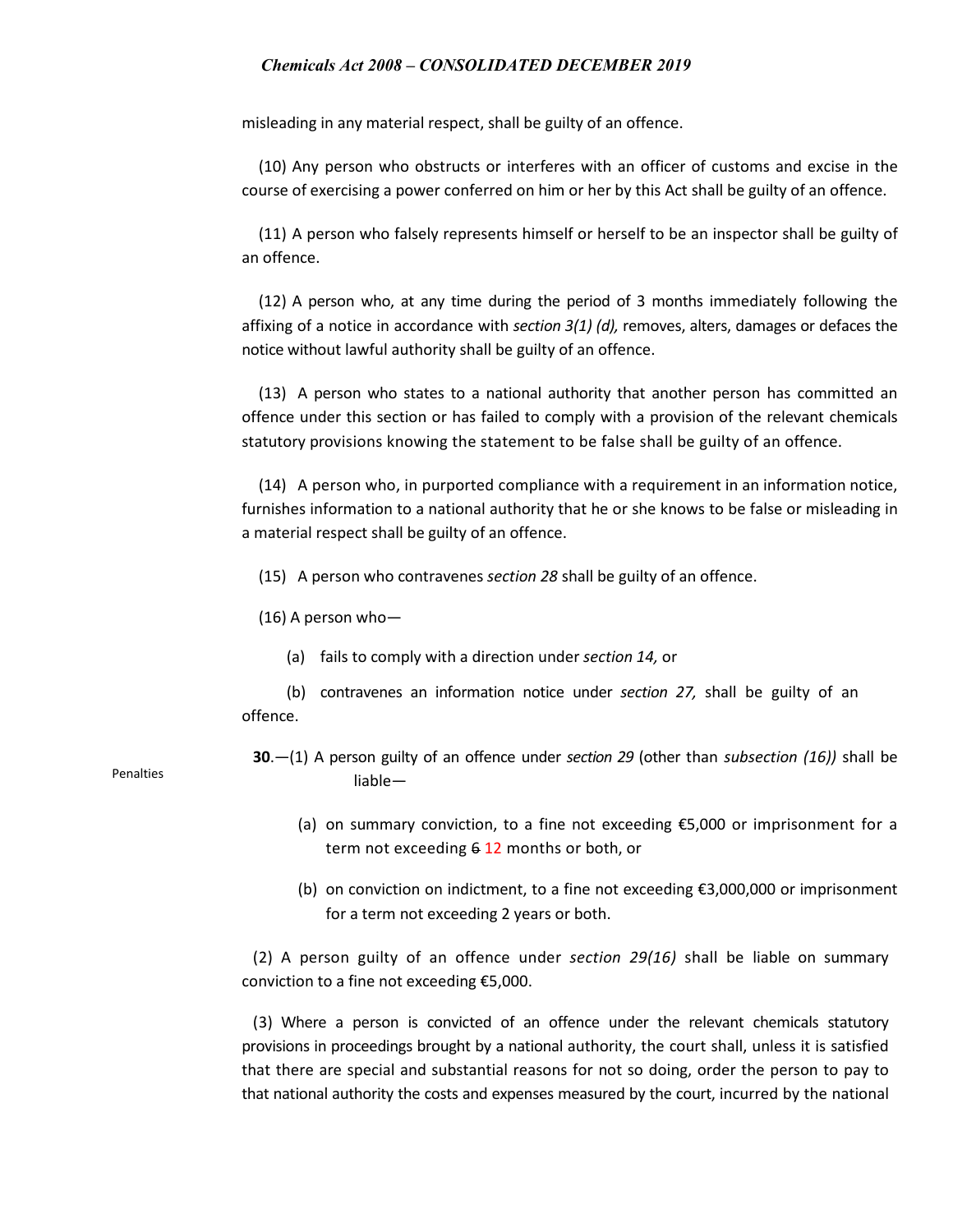authority in relation to the investigation, detection and prosecution of the offence, including costs and expenses incurred in the taking of samples, the carrying out of tests, examinations and analyses and in respect of the remuneration and other expenses of employees, consultants and advisers engaged by the national authority.

Fixed payment notice. **31**.—(1) Where an inspector has reasonable grounds for believing that a person has committed an offence under the relevant chemicals statutory provisions and is liable to summary prosecution in respect thereof, the inspector may give to the person a notice in writing (in this Act referred to as a "fixed payment notice") in the prescribed form stating that-

- (a) the person is alleged to have committed that offence,
- (b) the person may during the period of 21 days beginning on the date of the notice make to the national authority concerned at the address specified in the notice a payment of such amount as may be prescribed, being an amount of not more than €2,000, accompanied by the notice,
- (c) the person is not obliged to make the payment specified in the notice, and
- (d) a prosecution of the person to whom the notice is given in respect of the alleged offence will not be instituted during the period of 21 days beginning on the date of the notice and, if the payment specified in the notice is made during that period, no prosecution in respect of the alleged offence will be instituted.

(2) Where a fixed payment notice is given under *subsection (1)—*

- (a) the person to whom it applies may, during the period of 21 days beginning on the date of the notice, make to the national authority concerned at the address specified in the notice the payment specified in the notice accompanied by the notice,
- (b) the national authority may, upon receipt of the payment, issue a receipt for it and any payment so received shall not be recoverable by the person who made it, and
- (*c*) a prosecution in respect of the alleged offence shall not be instituted in the period specified in the notice, and if the payment so specified is made during that period, no prosecution in respect of the alleged offence shall be instituted.

 (3) In summary proceedings for an offence under the relevant chemicals statutory provisions it shall be a defence for the defendant to prove that he or she has made a payment, in accordance with this section, pursuant to a fixed payment notice issued in respect of that offence.

(4) Regulations prescribing an amount under *subsection (1) (b)* may prescribe different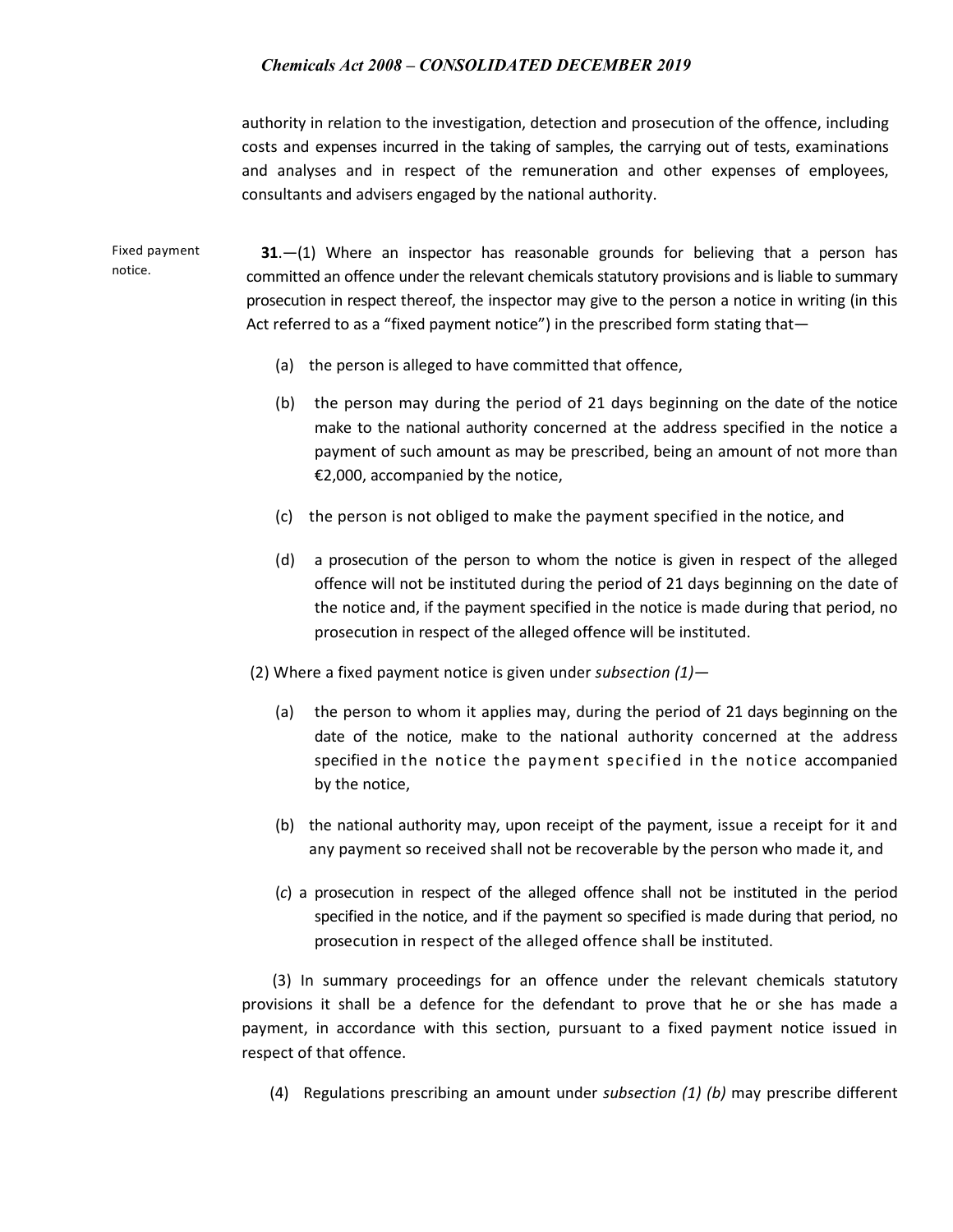amounts in relation to different offences.

(5) Moneys received pursuant to the giving of a fixed payment notice shall be disposed of in a manner determined—

- (a) by the Authority, with the prior consent of the Minister and the Minister for Finance,
- (b) by a national authority (other than the Authority or a Minister of the Government), with the prior consent of the relevant Minister and the Minister for Finance, or
- (*c*) by a national authority who is a Minister of the Government, with the prior consent of the Minister for Finance.

Offences by bodies corporate.  **32.—**Where an offence under this Act has been committed by a body corporate and is proved to have been committed with the consent or connivance of, or to be attributable to any neglect on the part of, a person being a director, manager, secretary or other officer of the body corporate, or a person who was purporting to act in any such capacity, that person as well as the body corporate shall be guilty of an offence and shall be liable to be proceeded against and punished as if he or she were guilty of the first-mentioned offence.

Prosecution of **33**.—(1) Subject to subsections (2) and (3), summary proceedings in relation to an offence under the relevant chemicals statutory provisions may be brought and prosecuted by a national authority.

> (2) Notwithstanding section 10(4) of the Petty Sessions (Ireland) Act 1851 and subject to subsection (3), summary proceedings for an offence under section 29(16) may be instituted at any time within 12 months from the date on which the offence was committed or alleged to have been committed.

> (3) Where a special report is submitted under section 18(1) to a national authority and it appears from the report that one or more of the relevant chemicals statutory provisions was contravened during any period to which the report relates, summary proceedings for an offence consisting of the contravention concerned may be instituted at any time within 6 months of the submission of the report under section 18(1) or 12 months after the date of the contravention, whichever occurs later.

#### PART 7

### MISCELLANEOUS

offences.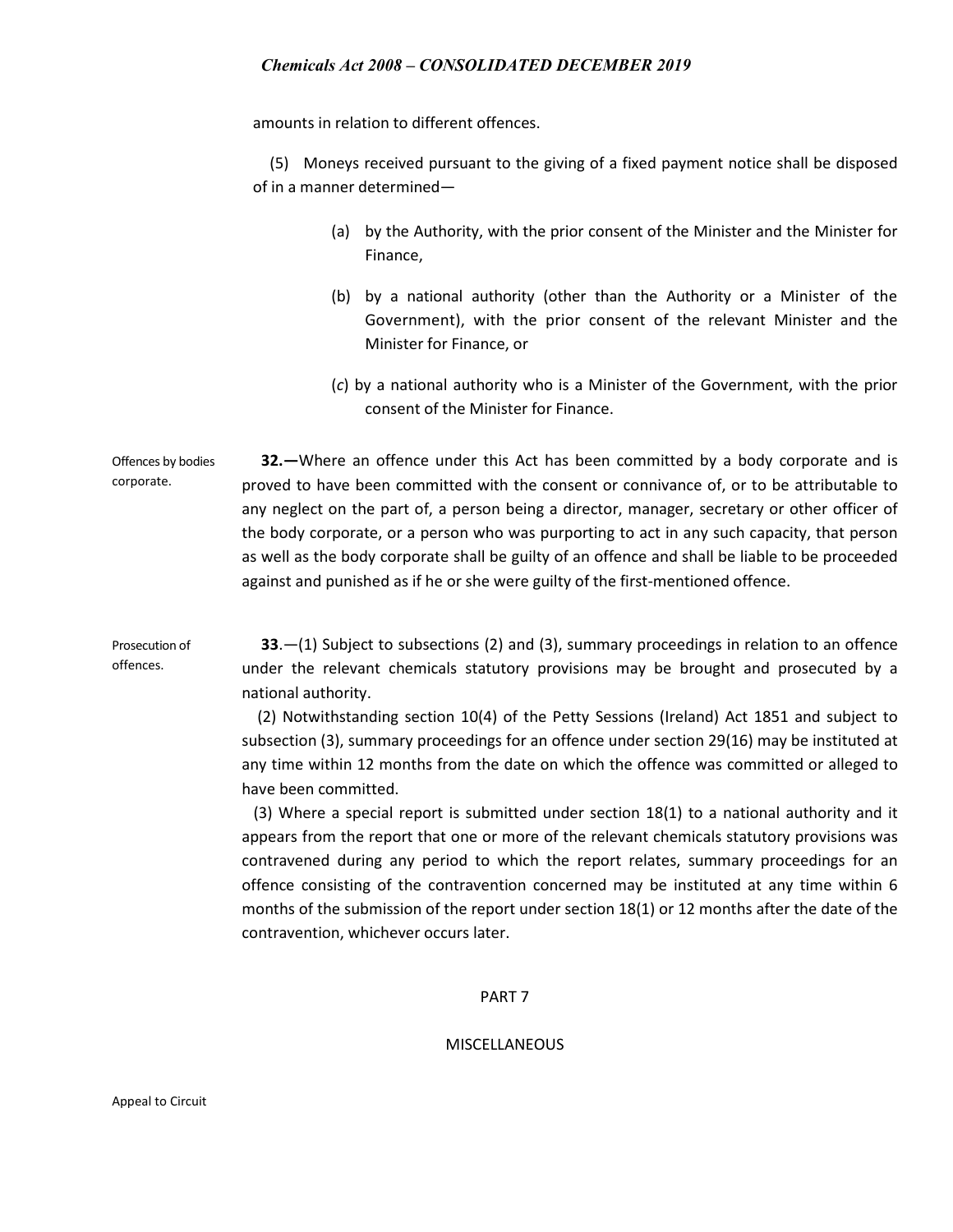| Court from certain<br>orders of District<br>Court                               | 34. - For the avoidance of doubt, an order of the District Court confirming, varying or<br>cancelling a notice under section 15(6), 16(6) or 27(3) is a decision of a judge of the District<br>Court for the purposes of section 84 of the Courts of Justice Act 1924.                                                                                                                                                                                                                                                                                     |
|---------------------------------------------------------------------------------|------------------------------------------------------------------------------------------------------------------------------------------------------------------------------------------------------------------------------------------------------------------------------------------------------------------------------------------------------------------------------------------------------------------------------------------------------------------------------------------------------------------------------------------------------------|
| Notice or direction<br>to be in writing                                         | 35. - Any notice or direction under this Act shall be in writing.                                                                                                                                                                                                                                                                                                                                                                                                                                                                                          |
| Laying of<br>regulations and<br>orders before<br>Houses of<br><b>Oireachtas</b> | 36. - Every regulation or order (other than an order under section 1(2)) under this Act shall<br>be laid by the Minister before each House of the Oireachtas as soon as may be after it is<br>made and, if a resolution annulling the regulation or order is passed by either such House<br>within the next 21 days on which that House sits after the regulation or order is laid before it,<br>the regulation or order shall be annulled accordingly but without prejudice to the validity of<br>anything previously done under the regulation or order. |
| Amendment of<br>Safety, Health and<br>Welfare at Work<br>Act 2005.              | 37. - The Safety, Health and Welfare at Work Act 2005 is amended-<br>(a) in section 34(1), by inserting after paragraph $(d)$ the following:<br>"(dd) to perform the functions conferred on the Authority by the Chemicals Act                                                                                                                                                                                                                                                                                                                             |
|                                                                                 | 2008,"                                                                                                                                                                                                                                                                                                                                                                                                                                                                                                                                                     |

and

(b) in Schedule 6, paragraph 5, by substituting "paragraph 4" for "paragraph 3".

# **Section 12 Chemical Amendment Act 2010**

—The Safety, Health and Welfare at Work Act 2005 is amended—

- (a) in subsection (5) of section 18, by deleting "who is not in his or her employment",
- (b) in subsection (8) of section 29, by inserting "or, if an appeal has been brought, the appeal has been abandoned" after "no appeal has been brought",
- (c) in section 58, by deleting subsection (2),
- (d) in section 65—
	- (i) in subsection (1), by substituting "an improvement plan (in this section and in section 66 referred to as a 'plan')" for "an improvement plan",
	- (ii) in paragraph (b) of subsection (2), by substituting "a plan" for "an improvement plan",
	- (iii) in subsection (2), by deleting paragraph (c),

Amendment of Safety, Health and Welfare at Work Act 2005.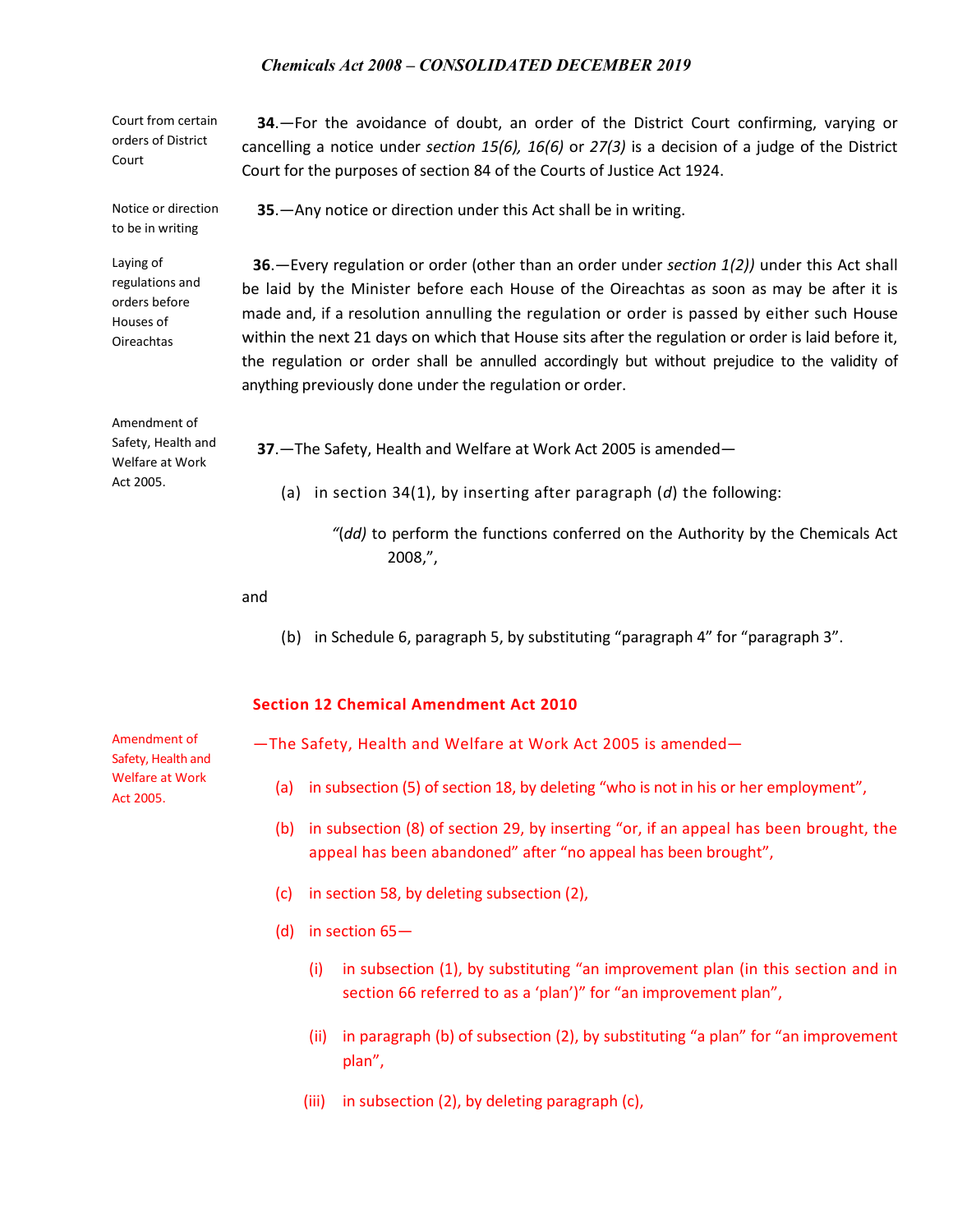(iv) in subsection (4), by substituting "a plan" for "an improvement plan", and

(v) by inserting the following new subsections:

"(5) Within one month of receipt of a plan submitted pursuant to a notice under subsection (4), an inspector shall confirm by written notice to the person who submitted the plan, whether or not he or she is satisfied that the plan is adequate.

(6) A notice under subsection (4) or (5) shall, where the inspector is satisfied with the plan, require the employer concerned to implement the plan.

(7) A person to whom a direction under subsection (1) or a notice under subsection (4) or (5) applies shall comply with the notice or direction.

(8) A direction or notice under this section shall be signed and dated by the inspector.",

### (*e*) in section 66—

- (i) by substituting the following paragraph for paragraph (*b*) of subsection (1):
	- "(*b*) has failed to comply with a direction under section 65(1), or a notice under section 65(4)(*b*), or",

(ii) by inserting the following paragraphs in subsection (1):

- "(*c*) has submitted a plan in relation to which an inspector has confirmed by notice under section 65(5) that he or she is not satisfied that the plan is adequate, or
- (*d*) has failed to implement a plan,", and
- (iii) by deleting paragraph (*d*) of subsection (2), and

# (*f*) in section 78—

- (i) in subsection (1), by substituting "€5,000" for "€3,000",
- (ii) in paragraph (i) of subsection (2), by substituting—
	- (I) "€5,000" for "€3,000", and
	- (II) "12 months" for "6 months",